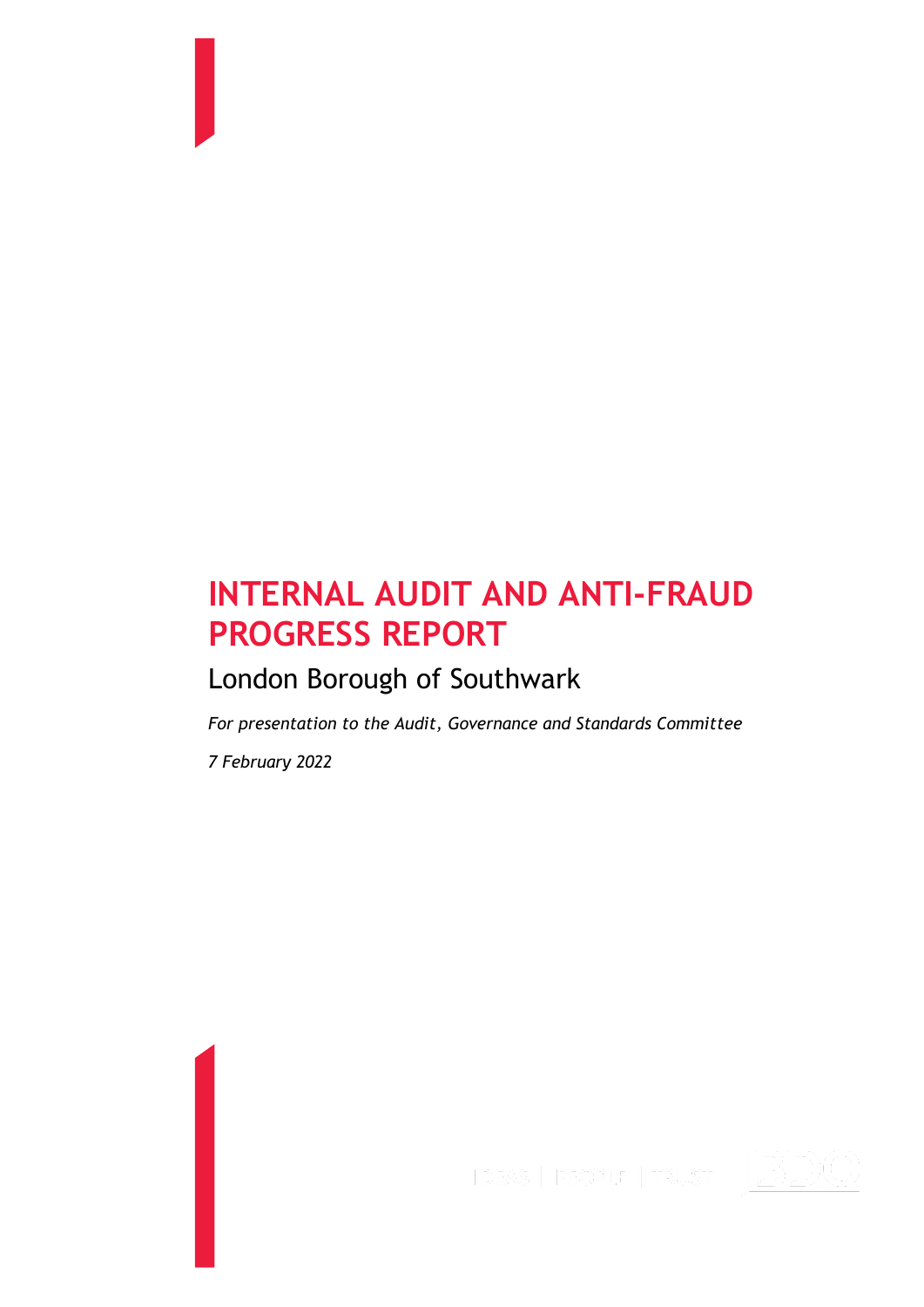# CONTENTS

|                                                                    | Page |
|--------------------------------------------------------------------|------|
| 1. Summary of internal audit work                                  | 3    |
| 2. Anti-fraud update                                               | 5    |
| 3. Summary of work in progress                                     | 8    |
| 4. Executive summaries of reports finalised since the last meeting | 13   |
| 5. Summary of recommendations status                               | 32   |
| Appendix 1: Internal audit definitions                             | 45   |
| Appendix 2: Local Government Sector Update                         | 46   |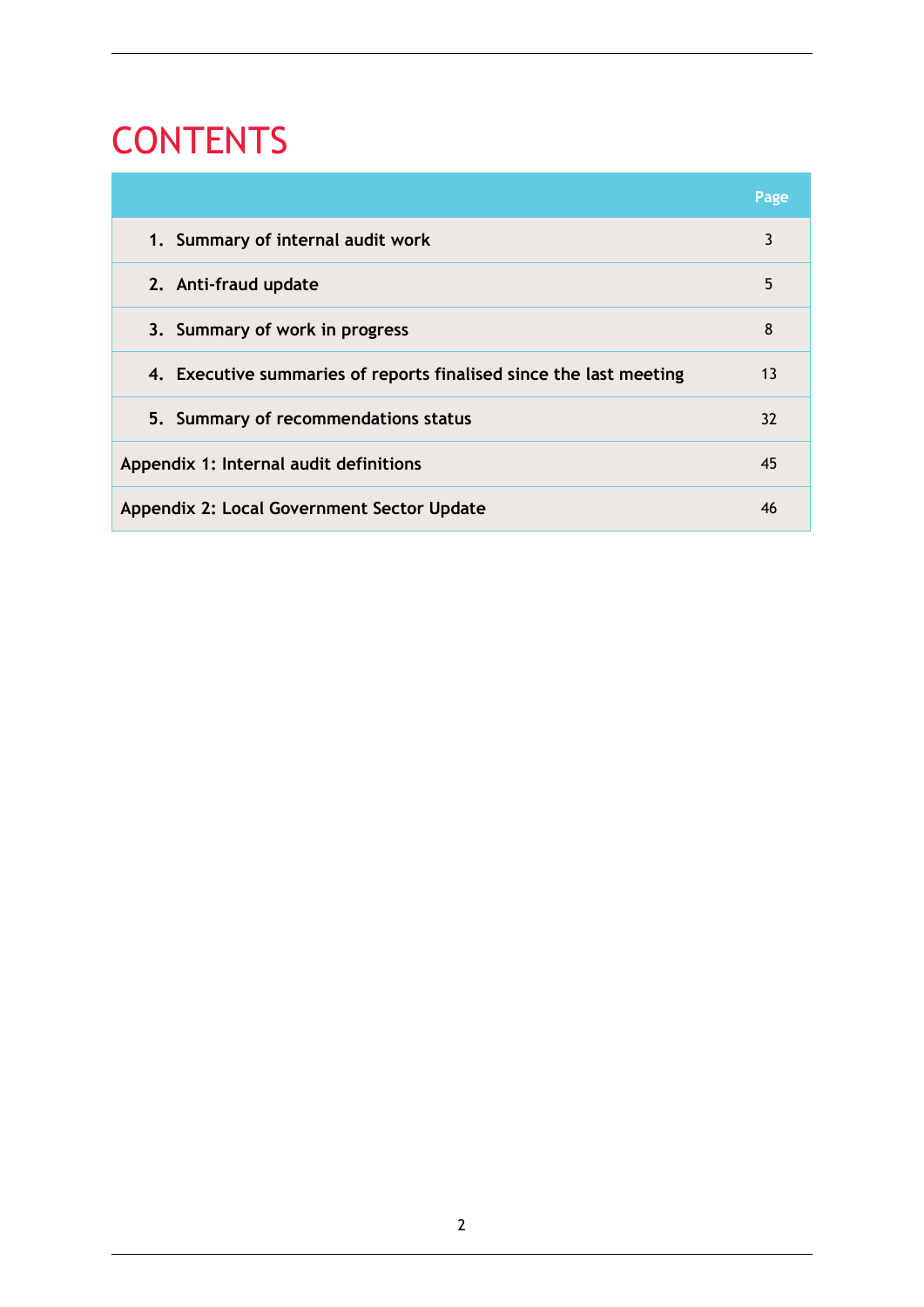# **1.** SUMMARY OF INTERNAL AUDIT WORK

### **Purpose of report**

This report informs the Audit, Governance and Standards Committee of progress against completion of the 2020-21 and 2021-22 internal audit plans. It summarises the work we have undertaken, together with our assessment of the systems reviewed and the recommendations we have raised. Our work complies with Public Sector Internal Audit Standards.

### **Internal audit methodology**

We have agreed terms of reference for each piece of work with the risk owner, identifying the headline and sub-risks, which have been covered as part of the assignment. This approach is designed to enable us to give assurance on the risk management and internal control processes in place to mitigate the risks identified. Our reporting methodology is based on four assurance levels in respect of our overall conclusions as to the design and operational effectiveness of controls within the system reviewed - substantial, moderate, limited or no assurance. The four assurance levels are designed to ensure that the opinion given does not gravitate to a "satisfactory" or middle band grading. Under any system, we are required to make a judgement when making our overall assessment. The definitions for our assurance levels are set out in appendix 1 to this report.

### **Internal audit plans 2020-21 and 2021-22**

All audit reports relating to the 2020-21 plan have now been finalised.

The current status of audits within the 2021-22 is outlined within section 3 of this report.

Where reports have been finalised, the executive summaries are included in section 4 of this report.

### **Internal audit programme for schools 2021-22**

We have agreed a work programme with the Director of Education that will meet the assurance needs of the Council, whilst recognising that schools have faced significant pressure during the year and have remained closed for significant periods of time. We completed the first set of individual school audits during the period April to July 2021. No further school audits have been carried out at the request of the Director of Education, due to the ongoing impact of the Covid-19 pandemic.

### **Follow up**

As part of finalising each audit report, we agree with management the actions that will be taken in response to each finding and recommendation. Within their response, management include the date by which the actions will be completed. Internal audit routinely follows up all high and medium recommendations made ahead of each Audit, Governance and Standards Committee. A full schedule of recommendations falling due in the period is issued to each Departmental Management Team.

The recommendation implementation rate has remained unchanged at 87% since our last progress report (reported in November 2021). and timely updates and provision of evidence by the required deadlines has continued. There remain some audits where the required updates and / or evidence has not been provided, therefore, the actual implementation rate may be higher than 87%.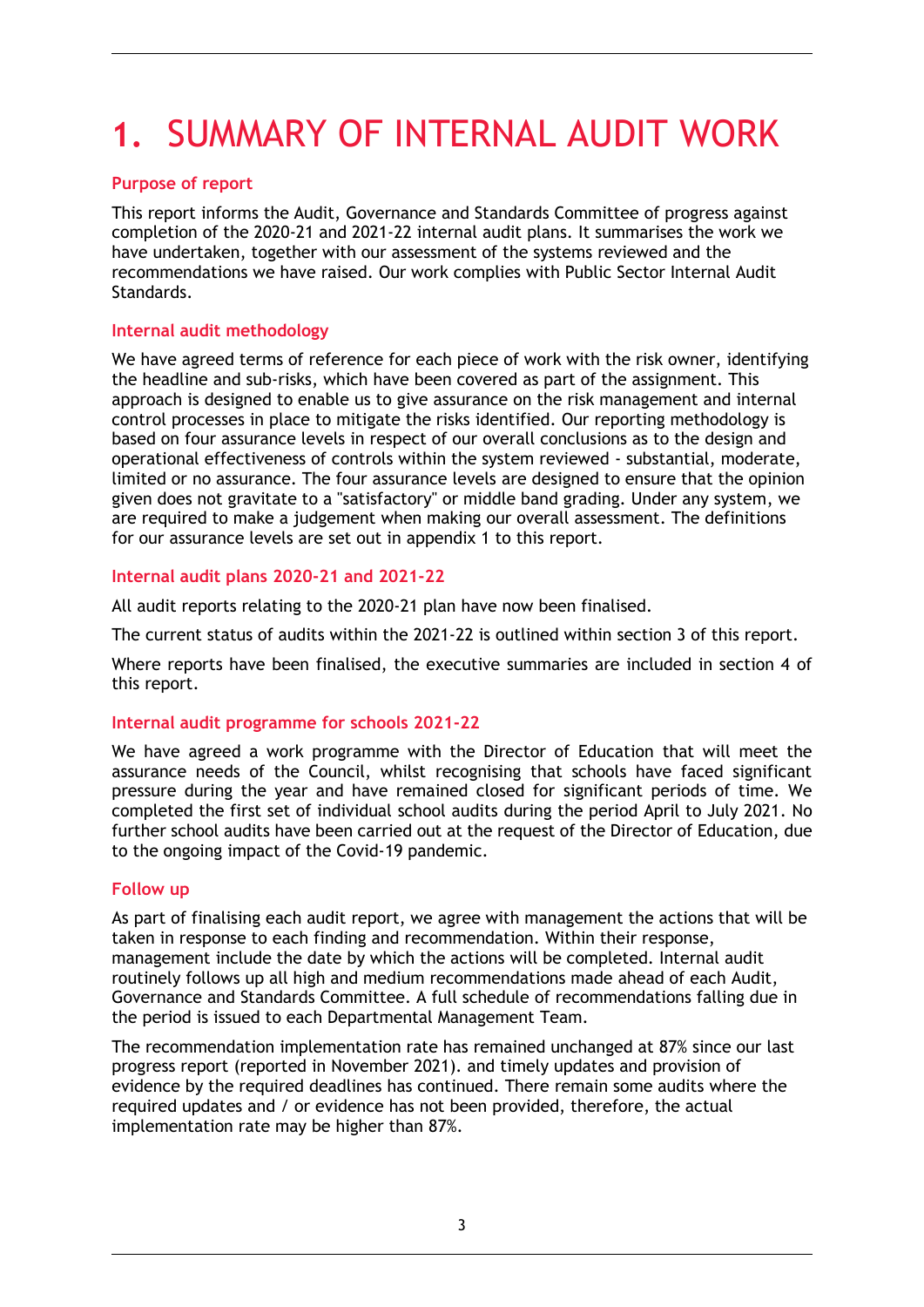#### **Other internal audit work**

We have completed a reasonable assurance engagement in connection with the EU project URBACT Thriving Streets by performing First Level Control (FLC) claims verification for the period 1 April 2021 to 7 August 2022. Our report was an independent assurance conclusion as to whether the subject matter is in agreement with the grant offer letter in all material respects with eligibility criteria for the costs taken into consideration. A separate letter of engagement has been agreed with the Council for this work. Phases 1 and 2 covering expenditure from 1 April 2021 to 30 September 2021 was audited in November 2021. Phase 3 expenditure for the period 1 April 2022 to 7 August 2022 will be audited in August 2022.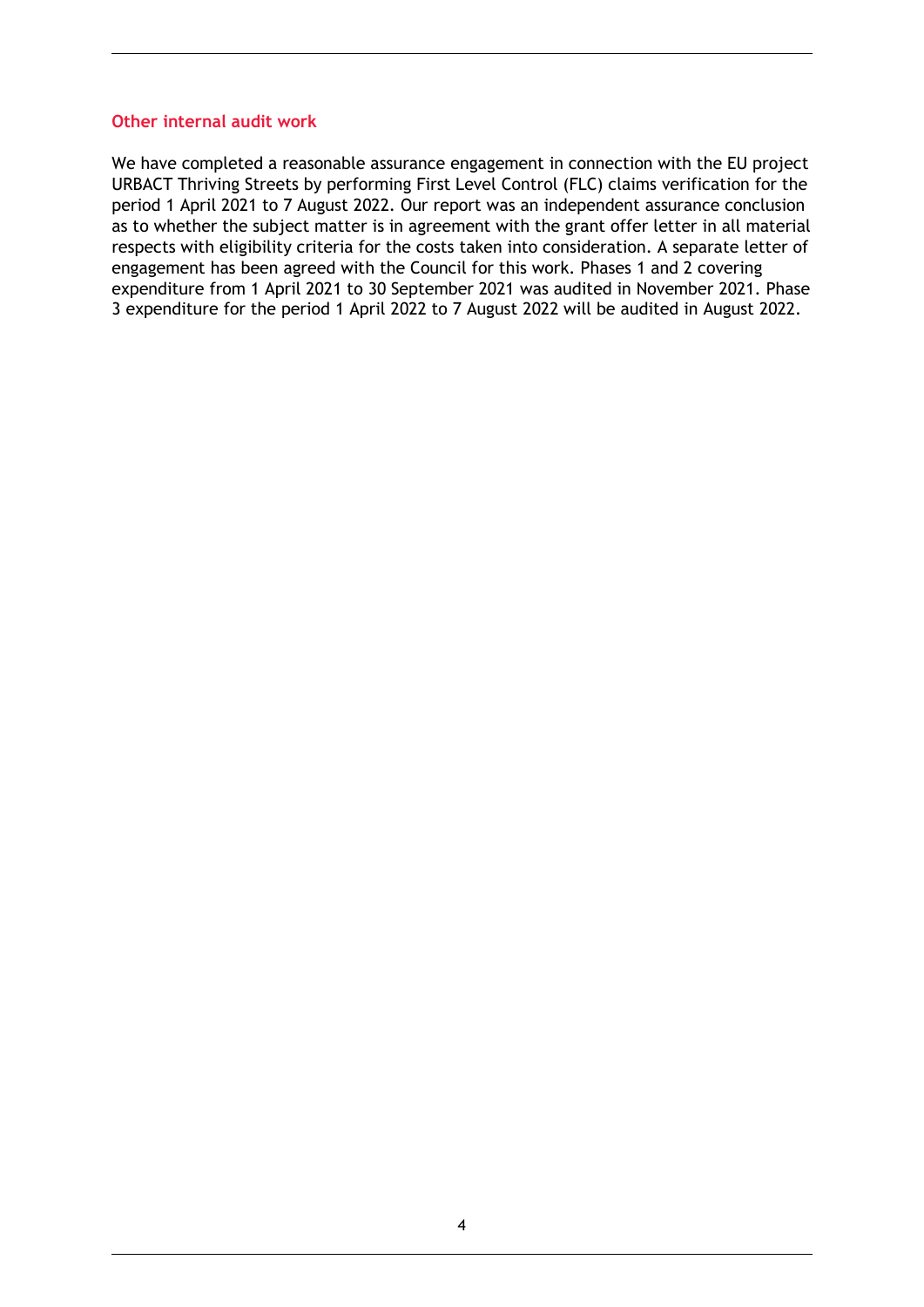# 2. ANTI-FRAUD UPDATE

BDO has been engaged to provide management support and strategic advice to the antifraud team at the Council. The lead for this work is Nick Baker (FCCA, ACFS), an accredited counter fraud senior manager and forensic accountant within BDO forensic services.

| 2021-22    |                | <b>Housing Waiting</b><br><b>Corporate Anti-</b><br><b>Right to Buy</b><br><b>Fraud</b><br>List |                |                  |              |               |             |        | COVID-19<br><b>Referrals</b> |  |
|------------|----------------|-------------------------------------------------------------------------------------------------|----------------|------------------|--------------|---------------|-------------|--------|------------------------------|--|
|            | Open           | Closed                                                                                          | Open           | Closed           | Open         | Closed        | Open        | Closed |                              |  |
| C/f        | 18             |                                                                                                 | 0              |                  | 9            |               | 18          |        |                              |  |
| April 2021 | 15             | 15                                                                                              | $\mathbf{2}$   | $\overline{c}$   | 3            | 5             | $\mathbf 1$ | 0      |                              |  |
| May        | 12             | 9                                                                                               | 8              | 5                | 3            | 3             | 3           | 0      |                              |  |
| June       | 15             | 9                                                                                               | $\mathbf{2}$   | 3                | 1            | 1             | 1           | 0      |                              |  |
| July       | 6              | 12                                                                                              | $\overline{7}$ | 8                | $\mathbf{2}$ | $\mathcal{P}$ | $\bf{0}$    | 0      |                              |  |
| August     | $\overline{7}$ | 6                                                                                               | 4              | 4                | 3            | 3             | 1           | 8      |                              |  |
| September  | $12*$          | $9*$                                                                                            | 5              | $\boldsymbol{4}$ | 6            | 1             | 8           | 0      |                              |  |
| October    | 6              | 8*                                                                                              | 4              | 3                | 5            | 5             | 8           | 0      |                              |  |
| November   | 5              | $10*$                                                                                           | 3              | 4                | 4            | 9             | $\bf{0}$    | 1      |                              |  |
| December   | 11             | $7^*$                                                                                           | 3              | 3                | 6            | 6             | $\bf{0}$    | 0      |                              |  |
| Total      | 107            | 85                                                                                              | 38             | 36               | 42           | 35            | 40          | 9      |                              |  |

#### **Summary of investigations 2021-22 to date**

*The figures represent investigations from 1 April 2021 to 31 October 2021.*

• *Please note these figures have been changed from previous reporting following a review of all cases and an error occurred in the date field which resulted in older cases being attributed to the current year. There was no impact to the actual number of investigations reported in the current year.*

## **Reactive Anti-Fraud investigations**

There are currently 17 active Corporate Anti-fraud Team investigations. These can briefly be summarised as follows:

investigations.

- Children & Adult Services 5 cases
- Environment & Leisure 1 case
- Housing & Modernisation 4 cases
- Finance & Governance 6 cases
- CEO 1 case
- COVID-19
	- o Business Grants- 28 cases
	- o Community Grants- 2 cases (linked to 9 different applications)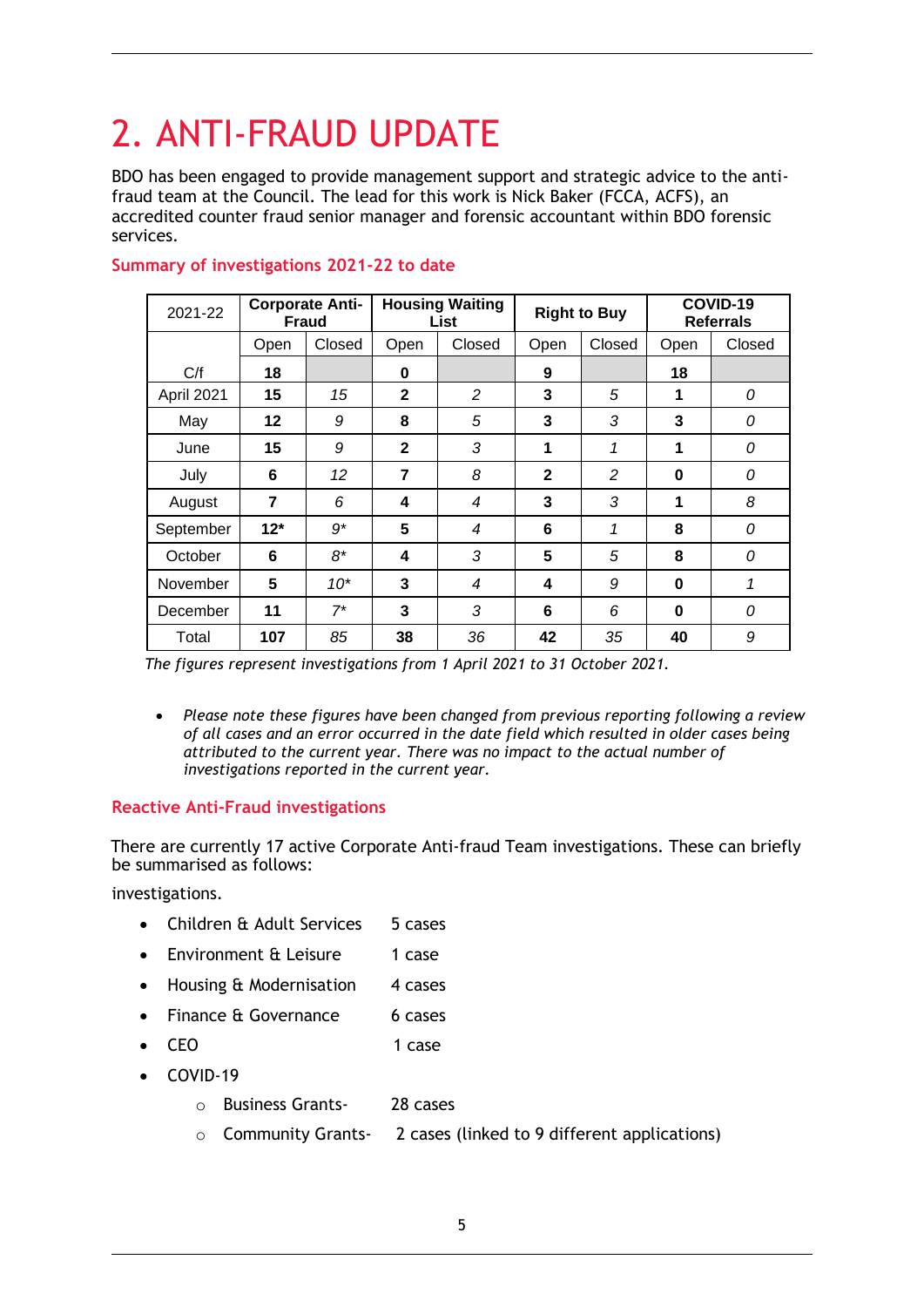Two cases relate to former Council employees and three cases relate to a current Council employee. No further information in respect of these investigations can be given at this time.

Following a direction from BEIS concerning recovery of grant payments we determined with Exchequer Services which cases should be referred to BEIS, which released resources so the Anti-Fraud Team could focus on actual fraud cases.

Following the efforts to engage with 24 grant recipients to discuss the repayment of the grants. We received seven responses who are now making efforts to repay the grants either fully or partially. Nine recipients provided no response, and six recipients are disputing the need to pay. Any recipients who have not replied or indicated they are disputing the repayment will be referred to BEIS for recovery of the funds.

#### **Response to Internal Audit Reports**

The Corporate Anti-Fraud Team have responded to the two internal audits ADD02 and TR17.

ADD02 Anti Facilitation of Tax Evasion - The pilot of the awareness training to counter the facilitation of tax evasion was sent to fraud investigators and the Head of Financial Processing for review. The feedback has so far been positive. The roll-out of the awareness training will be forwarded to the 272 officers identified in the audit ADD02, w/c 31 January 2022. This has been delayed due to staff absences as a result of Covid infections.

TR17 Fraud Protocols – Progress is being made on the recommendations of the audit. There has been delays due to staff absences following Covid infection. A new draft Strategy document is being developed and it is hoped it will be submitted for consideration to the Strategic Director Finance and Governance by mid-February 2022. Monthly reviews include a narrative comment on current investigation activity.

#### **Training**

The Corporate Anti-Fraud Team is working with Southwark learning to develop a new suite of eLearning in our efforts to raise awareness across the council to combat fraud, bribery, corruption and tax evasion.

Review of training material has confirmed that there has been no update to the Anti-Fraud, Bribery and corruption corporate training since 2012. A business case will be submitted to the Strategic Director Finance and Governance for the purchase of corporate refresher training for these topics. Whistleblowing should also be considered as part of the training review.

#### **Document Scanners**

The Council uses document scanners to verify identity documents including passports, ID cards and driving licences. The current equipment, located at various sites across the borough, due to age and changes in Southwark IT systems have reached the end of their operational effectiveness. The Corporate Anti-Fraud Team is engaging with key services who currently use the scanners as well as other services who we believe will benefit from future access to review the use of scanner technology. The availability of this technology which has seen significant changes in recent years will create a journey through ID verification that is effective and efficient for both staff and residents and continue to act as a deterrent for fraudulent applications.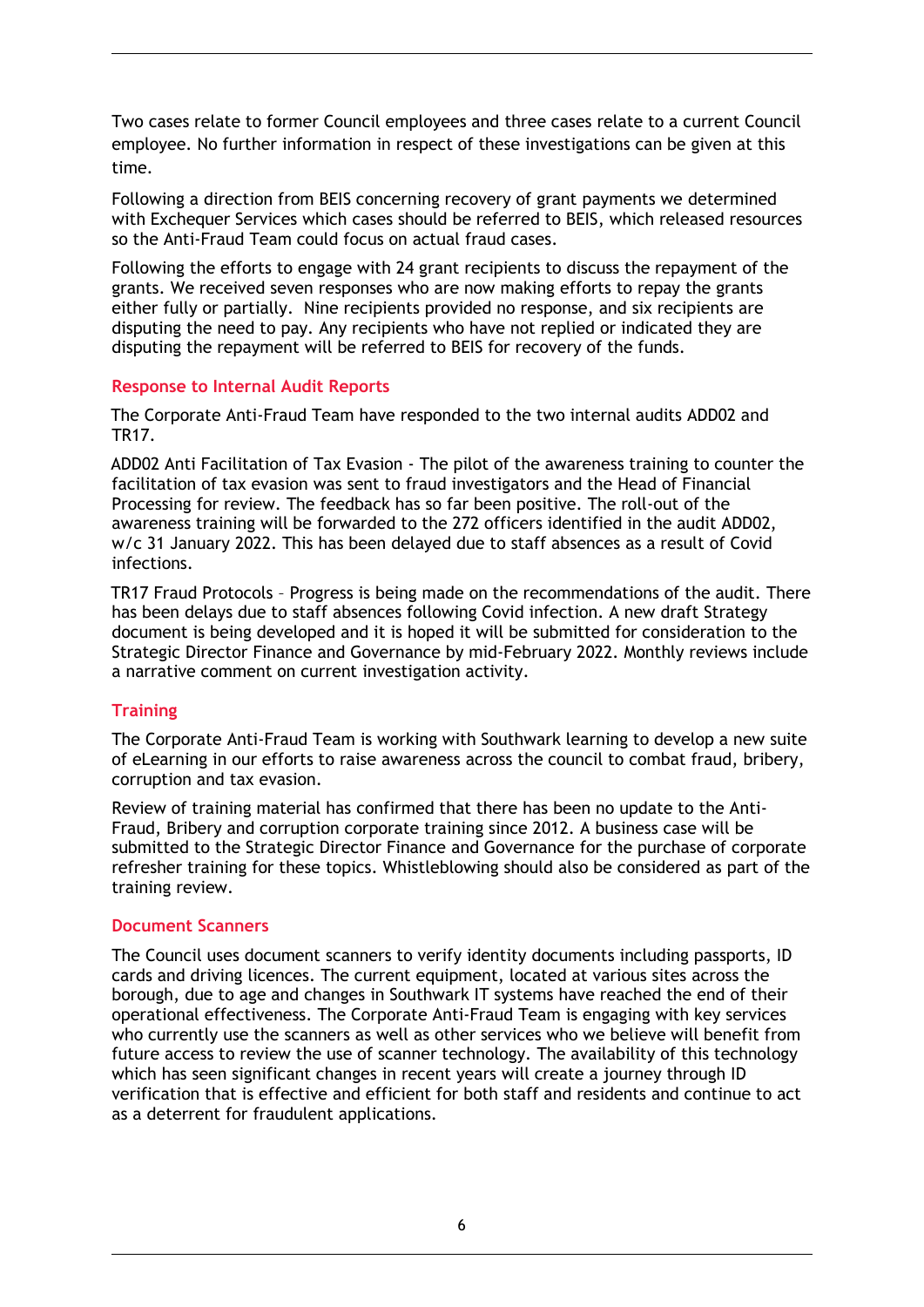Key stakeholders and Services have provided an indication of the number of users and volume of checks that may be required. The Corporate Anti-Fraud Team has identified 3 service providers who will be approached to provide a revised service to meet organisational requirements and new working practices i.e., use of Apps to provide residents and applicants with a more efficient journey when making applications or needing to provide Identity verification and corroboration.

### **Fraud and Verification**

The Corporate Anti-Fraud Team conducts reviews of housing waiting list and Homelessness applications which have an identified cause for concern. A test of the veracity of the application enables housing management to make an informed decision on the applicant's eligibility to remain on the housing register.

Between 1 April and 31 December 2021, we have received 45 referrals, 15 have been removed or rejected, 13 have been recommended to be maintained the remaining are waiting for further information from the applicant.

### **Right to Buy**

The Council has introduced forms to check the veracity of the sources of funds used for the purchase of properties under the right to buy scheme. Referrals are raised when the cash element of the purchase exceeds HMRC guidelines. For the referrals we review the source of cash funding and make a recommendation to the RTB team. Between 1st April and 31st December 2021 there have been 48 referrals. 1 has withdrawn, 5 have been denied, 26 have been approved and 16 applications require supporting evidence from the applicants for the source of the funds before we can make a recommendation.

#### **National Fraud Initiative**

We continue to investigate matches identified by The Cabinet Office National Fraud Initiative risk assessment focussing on reports that have been identified as high-risk reports. There has been no significant change to NFI figures since the last report.

#### **Fraud Response Plan**

The Council's Fraud Response Plan sets out in detail the Council's approach to identifying and dealing with potential fraud, the responsibilities of staff and the public in reporting suspicions of fraud, the approach the Council is committed to in investigating allegations of fraud, and the possible sanctions open to the Council when fraud is proven to have taken place. We hope to launch the new Fraud Response Plan March 2022.

#### **Other matters**

The Fraud and Verification Team are providing presentations to Housing Solutions, Resident Services to outline the roll of the team and how we provide support in reviewing and assessing applications and measures the member of the housing teams can apply as part of their due diligence.

We are supporting the Housing Applications Team annual review, providing statistics on the work that has been completed by the Corporate Anti-Fraud Team in relation to housing register and homelessness applications. This information includes the number of referrals received, recommendations made, and work completed to proactively review applications over the past three years.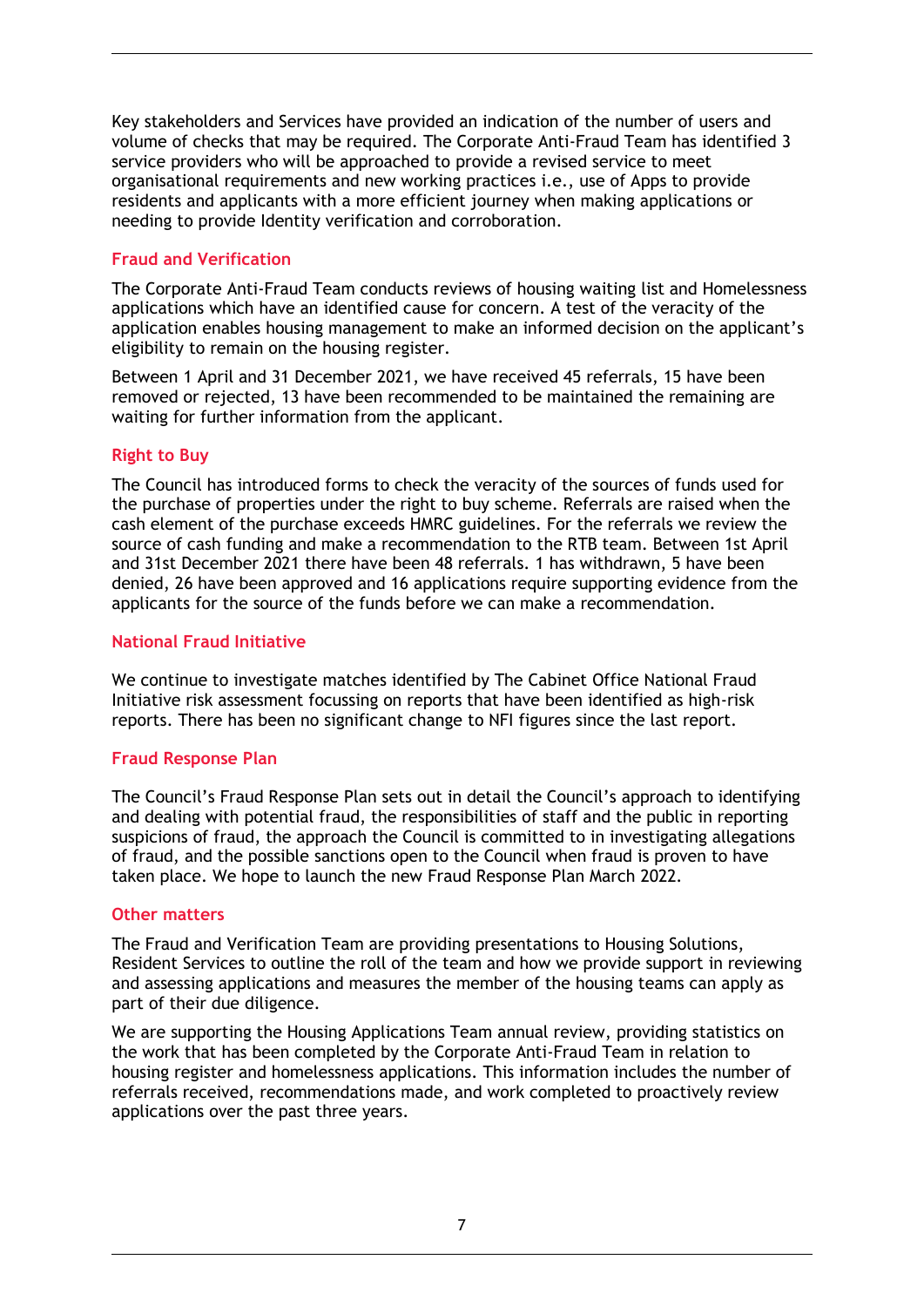# 3. SUMMARY OF WORK IN PROGRESS

## **INTERNAL AUDIT PLAN 2020-21**

The table below includes those audits currently in draft or finalised since the last meeting of the Audit, Governance and Standards Committee. For those shaded in grey, the executive summaries are included in section 4.

| Audit             | Director / Audit Sponsor | <b>Days</b> | ToR issued Fieldwork | QA / Reporting      | Design   | Operational<br><b>Effectiveness</b> |
|-------------------|--------------------------|-------------|----------------------|---------------------|----------|-------------------------------------|
| 2020-21           |                          |             |                      |                     |          |                                     |
| South Dock Marina | Director of Leisure      |             |                      |                     | Moderate | Moderate                            |
|                   |                          |             |                      | <b>Final Report</b> |          |                                     |

## **INTERNAL AUDIT PLAN 2021-22**

The table below includes those audits where planning work or fieldwork has commenced:

| Audit                                                                            | Director / Audit Sponsor                        | Days | <b>ToR</b> issued                                                                                                             | Fieldwork | QA / Reporting | Design                                                                                | Operational<br><b>Effectiveness</b>                                                                          |
|----------------------------------------------------------------------------------|-------------------------------------------------|------|-------------------------------------------------------------------------------------------------------------------------------|-----------|----------------|---------------------------------------------------------------------------------------|--------------------------------------------------------------------------------------------------------------|
| 2021-22                                                                          |                                                 |      |                                                                                                                               |           |                |                                                                                       |                                                                                                              |
| <b>Supporting Families Grant</b>                                                 | Director of Children and<br><b>Families</b>     | 24   | Council guidance compared to new MHCLG<br>reviewed and audits completed on a sample of<br>10% of claims on a quarterly basis. |           |                |                                                                                       | For the period to 31 December<br>2021 no exceptions were<br>identified for the sample of<br>claims reviewed. |
| EU project URBACT Thriving<br>Streets by performing First Level<br>Control (FLC) | Director of Regeneration and<br>Growth          |      |                                                                                                                               |           |                | For the period 1 April 2021 to<br>30 September 2021 no<br>exceptions were identified. |                                                                                                              |
| Covid-19 Expenditure                                                             | Strategic Director of Finance<br>and Governance | 15   | $\checkmark$                                                                                                                  |           | Final          | Substantial                                                                           | Substantial                                                                                                  |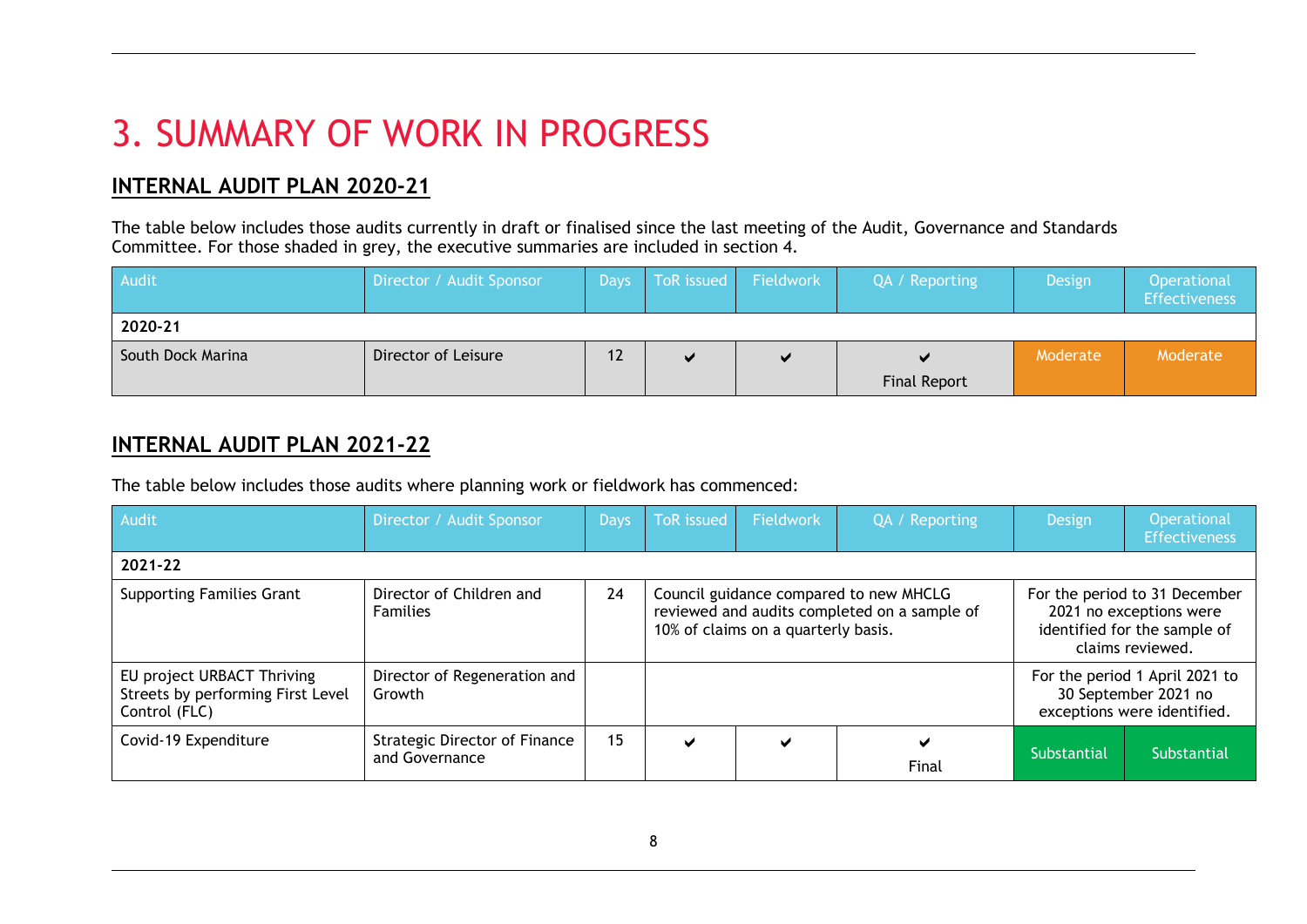| Audit                                                         | Director / Audit Sponsor                               | <b>Days</b> | <b>ToR</b> issued       | Fieldwork             | QA / Reporting                                                                               | Design   | Operational<br><b>Effectiveness</b> |
|---------------------------------------------------------------|--------------------------------------------------------|-------------|-------------------------|-----------------------|----------------------------------------------------------------------------------------------|----------|-------------------------------------|
| <b>Fraud Protocols</b>                                        | <b>Strategic Director of Finance</b><br>and Governance | 20          | $\blacktriangleright$   | $\blacktriangleright$ | $\blacktriangleright$<br>Final                                                               | Moderate | Limited                             |
| Youth Offending Service                                       | Director of Children and<br><b>Families</b>            | 15          | $\blacktriangledown$    | ✔                     | ✔<br>Final                                                                                   | Moderate | Moderate                            |
| Departmental response to schools<br>in financial difficulties | Director of Education                                  | 15          | $\blacktriangleright$   | ✔                     | $\blacktriangledown$<br>Final                                                                | Moderate | Moderate                            |
| Health and Safety                                             | Director of Asset<br>Management                        | 20          | $\checkmark$            | ✔                     | $\blacktriangledown$<br>Final                                                                | Moderate | Moderate                            |
| IT - Hornbill Service Desk                                    | Head of ICT                                            | 15          | $\blacktriangleright$   | $\blacktriangleright$ | $\checkmark$<br>Final                                                                        | Moderate | Moderate                            |
| <b>Data Protection</b>                                        | Director of Law and<br>Governance                      | 15          | $\checkmark$            | ✔                     | $\blacktriangledown$<br>Final                                                                | Moderate | Moderate                            |
| TMOs - Cyclical Compliance<br>Audits - JMB Leathermarket      | <b>Director of Communities</b>                         | 15          | $\blacktriangleright$   | ✔                     | $\blacktriangledown$<br>Final                                                                | Moderate | Moderate                            |
| TMOs - Cyclical Compliance<br>Audits - Cooper Close           | <b>Director of Communities</b>                         | 10          | $\blacktriangleright$   | ✔                     | $\blacktriangledown$<br>Final                                                                | Moderate | Moderate                            |
| <b>Adoption Services</b>                                      | Director of Children and<br><b>Families</b>            | 15          | $\overline{\mathbf{v}}$ |                       | ✔<br>Final                                                                                   | Moderate | Limited                             |
| All Age Disabilities Service                                  | Director of Adult Social Care                          | 25          | $\blacktriangledown$    | ✔                     | ✔<br>Draft issued<br>12/08/2021<br>Initial management<br>response received<br>17/09/2021 and |          |                                     |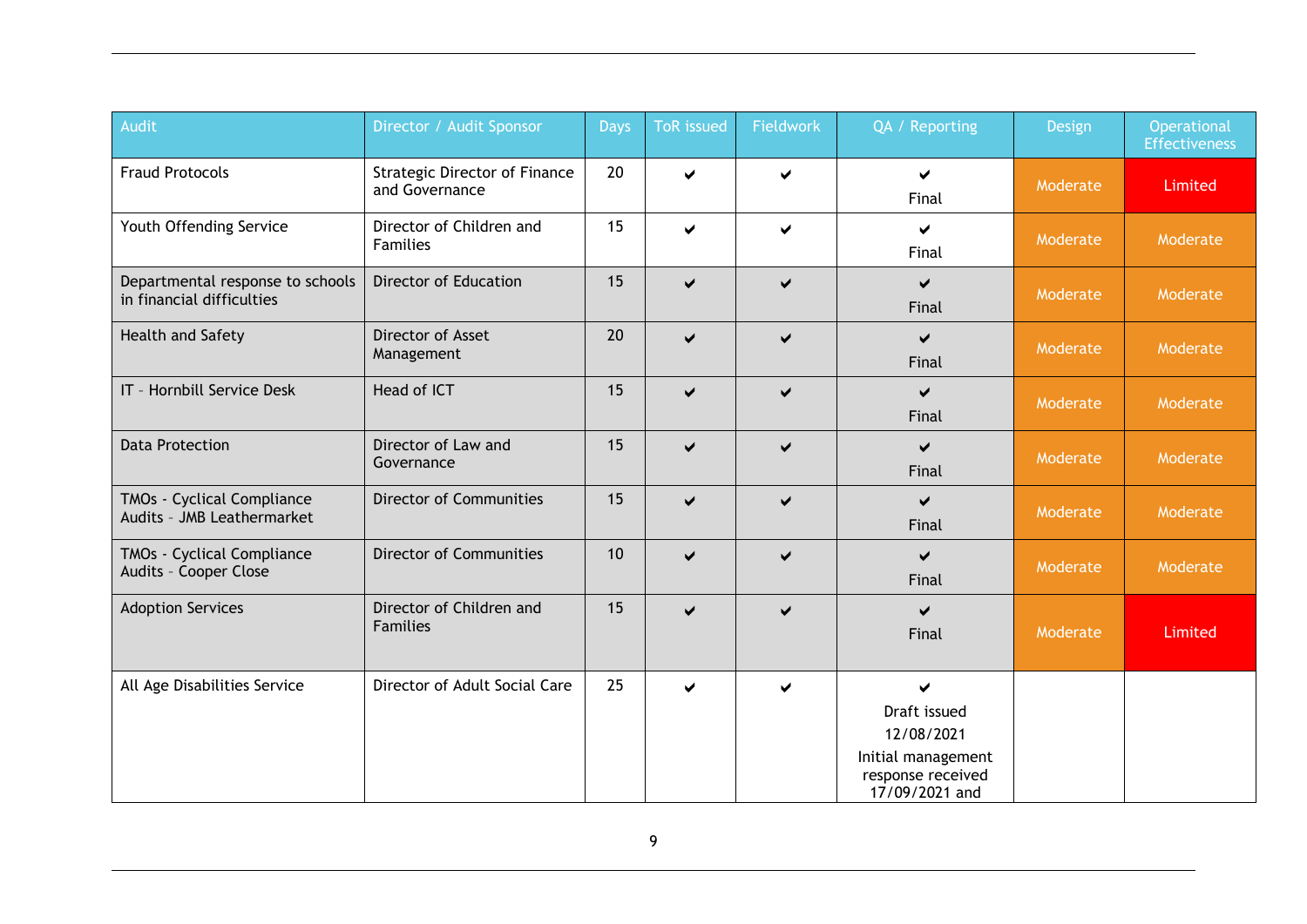| Audit                                         | Director / Audit Sponsor                               | <b>Days</b> | <b>ToR</b> issued | Fieldwork | QA / Reporting                                                                                                                           | Design | Operational<br><b>Effectiveness</b> |
|-----------------------------------------------|--------------------------------------------------------|-------------|-------------------|-----------|------------------------------------------------------------------------------------------------------------------------------------------|--------|-------------------------------------|
|                                               |                                                        |             |                   |           | further management<br>response and evidence<br>received 25/01/2022.<br>Updated draft report<br>to be issued.                             |        |                                     |
| <b>Objection Review</b>                       | <b>Strategic Director of Finance</b><br>and Governance | 10          |                   |           | Draft issued<br>06/10/2021<br>Management action<br>plan being finalised.                                                                 |        |                                     |
| <b>NNDR</b>                                   | Director of Exchequer<br>Services                      | 15          |                   | ✔         | Updated draft issued<br>27/01/2021                                                                                                       |        |                                     |
| <b>Contracts Register</b>                     | Director of Law and<br>Democracy                       | 25          | ✔                 |           | ✔<br>Draft report issued<br>22/11/2021, initial<br>management response<br>received 26/01/2022<br>and to be agreed with<br>chief officers |        |                                     |
| <b>Contract Mobilisation</b>                  | Director of Commissioning                              | 20          |                   |           | Draft report issued<br>20/01/2022                                                                                                        |        |                                     |
| <b>Fairer Future Procurement</b><br>Framework | Director of Law &<br>Governance                        | 25          |                   |           | ✔<br>Draft report issued<br>01/02/2022                                                                                                   |        |                                     |
| <b>Continuing Healthcare</b>                  | Director of Adult Social Care                          | 15          | ✔                 |           | ✔<br>Draft report in<br>collation                                                                                                        |        |                                     |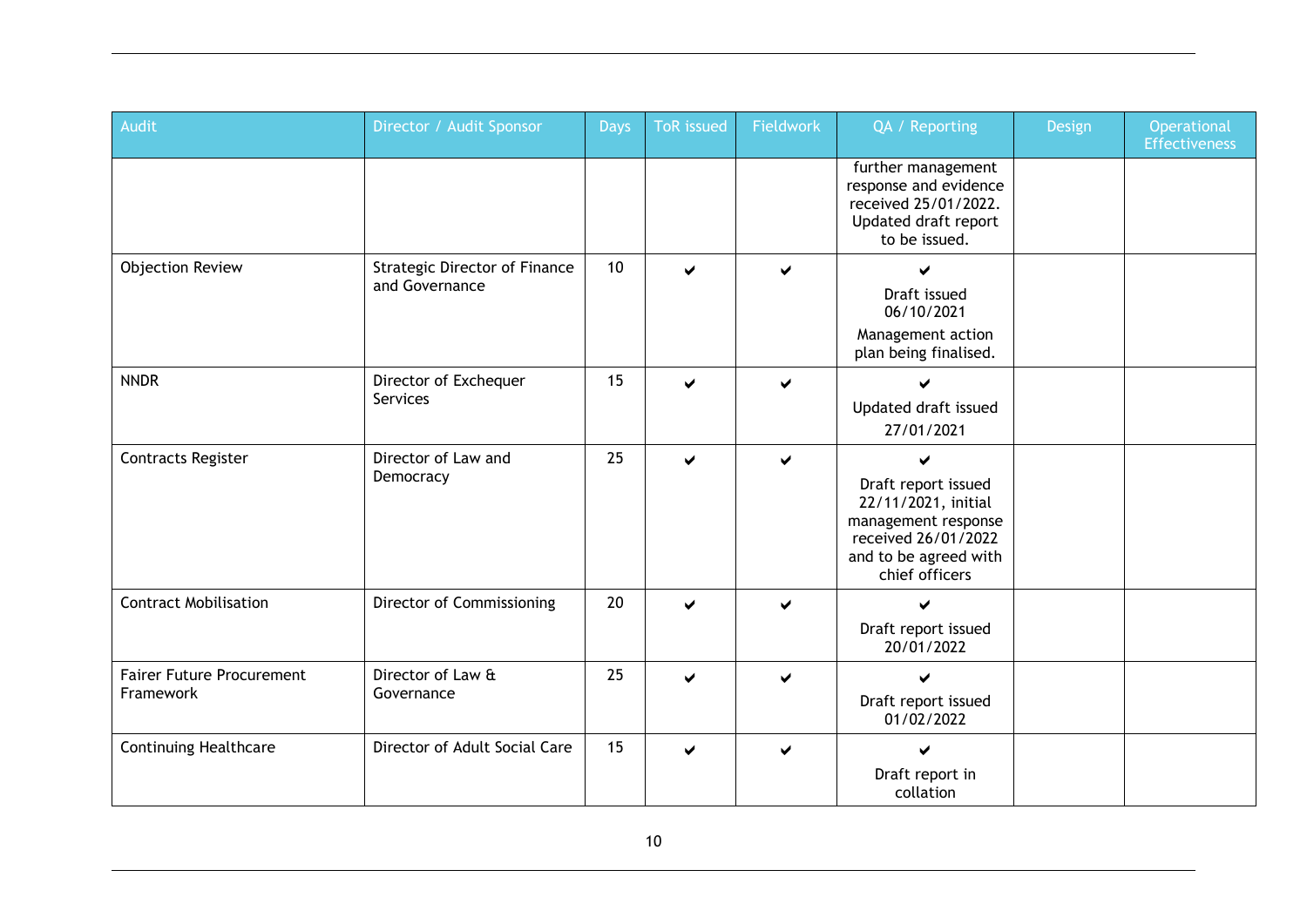| Audit                                       | Director / Audit Sponsor                                                      | Days | <b>ToR</b> issued | Fieldwork | QA / Reporting                    | Design | Operational<br><b>Effectiveness</b> |
|---------------------------------------------|-------------------------------------------------------------------------------|------|-------------------|-----------|-----------------------------------|--------|-------------------------------------|
| Council Tax                                 | Director of Exchequer<br>Services                                             | 15   |                   | ✔         | ✔<br>Draft report in<br>collation |        |                                     |
| <b>Customer Access Strategy</b>             | Director of Customer<br>Experience / Director of<br><b>Exchequer Services</b> | 15   | ✔                 | ✔         | ✔<br>Draft report in<br>collation |        |                                     |
| <b>Electoral Register and Elections</b>     | Director of Law and<br>Governance                                             | 15   |                   | ✔         | Draft report in<br>collation      |        |                                     |
| Financial planning and budget<br>monitoring | <b>Strategic Director of Finance</b><br>and Governance                        | 25   |                   | ✔         | ✔<br>Draft report in<br>collation |        |                                     |
| <b>Housing Benefits</b>                     | Director of Exchequer<br>Services                                             | 15   |                   | ✔         | ✔<br>Draft report in<br>collation |        |                                     |
| <b>IT Disaster Recovery</b>                 | Director of Customer<br>Experience                                            | 20   |                   | ✔         | ✔<br>Draft report in<br>collation |        |                                     |
| Major Works                                 | Director of Asset<br>Management                                               | 15   |                   | ✔         | ✔<br>Draft report in<br>collation |        |                                     |
| Suspense Account Management                 | Director of Exchequer<br>Services                                             | 15   | ✔                 | ✔         | ✔<br>Draft report in<br>collation |        |                                     |
| <b>Emergency Planning</b>                   | Head of Chief Executive's<br>Office                                           | 15   |                   | ✔         |                                   |        |                                     |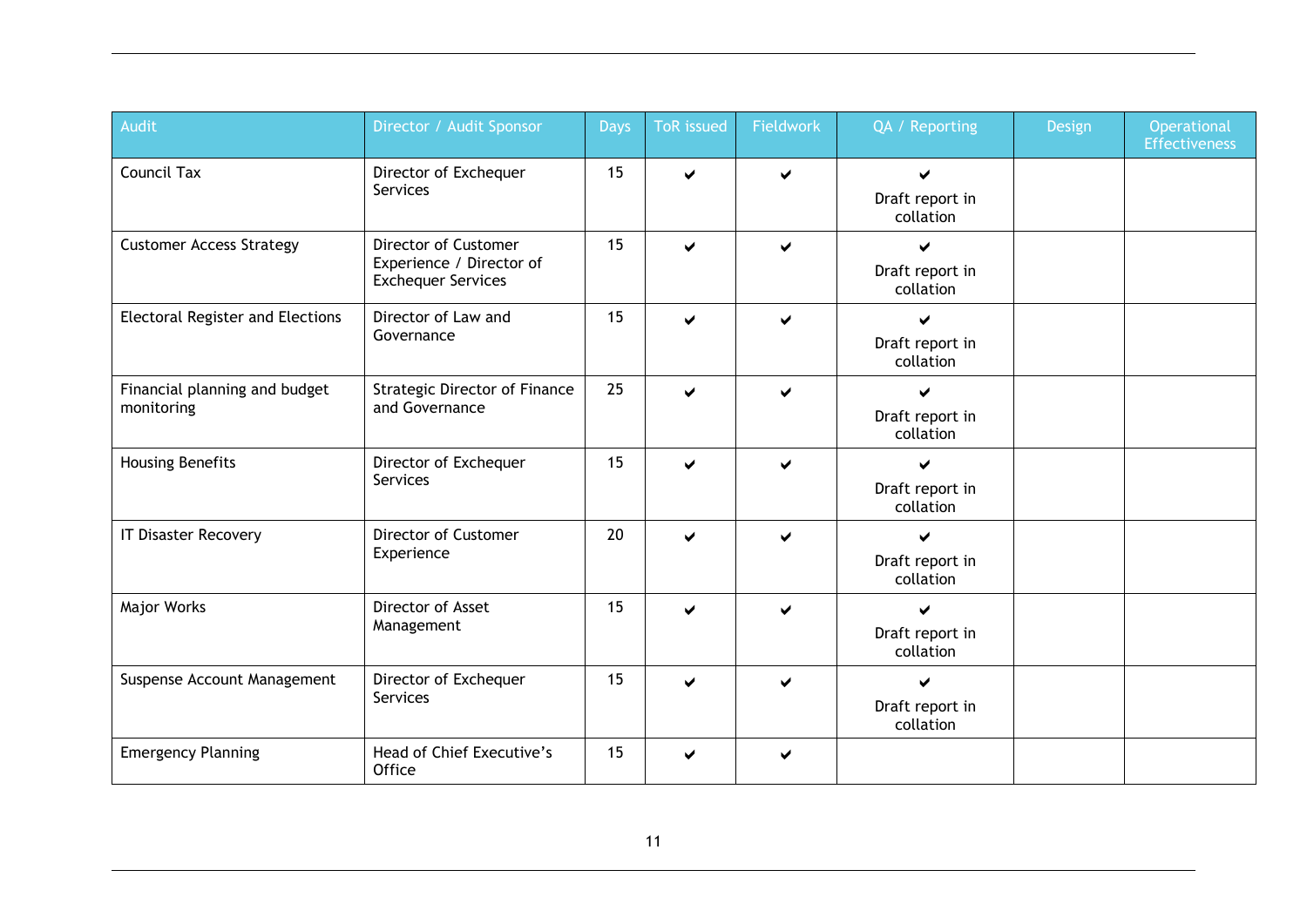| Audit                                              | Director / Audit Sponsor                                                     | Days | <b>ToR</b> issued    | Fieldwork | QA / Reporting | <b>Design</b> | Operational<br><b>Effectiveness</b> |
|----------------------------------------------------|------------------------------------------------------------------------------|------|----------------------|-----------|----------------|---------------|-------------------------------------|
| <b>Housing Tenancy Management</b><br>(Successions) | Director of Resident Services                                                | 15   | ✔                    | ✔         |                |               |                                     |
| Leisure Services                                   | Director of Environment                                                      | 15   | ✔                    | ✔         |                |               |                                     |
| Licensing                                          | Director of Environment                                                      | 15   | ✔                    | ✔         |                |               |                                     |
| Member / Officer Protocol                          | Director of Law &<br>Governance                                              | 15   | ✔                    | ✔         |                |               |                                     |
| Mosaic / Bupa Overpayments<br>Follow Up            | Children and Adults Board                                                    | 10   | ✔                    | ✔         |                |               |                                     |
| <b>Older Peoples Services</b>                      | Director of Adult Social Care                                                | 15   | ✔                    | ✔         |                |               |                                     |
| Payroll and HR                                     | Director of Exchequer<br>Services                                            | 20   | ✔                    | ✔         |                |               |                                     |
| Pensions Administration                            | <b>Strategic Director of Finance</b><br>and Governance / Pensions<br>Manager | 15   | ✔                    | ✔         |                |               |                                     |
| Buyback of Properties including<br>Right to Buy    | <b>Director of Customer</b><br>Experience                                    | 15   | ✔                    |           |                |               |                                     |
| <b>Facilities Management</b>                       | Director of Asset<br>Management                                              | 20   | ✔                    |           |                |               |                                     |
| Highways Maintenance                               | Director of Environment                                                      | 15   | ✔                    |           |                |               |                                     |
| TMOs - Use of Reserves                             | <b>Director of Communities</b>                                               | 20   | $\blacktriangledown$ |           |                |               |                                     |
| Southwark Building Services                        | Director of Asset<br>Management                                              | 20   | ✔                    |           |                |               |                                     |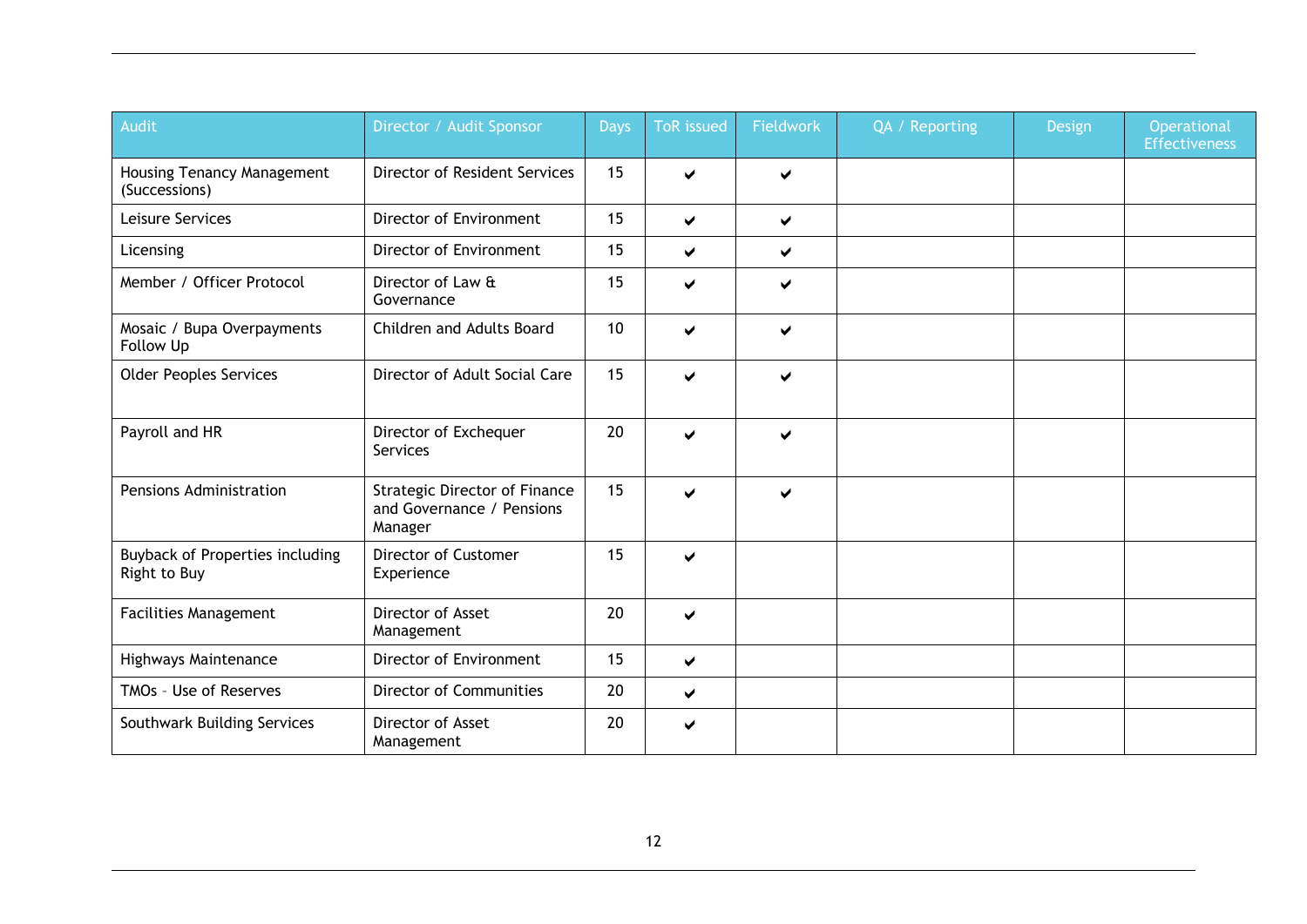## **4. EXECUTIVE SUMMARIES OF REPORTS FINALISED SINCE THE LAST MEETING**

| <b>EL14</b>              |                                                                                                                            |               | <b>LEVEL OF ASSURANCE</b> | <b>SUMMARY OF RECOMMENDATIONS</b> |                 |  |
|--------------------------|----------------------------------------------------------------------------------------------------------------------------|---------------|---------------------------|-----------------------------------|-----------------|--|
| <b>South Dock Marina</b> |                                                                                                                            |               | <b>Operational</b>        | <b>High</b>                       | <b>Contract</b> |  |
| January 2022             |                                                                                                                            | <b>Design</b> | <b>effectiveness</b>      | <b>Medium</b>                     |                 |  |
|                          |                                                                                                                            | Moderate      | <b>Moderate</b>           | Low                               |                 |  |
| Purpose of<br>audit:     | To provide assurance on the operational and financial management controls in place underpinning the running of the Marina. |               |                           |                                   |                 |  |

#### **Background:**

South Dock Marina is located on the south side of the river Thames and is the only central London marina with an integral boatyard. The Marina is spread across two converted commercial docks, South Dock and Greenland Dock. The Council owns and operates the Marina and provides a modern marina facility within a tranquil setting of redeveloped docks and a residential area. The Marina provides both leisure and residential berths on an annual basis. With the exception of the visitor berths, where the length of stay is normally restricted to a maximum of three weeks, short-term stays are not provided. The Marina operates separate waiting lists for residential and leisure berthing licences. Each list is sub divided by boat lengths to match berth sizes available in the Marina. The residential waiting list is extremely long and the opportunity for a licence is infrequent. Most boats are sold with their residential licence. The Marina offers a variety of services such as the use of crane, pressure washing and towing; these are requested via a Booking and Registration Form and charged at set fees. The Marina however does not operate a boat maintenance service but does permit approved contractors to carry out work within the boat yard and Marina. To allow this, the boat owner must present a method statement with a description of the works for approval at the Marina office. All contractors must have third party liability insurance before starting work.

The actual income against target is shown below.

| <b>Financial Year</b> | Original Budget | <b>Revised Budget</b> | <b>Actuals (Feb 21 YTD)</b> |
|-----------------------|-----------------|-----------------------|-----------------------------|
| 2019/20               | £1,572,179      | £1,572,179            | £1,347,114                  |
| 2020/21               | £1,608,000      | £1,436,000            | £1,419,169                  |
| 2021/22               | £1,620,000      | £1,620,000            | YTD Nov 2021: £1,158,280    |

The last internal audit of this area (final report dated July 2017) concluded an opinion of limited assurance for the design and operational effectiveness of the controls in place. Our subsequent follow up confirmed that three recommendations made which related to the implementation of the Havenstar marina management system have not been implemented.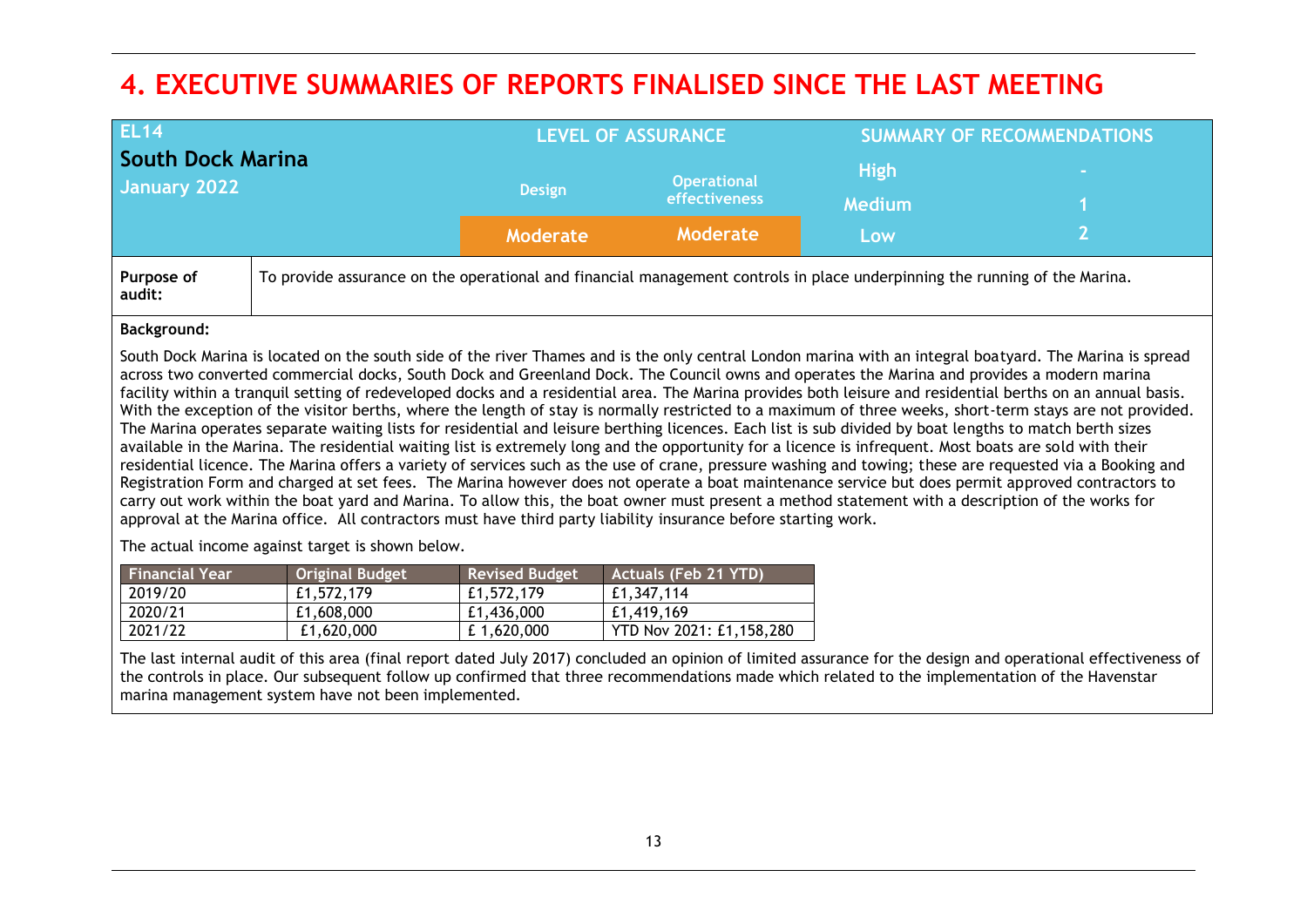Our initial audit work was performed between 26 February 2021 and 30 June 2021, however due to Covid-19 restrictions at the time, we were unable to perform testing for areas where documentation was held in hard copy format. As a result, we performed additional testing on site in October 2021 once lockdown restrictions were lifted.

**Good Practice:** 

- We confirmed that the Marina has a documented waiting list procedure in place and statement on its website which clearly outlines the waiting list process and berth allocation process.
- We confirmed the accuracy and completeness of cash receipts received over a sample period of five weeks.
- The Marina maintains a physical folder with evidence of third-party insurance for contracts employed by berth holders.
- For a sample of ten boats (14 owners) we confirmed that key fob access was set up on the Net2 key fob system.
- We were provided with the latest monitoring spreadsheet at the time of the audit, dated February 2021. Our review of the spreadsheet found this to compare actual income against target income on a monthly basis, in addition to the prior year.
- We tested a sample of ten outstanding debts and confirmed that appropriate recovery action was being taken.

**Key Findings:** 

• The Marina does not have an electronic document management system in place to store scanned copies of paperwork relating to license applications, agreements and related documents. All Berth holder licences are held in the Marina office in hard copy within lever arch files, in addition to other supporting documentation such as Bill of Sale if the boat was sold. For a sample of 15 berth Holders, we noted one instance in which a licence agreement could not be evidenced. We were informed by the Harbour Support Officer that the documentation for the Berth Holder may be held in archive.

#### **Conclusion:**

From our audit work performed, we concluded that whilst the Marina has robust controls in place in relation to its key fob access, financial monitoring as well as arrears and cash management, further improvements are required – particularly in relation to documentation management, as all documentation relating to licence agreements are currently held in hard copy format within lever arch files at the Marina office.

**Looking forward: supporting the Council's journey from moderate to substantial assurance**

| Design               | The waiting list spreadsheet should be updated to include details of how the applicant contacted the Marina i.e., phone, form or<br>e-mail and the date of correspondence from both the applicant and the Marina.                                                                                                                             |
|----------------------|-----------------------------------------------------------------------------------------------------------------------------------------------------------------------------------------------------------------------------------------------------------------------------------------------------------------------------------------------|
| <b>Effectiveness</b> | Going forward, the Fees and Charges list should be reviewed by both the Harbour Master and Harbour Support Officer before<br>being presented to Cabinet for approval.                                                                                                                                                                         |
|                      | The Council and Marina should work together and agree a way of paperless working such that all licence agreements and<br>supporting documentation can be stored digitally and centrally. Over the medium-long term, an exercise should be carried out to<br>digitise all documentation held in hard copy format, pending resources available. |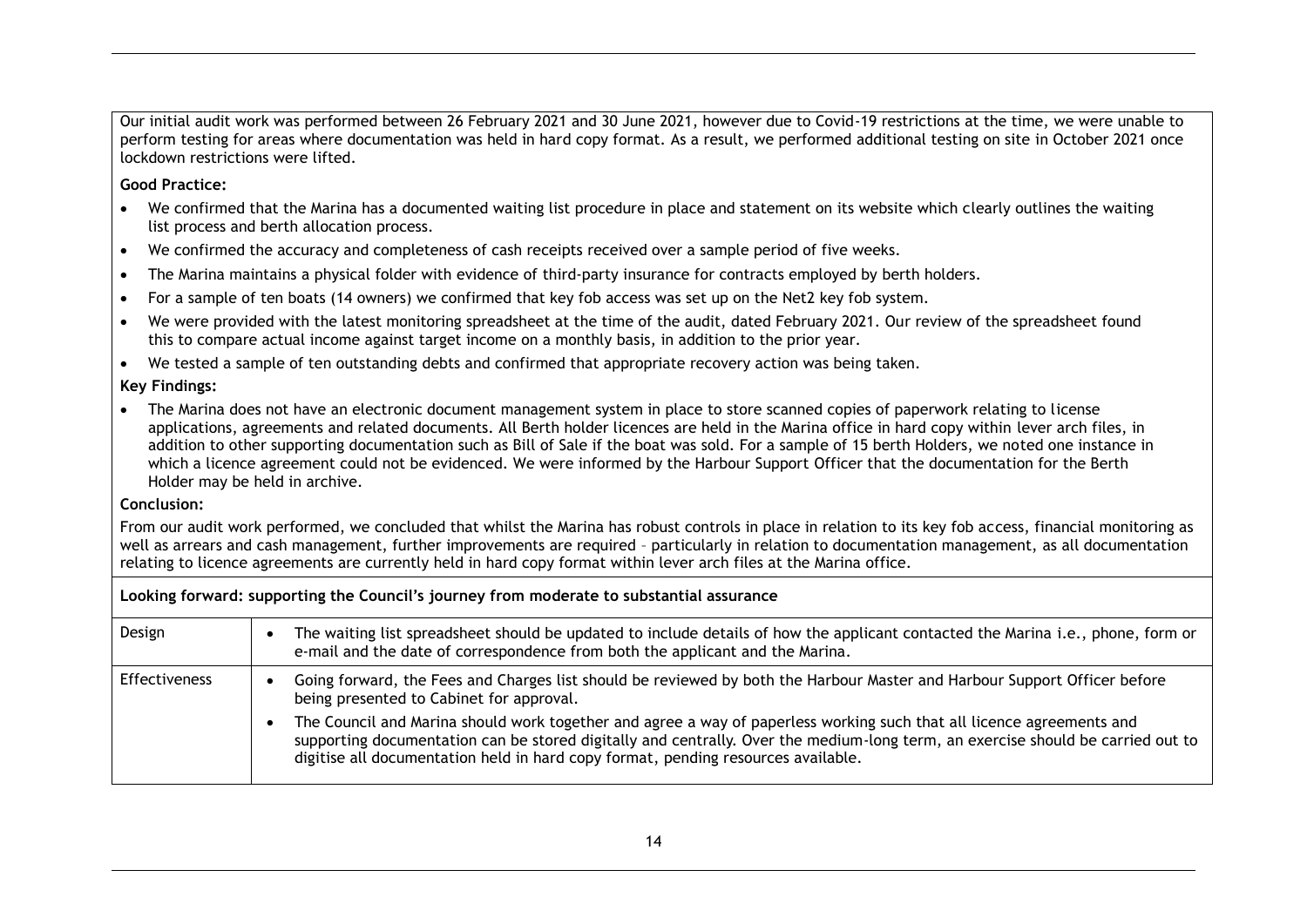|                                                                                                                                                                                                                                                                                                                                                                                                                                                    | <b>CAS49</b>                                                                                                                                                                                                                                                                                                                                                                                                 |                 | <b>LEVEL OF ASSURANCE</b>           | <b>SUMMARY OF RECOMMENDATIONS</b> |                                                                                                                                                                                                                                                                                                                                                                                                                                                                               |  |  |
|----------------------------------------------------------------------------------------------------------------------------------------------------------------------------------------------------------------------------------------------------------------------------------------------------------------------------------------------------------------------------------------------------------------------------------------------------|--------------------------------------------------------------------------------------------------------------------------------------------------------------------------------------------------------------------------------------------------------------------------------------------------------------------------------------------------------------------------------------------------------------|-----------------|-------------------------------------|-----------------------------------|-------------------------------------------------------------------------------------------------------------------------------------------------------------------------------------------------------------------------------------------------------------------------------------------------------------------------------------------------------------------------------------------------------------------------------------------------------------------------------|--|--|
|                                                                                                                                                                                                                                                                                                                                                                                                                                                    | Departmental response to<br>schools in financial difficulties<br><b>November 2021</b>                                                                                                                                                                                                                                                                                                                        |                 | <b>Operational</b><br>effectiveness | <b>High</b><br><b>Medium</b>      |                                                                                                                                                                                                                                                                                                                                                                                                                                                                               |  |  |
|                                                                                                                                                                                                                                                                                                                                                                                                                                                    |                                                                                                                                                                                                                                                                                                                                                                                                              | <b>Moderate</b> | Moderate                            |                                   |                                                                                                                                                                                                                                                                                                                                                                                                                                                                               |  |  |
| To provide assurance over the adequacy of the design and operational effectiveness of the Council's approach to identifying,<br>Purpose of<br>supporting, and agreeing action with regards to schools in financial difficulty, heading towards deficit, and supporting deficit<br>audit:<br>recovery plans.                                                                                                                                        |                                                                                                                                                                                                                                                                                                                                                                                                              |                 |                                     |                                   |                                                                                                                                                                                                                                                                                                                                                                                                                                                                               |  |  |
| <b>Background:</b>                                                                                                                                                                                                                                                                                                                                                                                                                                 |                                                                                                                                                                                                                                                                                                                                                                                                              |                 |                                     |                                   |                                                                                                                                                                                                                                                                                                                                                                                                                                                                               |  |  |
| Directorate.                                                                                                                                                                                                                                                                                                                                                                                                                                       | The Local Authority allocates funding to maintained schools located within its borough throughout each year, in line with the Scheme for Financing<br>been reducing over recent years, a major contributor to this is falling pupil numbers. The significant drop in pupil numbers has resulted in schools                                                                                                   |                 |                                     |                                   | Schools policy. The exact amount provided to a school is based on a formula set by the Council, with agreement of the School's Forum which is based on<br>the national regulations, it utilises factors such a pupil numbers and characteristics. The level of funding provided to each school within Southwark has<br>needing to both manage their staffing levels and ensure an adequate curriculum is delivered. Schools receive support in these areas from the Education |  |  |
|                                                                                                                                                                                                                                                                                                                                                                                                                                                    |                                                                                                                                                                                                                                                                                                                                                                                                              |                 |                                     |                                   | Overall, a school's financial responsibility rests with the Governors. Schools employ their own business manager and financial advisor. The Education<br>service supports the supervision of these funding procedures and provides oversight relating to the assistance of schools who are in financial difficulties.                                                                                                                                                         |  |  |
|                                                                                                                                                                                                                                                                                                                                                                                                                                                    | The Council's schools Finance team do not offer schools a traded service to manage their budget, nor have any plans to offer such a service going<br>issues. A team of Education Advisors provide an annual schedule of school visits to assist them with governance and curriculum related issues. We<br>is modifying its' schools visit frequency to accommodate its' recent reduction in staff resources. |                 |                                     |                                   | forward. Therefore, schools employ their own business managers and financial advisors. The Finance Team liaises with schools on funding and budgetary<br>acknowledge that the current school closure programme taking place across Southwark has created an additional workload. The Education Advisor Team                                                                                                                                                                   |  |  |
|                                                                                                                                                                                                                                                                                                                                                                                                                                                    | Dedicated School Grant can be utilised in supporting schools with paying their redundancy costs to meet planned restructuring.                                                                                                                                                                                                                                                                               |                 |                                     |                                   | The Schools in Financial Difficulty Panel, which is operated by the Council's HR department, provide decisions on whether apportioned money from the                                                                                                                                                                                                                                                                                                                          |  |  |
| For the six individual school audits undertaken this financial year we identified five that facing financial difficulties with deficits amounting to<br>£1,262,943. This could result in the Council having to advance or loan significant amounts of money to these schools for them to meet payments should<br>these deficits continue to increase, this risks potential financial strain on the Council in the event of non-repayment of funds. |                                                                                                                                                                                                                                                                                                                                                                                                              |                 |                                     |                                   |                                                                                                                                                                                                                                                                                                                                                                                                                                                                               |  |  |
| <b>Good Practice:</b>                                                                                                                                                                                                                                                                                                                                                                                                                              |                                                                                                                                                                                                                                                                                                                                                                                                              |                 |                                     |                                   |                                                                                                                                                                                                                                                                                                                                                                                                                                                                               |  |  |
|                                                                                                                                                                                                                                                                                                                                                                                                                                                    | and Corporate Records. This documentation provided was both comprehensive and well-constructed, breaking down potentially complex                                                                                                                                                                                                                                                                            |                 |                                     |                                   | The Corporate Information Governance Manager supplied policies and procedures related to Information Governance, Data Retention, Data Rights                                                                                                                                                                                                                                                                                                                                  |  |  |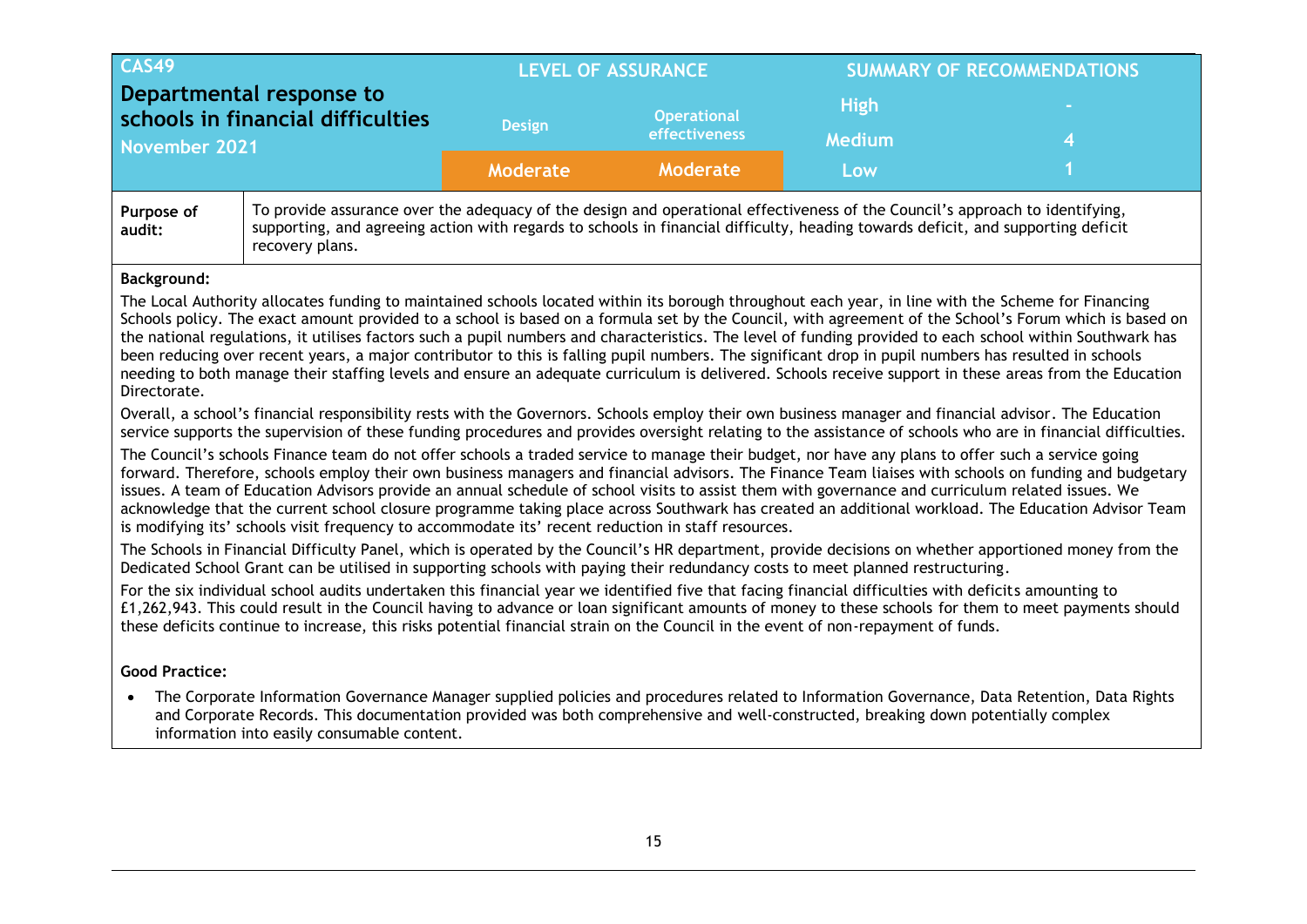- We found that the Council has retained extensive reporting metrics for Freedom of Information (FOI) and Subject Access Requests (SARs). The metrics provided demonstrated a strong management system to enable compliance with GDPR requirements.
- The Data Protection Impact Assessment process is particularly robust, with a sound breakdown of "test" questions designed to form a solid conclusion, enabling the decision-making process.
- Examples of intranet pages from the Council's intranet were provided, covering an initial overview and what measures are in place to comply with the GDPR, followed by extensive information about subjects such as data incidents and breaches.

We noted the following areas of good practice:

- The Finance Team has comprehensive and operationally effective policies and procedures to identify and monitor schools which are experiencing, or heading towards, financial difficulties.
- The Finance Team has robust financial templates, training courses and support provisions in place to assist schools with general financial management as well as managing difficulties. These tools provide a platform to allow schools to take ownership of their individual budget, strengthen their financial management capabilities, and manage in the event of financial issues arising.

#### **Key Findings:**

- Seven schools (9.5% of Council supported school population) have outstanding loans, five schools of which have made no repayments towards their balance within the 2020-21 or this financial year.
- There is no defined process map outlining how the various school supporting stakeholders / teams within the Council should collaborate and assist each other in managing schools in financial difficulty, in addition the school supporting teams' individual responsibilities are undefined.
- There are inconsistent practices in the frequency of reporting, and internal collaboration meetings taking place between Finance, the Education service, HR and other relevant stakeholders to discuss the status of schools in financial difficulty.
- The Council does not have a compiled list and / or a risk register containing common reasons schools are falling into financial difficulties to aid their effective management.

#### **Conclusion:**

We have provided an opinion of moderate assurance in respect of the design, and moderate assurance over the operational effectiveness of the controls in place in respect of the Council's support for schools in financial difficulty.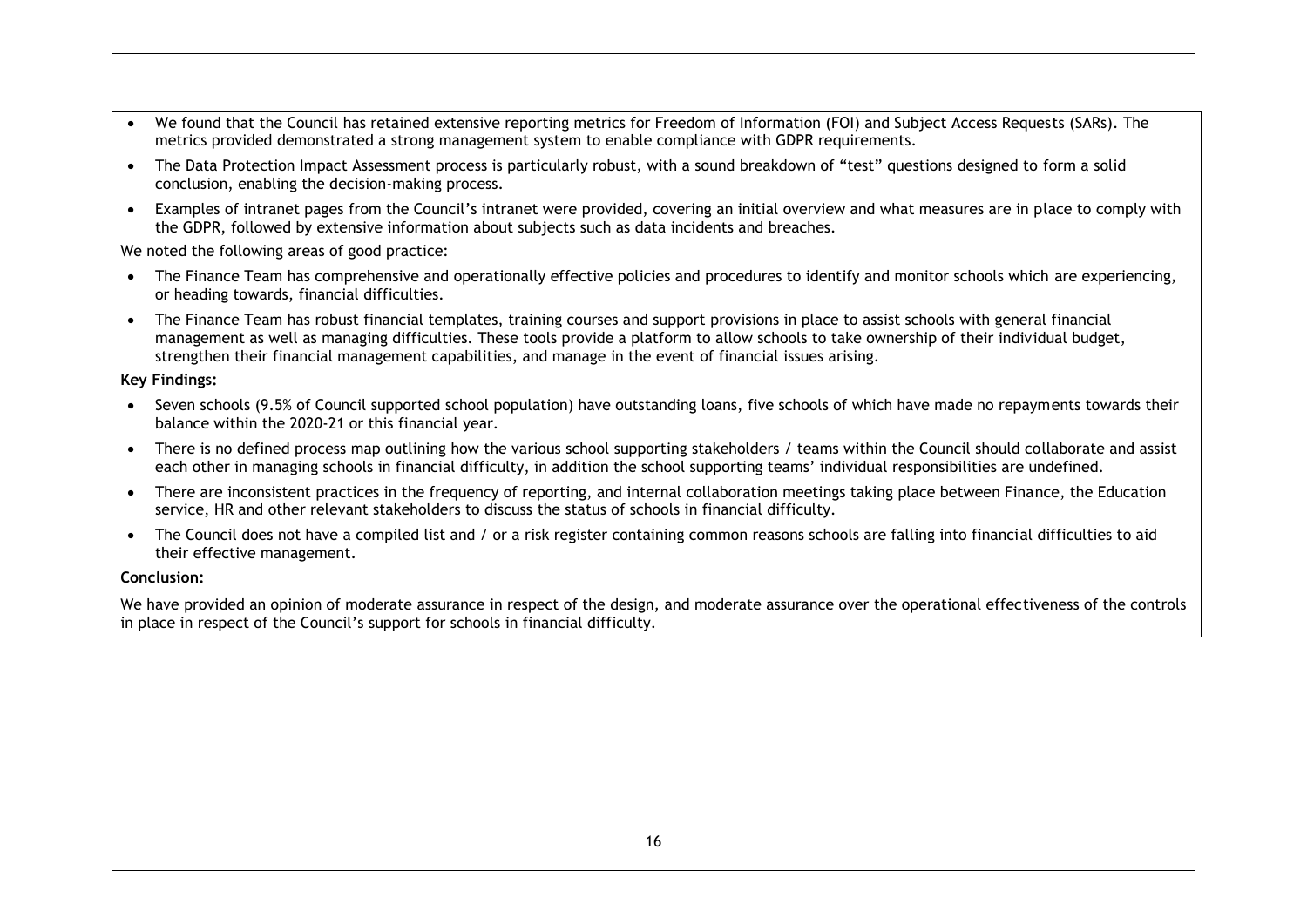|                                                             | <b>IT11</b>                                                                                                                                                                                                                                                                                                                                                                                                                                 |                 | <b>LEVEL OF ASSURANCE</b>           |                              | <b>SUMMARY OF RECOMMENDATIONS</b>                                                                                                                         |  |  |
|-------------------------------------------------------------|---------------------------------------------------------------------------------------------------------------------------------------------------------------------------------------------------------------------------------------------------------------------------------------------------------------------------------------------------------------------------------------------------------------------------------------------|-----------------|-------------------------------------|------------------------------|-----------------------------------------------------------------------------------------------------------------------------------------------------------|--|--|
| <b>Hornbill Service Desk Review</b><br><b>November 2021</b> |                                                                                                                                                                                                                                                                                                                                                                                                                                             | <b>Design</b>   | <b>Operational</b><br>effectiveness | <b>High</b><br><b>Medium</b> |                                                                                                                                                           |  |  |
|                                                             |                                                                                                                                                                                                                                                                                                                                                                                                                                             | <b>Moderate</b> | <b>Moderate</b>                     | Low                          |                                                                                                                                                           |  |  |
| Purpose of<br>audit:                                        | To provide assurance over the design and operational effectiveness of the Council's IT Service desk (Hornbill) operations, only<br>including a review of IT security related tickets raised through the service desk.                                                                                                                                                                                                                       |                 |                                     |                              |                                                                                                                                                           |  |  |
| <b>Background:</b>                                          |                                                                                                                                                                                                                                                                                                                                                                                                                                             |                 |                                     |                              |                                                                                                                                                           |  |  |
| problems still inevitably arise.                            | The IT service desk plays a significant role in the day-to-day operations of any organisation. The operations of Southwark Council ("the Council") are                                                                                                                                                                                                                                                                                      |                 |                                     |                              | heavily reliant on a wide variety of information technology systems, applications, and devices. Although this technology is designed to be user friendly, |  |  |
|                                                             | An effective service desk has significant associated costs, both in terms of resources involved and infrastructure needed (e.g., ticketing software,<br>incident management and tracking software). The Council entered into a shared service arrangement for an ICT Service Desk which commenced on 1<br>November 2017, with Brent Council and Lewisham Council, to achieve savings through increased efficiencies and economies of scale. |                 |                                     |                              |                                                                                                                                                           |  |  |
|                                                             |                                                                                                                                                                                                                                                                                                                                                                                                                                             |                 |                                     |                              |                                                                                                                                                           |  |  |
|                                                             | An Inter Authority Agreement (IAA) was established which details an agreed service description which stipulates the service level agreement (SLA) and<br>the basis of the calls categorised against the following incident prioritisation and response standards:                                                                                                                                                                           |                 |                                     |                              | key performance indicators, management processes, service desk and reporting. The SLA states that the service level performance will be monitored on      |  |  |
|                                                             | • P1 - Resolve 95% within 4 working hours<br>• P2 - Resolve 95% within 8 working hours<br>• P3 - Resolve 80% within 2 working days<br>• P4 - 80% within SLA for request type<br>• P5 - Respond to customer within 4 days and resolve within time agreed with customer                                                                                                                                                                       |                 |                                     |                              |                                                                                                                                                           |  |  |
|                                                             | The Joint IT Committee (JIC) has been established which meets quarterly and is supported by a Joint Management Board (JMB) and an Operational<br>Management Group (OMG) to implement the strategic decisions made by the JIC, oversight of the day-to-day monitoring of the Shared ICT Service,<br>reviewing and agreeing the performance management framework. The Hornbill application is deployed as the service desk tool.              |                 |                                     |                              |                                                                                                                                                           |  |  |
|                                                             | The July 2021 JIC meeting minutes confirmed that the shared service logged 1,225 tickets relating to Southwark Application Teams between 1st<br>February 2021 and 31st May 2021.                                                                                                                                                                                                                                                            |                 |                                     |                              |                                                                                                                                                           |  |  |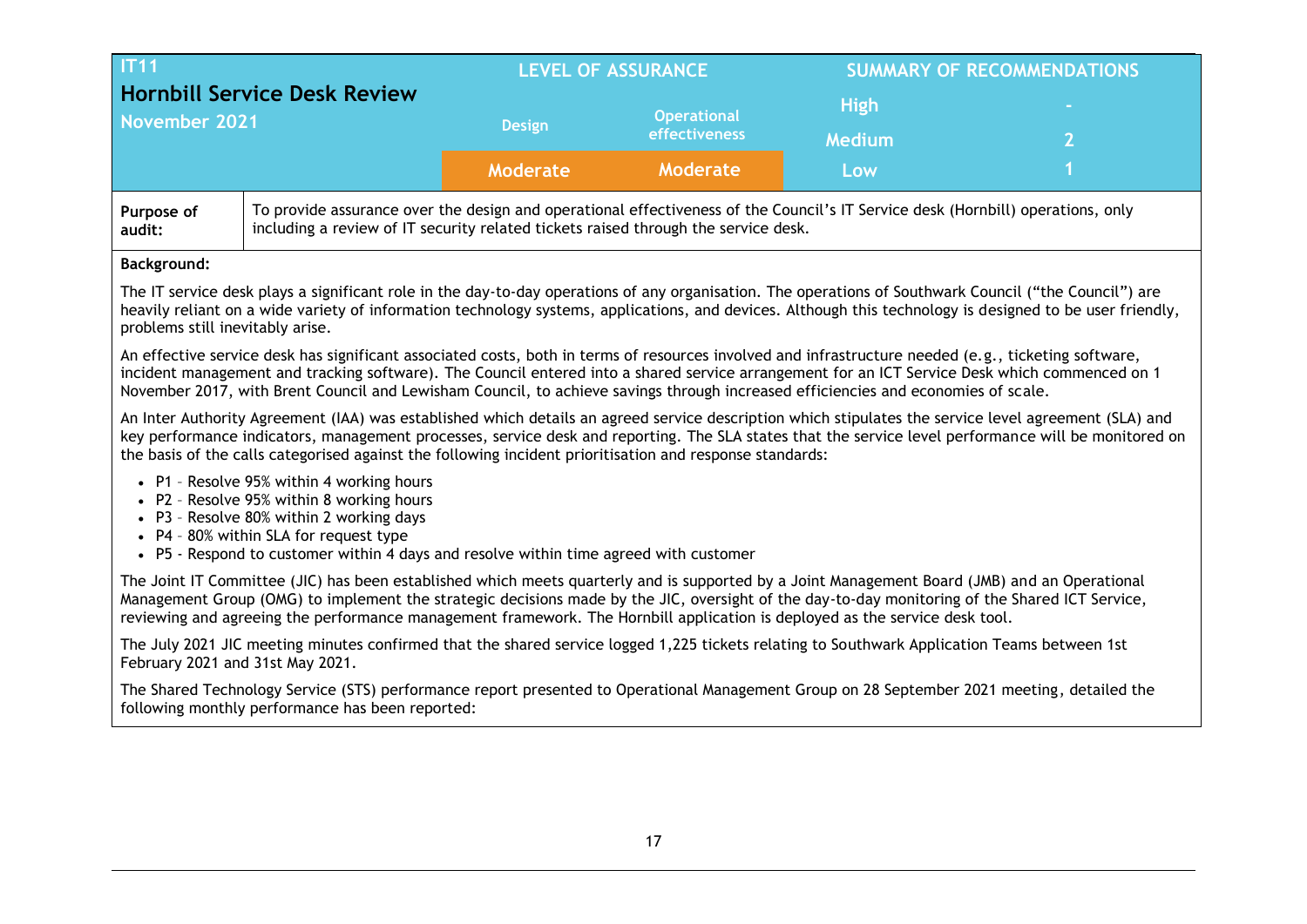| Month    | <b>Total P1</b><br><b>Calls</b> | <b>Total P2</b><br>Calls | <b>Total P3</b><br>Calls | <b>Total P4</b><br>Calls | <b>Total P5</b><br><b>Calls</b> | % P1<br>Met SLA | % P2<br><b>Met SLA</b> | % P3<br>Met SLA | $%$ P4<br>Met SLA | % P5<br>Met SLA |
|----------|---------------------------------|--------------------------|--------------------------|--------------------------|---------------------------------|-----------------|------------------------|-----------------|-------------------|-----------------|
| Apr-21   |                                 | 4                        | 873                      | 1.228                    | 38                              | 100%            | 25%                    | 58%             | 76%               | 84%             |
| $Mav-21$ |                                 | 17                       | 1.203                    | 1,302                    | 34                              | 100%            | 59%                    | 60%             | 65%               | 91%             |
| $Jun-21$ |                                 | 23                       | 1.152                    | 1,476                    | 64                              | 100%            | 39%                    | 46%             | 53%               | 88%             |
| $Jul-21$ |                                 | 8                        | 1.369                    | 1,747                    | 38                              | 0%              | 38%                    | 56%             | 57%               | 79%             |
| Aug-21   | 4                               | 8                        | 1.146                    | 1,551                    | 39                              | 75%             | 63%                    | 51%             | 57%               | 72%             |

Our audit sample included only IT security related tickets (selective P3, P4) as agreed with the Council, such as password reset, login fail, reporting lost/stolen devices.

#### **Good Practice:**

- The Shared Technology Services (STS) has a documented 'Escalations Procedures' in place, providing specific guidance on the protocols to be followed in the event of an escalation of incidents. The procedure clearly identifies the first, second and third line of contacts in the event of escalating an incident, which if unresolved, is further escalated to the Head of STS Operations and Council specific IT Business Relationship Manager, for investigation • The STS has a documented 'Access Protocols' in place, providing process flow guidance on the steps to be followed in the event of a new starter or leaver. The STS imports an extract from Hornbill daily at 05:00 pm, which is reviewed against the Council's Active Directory (AD) to check for new standard accounts, changes, and updates
- The STS reports their service performance to the Operational Management Group (OMG) monthly. The terms of reference for the OMG have been approved and the quorum includes representatives from STS and all the three councils. The OMG reports to Joint Management Board (JMB), which then reports to Joint IT Committee (JIC) on quarterly basis
- Our review of OMG meeting minutes and performance slide packs for June 2021, July 2021 and August 2021 confirmed that key information was discussed such as review of previous actions, operational performance, service improvement, project and programmes, anticipated renewal changes, audit update, financial update, information and cyber security risks and updates on the target operating model
- The STS monitors the User Feedback Survey reports on the monthly basis and reports the satisfaction percentages to the Operational Management Group (OMG). Our review of the STS monthly reports for the sample period and the corresponding Hornbill data confirmed that these have been reported to OMG

#### **Key Findings:**

- We found that the STS is reporting performance, based on the tickets closed rather than tickets resolved as required by the agreed SLA
- Our review of a sample of incidents identified the following:
- For 2/8 P3 tickets, insufficient details were held within Hornbill relating to the reasons for delays to resolution within agreed timeframes
- For 1/8 P3 tickets, the ticket was assigned to the relevant technical officer twelve days after the ticket was initially logged
- For 1/7 P4 tickets, the ticket was not closed even though the issue was resolved within two days after it had been logged

- For 1/7 P4 tickets, the reopened ticket was escalated and closed as an unfulfilled request due to lack of response from the requestor, even though the requestor had provided the relevant information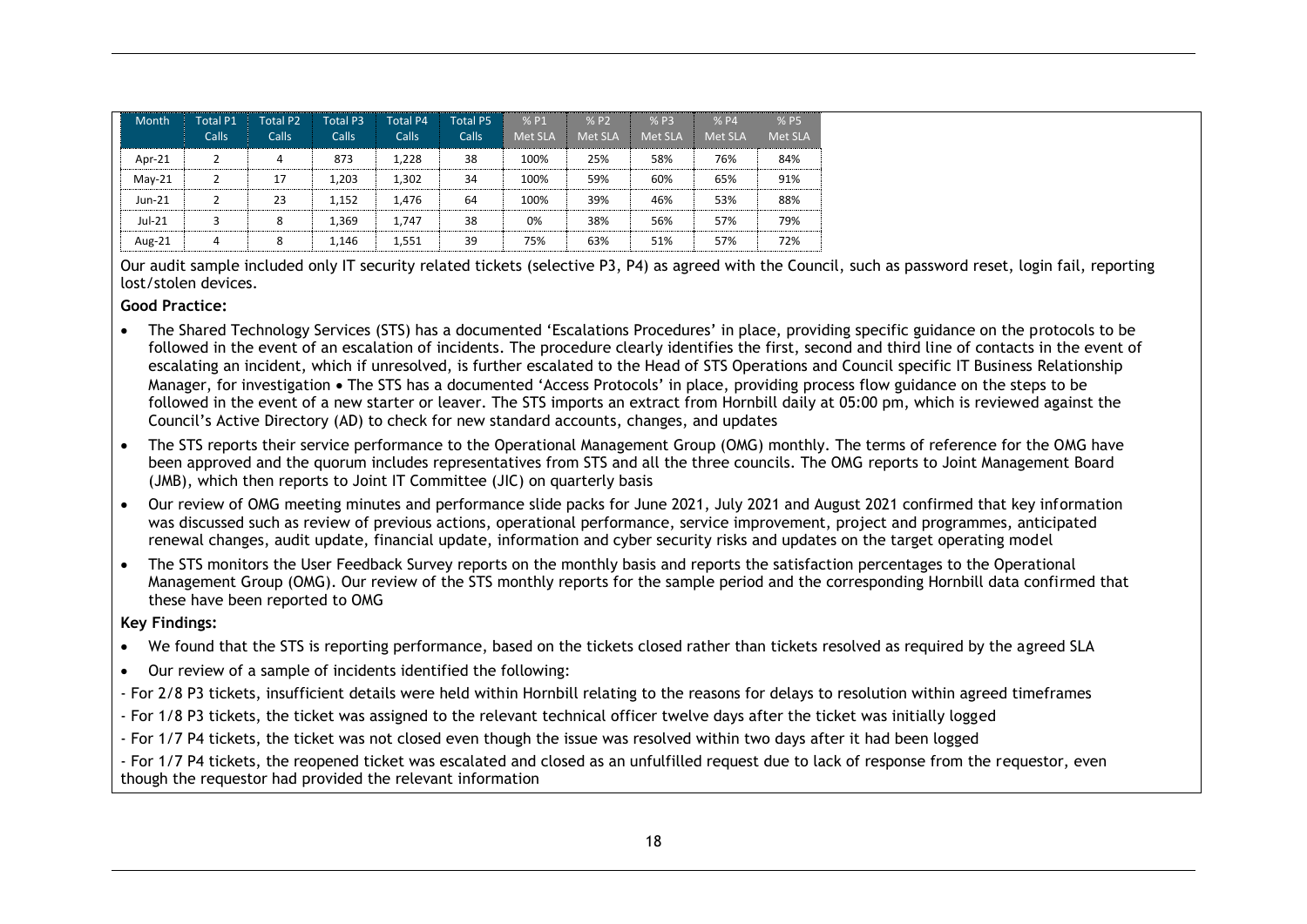- For 4/5 tickets with no priority assigned, the tickets were not closed even though the issue was resolved on the same day it had been logged

- For 1/5 tickets with no priority assigned, the ticket was resolved but closed after eight months of resolution

### **Conclusion:**

We found that the Shared Technology Services (STS) has adequate and documented systems of internal control in place. Our review of controls confirmed that these have been designed in line with the performance targets specified within the agreed SLA. The SLA service specifications have been recently revised in July 2021 to ensure they are in line with industry best practices.

However, a small level of non-compliance has been identified such as the Processes Manual is due a review and some errors in the monthly performance reported, most of which under-reported performance.

This has led to our opinion of "Moderate" assurance for control design and "Moderate" assurance for operational effectiveness.

Our review of performance has been limited to P3 and P4 targets and our opinion reflects that these are being under-reported. A review of other targets may have resulted in a different opinion.

| Looking forward: supporting the Council's journey from moderate / limited to substantial assurance |  |                                                                                                                                                                                        |  |  |
|----------------------------------------------------------------------------------------------------|--|----------------------------------------------------------------------------------------------------------------------------------------------------------------------------------------|--|--|
| Design                                                                                             |  | Review of Hornbill self-service categories to devise a formal ticketing manual. The manual should detail the steps to be<br>performed for ticketing management within agreed timelines |  |  |
|                                                                                                    |  | Review and update their current reporting structure and metrics to include the analysis of resolution of tickets against the SLA<br>targets                                            |  |  |
| <b>Effectiveness</b>                                                                               |  | Perform regular spot checks to highlight instances of non-compliance and to provide individuals with appropriate refresher<br>training                                                 |  |  |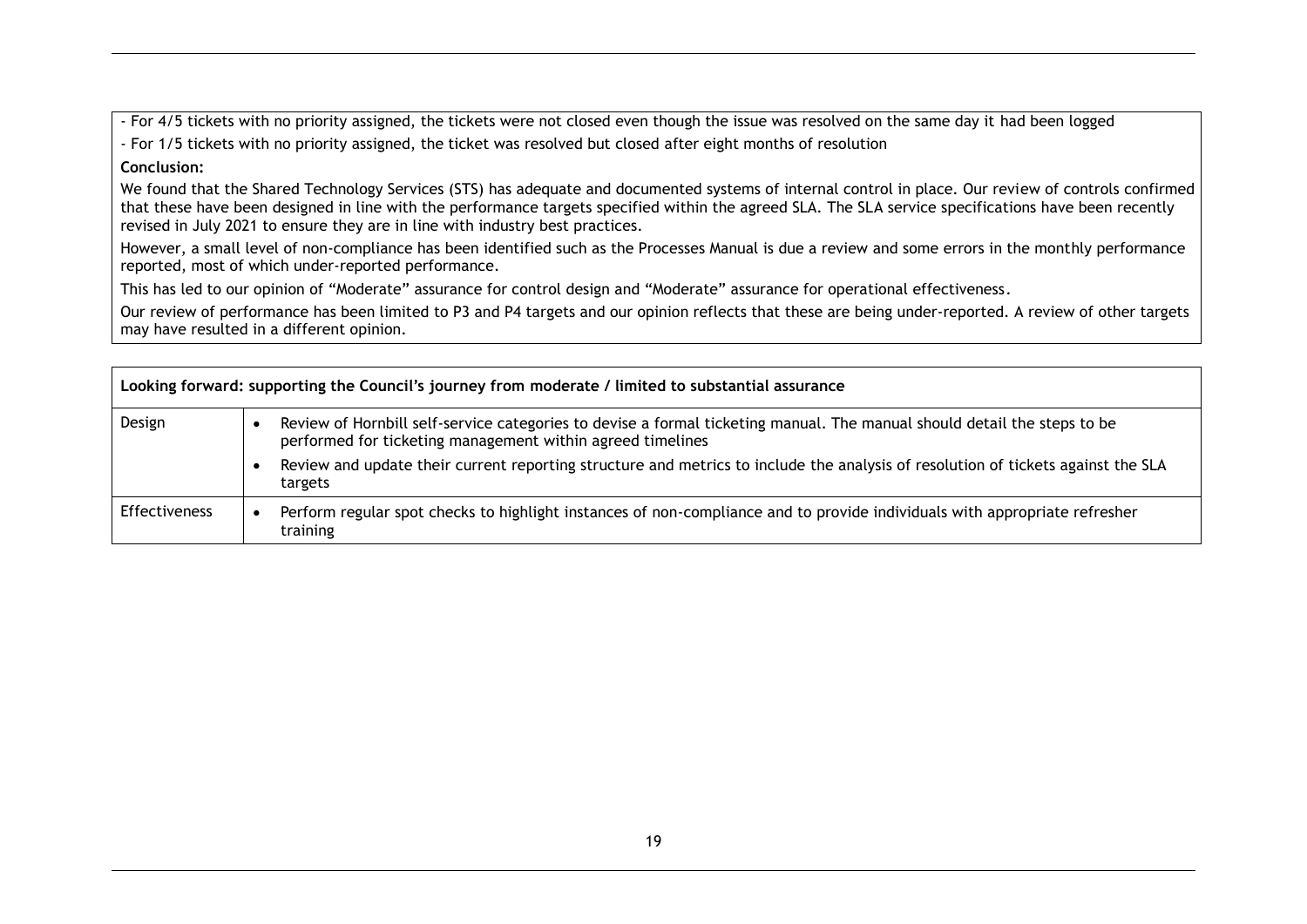| <b>HM52</b><br><b>Health and Safety</b><br><b>November 2021</b>                                                    |                                                                                                                                                                                                                                                                                                                                                                                                                                                                                                                                                                                                                                                                                                                                                                                                                                                                                                           |                 | <b>LEVEL OF ASSURANCE</b>           | <b>SUMMARY OF RECOMMENDATIONS</b> |                                                                                                                                                                                                                                                                                                                                                                                                                                                                                                                                                                                                                                                                                                                                                                                  |  |
|--------------------------------------------------------------------------------------------------------------------|-----------------------------------------------------------------------------------------------------------------------------------------------------------------------------------------------------------------------------------------------------------------------------------------------------------------------------------------------------------------------------------------------------------------------------------------------------------------------------------------------------------------------------------------------------------------------------------------------------------------------------------------------------------------------------------------------------------------------------------------------------------------------------------------------------------------------------------------------------------------------------------------------------------|-----------------|-------------------------------------|-----------------------------------|----------------------------------------------------------------------------------------------------------------------------------------------------------------------------------------------------------------------------------------------------------------------------------------------------------------------------------------------------------------------------------------------------------------------------------------------------------------------------------------------------------------------------------------------------------------------------------------------------------------------------------------------------------------------------------------------------------------------------------------------------------------------------------|--|
|                                                                                                                    |                                                                                                                                                                                                                                                                                                                                                                                                                                                                                                                                                                                                                                                                                                                                                                                                                                                                                                           | <b>Design</b>   | <b>Operational</b><br>effectiveness | <b>High</b><br><b>Medium</b>      | R                                                                                                                                                                                                                                                                                                                                                                                                                                                                                                                                                                                                                                                                                                                                                                                |  |
|                                                                                                                    |                                                                                                                                                                                                                                                                                                                                                                                                                                                                                                                                                                                                                                                                                                                                                                                                                                                                                                           | <b>Moderate</b> | Moderate                            | Low                               |                                                                                                                                                                                                                                                                                                                                                                                                                                                                                                                                                                                                                                                                                                                                                                                  |  |
| Purpose of<br>audit:                                                                                               | Project.                                                                                                                                                                                                                                                                                                                                                                                                                                                                                                                                                                                                                                                                                                                                                                                                                                                                                                  |                 |                                     |                                   | To provide assurance over the design and operational effectiveness of the controls relating to the application of health and safety<br>policies and practices across the Council. The review also included the work recently undertaken by the health and safety Remodel                                                                                                                                                                                                                                                                                                                                                                                                                                                                                                         |  |
| Background:                                                                                                        |                                                                                                                                                                                                                                                                                                                                                                                                                                                                                                                                                                                                                                                                                                                                                                                                                                                                                                           |                 |                                     |                                   |                                                                                                                                                                                                                                                                                                                                                                                                                                                                                                                                                                                                                                                                                                                                                                                  |  |
|                                                                                                                    | the Strategic Directors. The framework to manage health and safety is documented in the Southwark Safety Reference Manual. There is a Corporate<br>Policy Statement supported by a series of mandatory safety directives and guidance notes. Each department is required to develop their own policy<br>consistency as to which they are implemented across the Council.<br>There were several challenges identified as part of the H&S Remodel Project including capacity challenges, inconsistent governance, reporting and<br>communication, and lack of clarity around what the Council requires from its corporate health and safety service. There was an inconsistent H&S<br>the provision of strong H&S leadership across the Council difficult to deliver. The purpose of the Remodel Project was to enable the Council to<br>demonstrate active leadership and visible commitment from the top. |                 |                                     |                                   | Health and Safety (H&S) management, throughout the Southwark Safety Management System, is cascaded within the Council from the Chief Executive to<br>statements, processes, procedures, and standards to comply with the corporate requirements. Additionally, there are a number of key corporate H&S<br>policies including fire safety, violence and aggression, occupational stress and asbestos. This review focused on the application of these policies and the<br>structure across the Council with some H&S advisors reporting to the Corporate Head of H&S and some retained by the individual directorates making<br>Phase 1 of the project was expected to take approximately six months after which the Steering Board had aimed to publish its recommendations. The |  |
|                                                                                                                    | timescale for Phase 2 was agreed to be dependent on the outcome of Phase 1 and it was estimated to take a further 12 months to implement the<br>now expected to be implemented before the end of 2021.                                                                                                                                                                                                                                                                                                                                                                                                                                                                                                                                                                                                                                                                                                    |                 |                                     |                                   | project. The Head of Facilities Management and the Head of H&S advised that the delivery of the project was impacted by the Covid-19 pandemic and is                                                                                                                                                                                                                                                                                                                                                                                                                                                                                                                                                                                                                             |  |
|                                                                                                                    | In March 2019, the Chief Officer Team (COT) approved a series of proposed a refreshed approach to H&S including a revised structure and operating<br>model. This review determined the progress of implementing these outputs.                                                                                                                                                                                                                                                                                                                                                                                                                                                                                                                                                                                                                                                                            |                 |                                     |                                   |                                                                                                                                                                                                                                                                                                                                                                                                                                                                                                                                                                                                                                                                                                                                                                                  |  |
| <b>Good Practice:</b>                                                                                              |                                                                                                                                                                                                                                                                                                                                                                                                                                                                                                                                                                                                                                                                                                                                                                                                                                                                                                           |                 |                                     |                                   |                                                                                                                                                                                                                                                                                                                                                                                                                                                                                                                                                                                                                                                                                                                                                                                  |  |
| The centralised health & safety (H&S) function and structure is in line with the objectives of the Remodel Project |                                                                                                                                                                                                                                                                                                                                                                                                                                                                                                                                                                                                                                                                                                                                                                                                                                                                                                           |                 |                                     |                                   |                                                                                                                                                                                                                                                                                                                                                                                                                                                                                                                                                                                                                                                                                                                                                                                  |  |
|                                                                                                                    | An effective communication strategy is in place to raise staff awareness of new H&S procedures. Supplemental information is released as new<br>$\bullet$<br>procedures and tools are launched.                                                                                                                                                                                                                                                                                                                                                                                                                                                                                                                                                                                                                                                                                                            |                 |                                     |                                   |                                                                                                                                                                                                                                                                                                                                                                                                                                                                                                                                                                                                                                                                                                                                                                                  |  |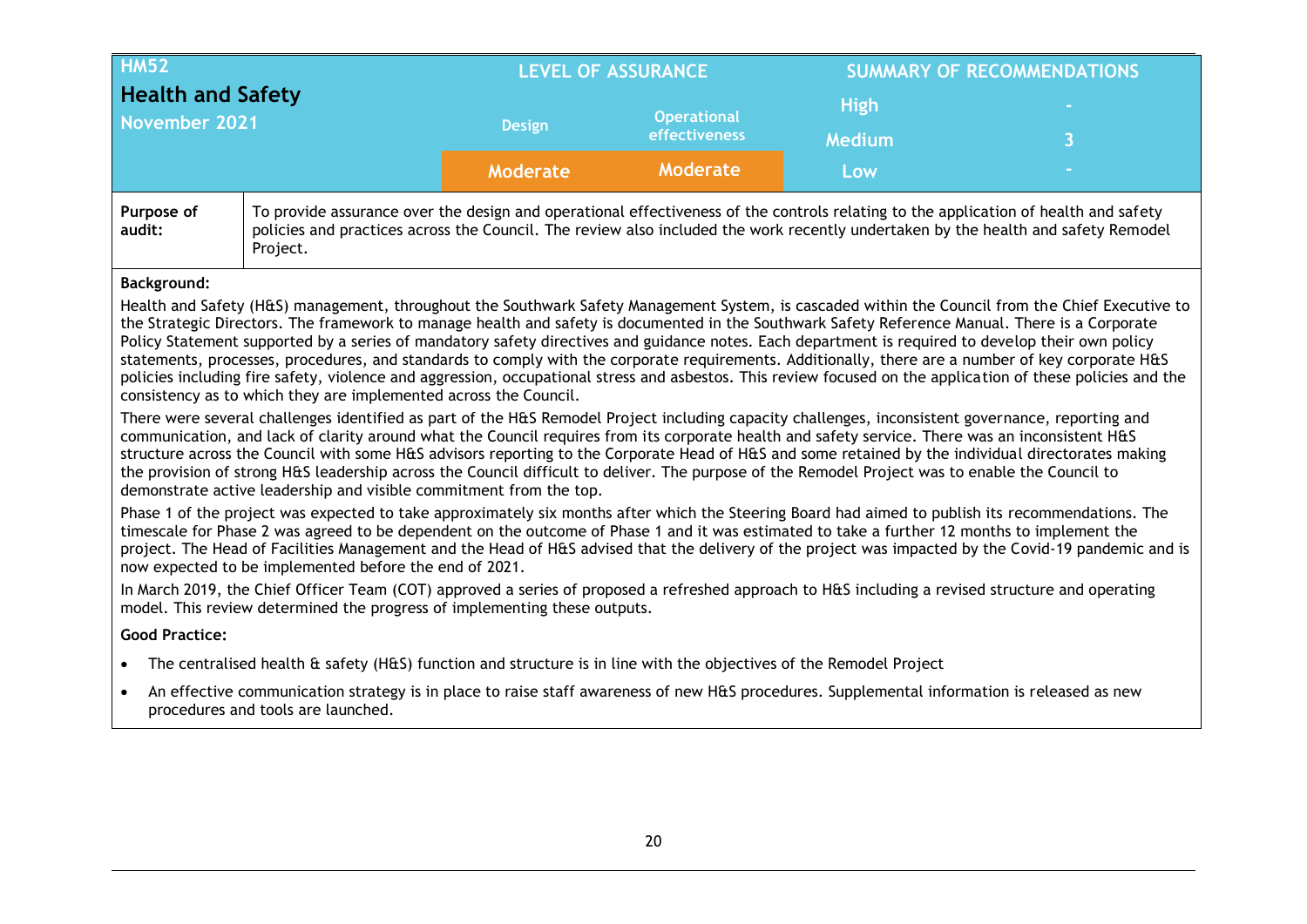- Relevant training packages are available for staff to upskill themselves on H&S procedures along with the Assure incident and risk management database
- The Annual Corporate Incident report lists incidents over a twelve-month rolling period. It has key breakdowns by Directorate/ Division and Category, trends are discussed at meetings and, where appropriate, mitigating actions are discussed.

#### **Key Findings:**

- The Council's overall corporate H&S policy was published in May 2017 and has not been updated within the last two years, which contravenes policy. Whilst relevant H&S regulations are included, the documented governance processes do not adequately reflect those in place within the Council.
- The Remodel Project does not have an active steering board or chair in place to oversee completion or regular reporting to highlight the status of expected outputs.
- Actions contained within the Remodel risk register do not have assigned individual owners or target delivery dates.
- Incidents recorded on Assure are not consistently approved and followed up within the system, to provide an up-to-date record of progress against the event. Lack of formal follow up records do not provide sufficient confirmation that raised H&S incidents or gaps are being effectively managed or overseen to mitigate staff risk.

#### **Conclusion:**

The Council has implemented a centralised H&S function, which aligns to the objectives of the Remodel Project. However, the Council's H&S policy is currently out of date and the project steering board is no longer in place to confirm that all the Remodel's expected outputs have been implemented.

The Assure incident recording software has been implemented across the Council, however, there needs to be greater consistency in its usage in order for the Council to receive reliable data relating to H&S incidents. We do not currently have assurance that H&S processes are being adequately managed across all areas of the Council, which is a risk to staff, visitors and contractors.

Based upon our work, we have provided an opinion of moderate assurance in respect of both the design and the operational effectiveness of the controls in place in respect to the organisational H&S mechanisms.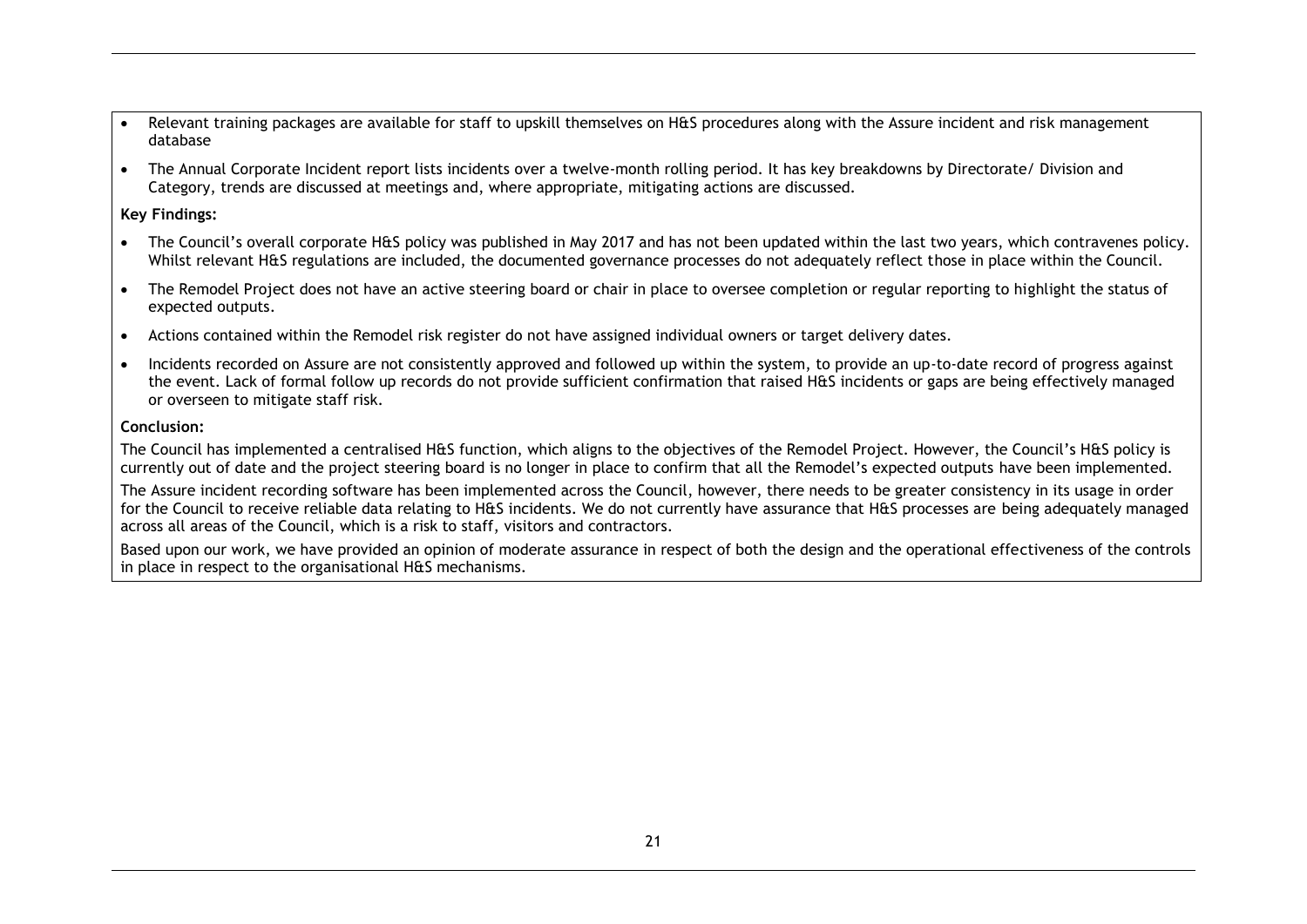| <b>TR15</b><br><b>Data Protection Compliance</b><br>December 2021 |                                                                                                                                                                                                                                                                                                                                                                                                                                                                                                                                                                                                                                                                                                                                                                                                                                                                                                                                                                                                                                                                                                                                                                                                                                                                                                                                                                                                                                                                                       | <b>LEVEL OF ASSURANCE</b>                                                                                                                                                                                                                                                         |                                     |  | <b>SUMMARY OF RECOMMENDATIONS</b> |  |  |
|-------------------------------------------------------------------|---------------------------------------------------------------------------------------------------------------------------------------------------------------------------------------------------------------------------------------------------------------------------------------------------------------------------------------------------------------------------------------------------------------------------------------------------------------------------------------------------------------------------------------------------------------------------------------------------------------------------------------------------------------------------------------------------------------------------------------------------------------------------------------------------------------------------------------------------------------------------------------------------------------------------------------------------------------------------------------------------------------------------------------------------------------------------------------------------------------------------------------------------------------------------------------------------------------------------------------------------------------------------------------------------------------------------------------------------------------------------------------------------------------------------------------------------------------------------------------|-----------------------------------------------------------------------------------------------------------------------------------------------------------------------------------------------------------------------------------------------------------------------------------|-------------------------------------|--|-----------------------------------|--|--|
|                                                                   |                                                                                                                                                                                                                                                                                                                                                                                                                                                                                                                                                                                                                                                                                                                                                                                                                                                                                                                                                                                                                                                                                                                                                                                                                                                                                                                                                                                                                                                                                       | <b>Design</b>                                                                                                                                                                                                                                                                     | <b>Operational</b><br>effectiveness |  | <b>High</b><br><b>Medium</b>      |  |  |
|                                                                   |                                                                                                                                                                                                                                                                                                                                                                                                                                                                                                                                                                                                                                                                                                                                                                                                                                                                                                                                                                                                                                                                                                                                                                                                                                                                                                                                                                                                                                                                                       | <b>Moderate</b>                                                                                                                                                                                                                                                                   | Moderate                            |  | Low                               |  |  |
| Purpose of<br>audit:                                              | To assess the Council's compliance with Data Protection<br>Added<br>We benchmarked the Council's data protection arrangements<br>regulations and standards, including the requirements of<br>value:<br>against best practice frameworks and good practice examples<br>the GDPR, that these have been applied in practice and<br>from other organisations.<br>that sufficient training has been completed by all<br>officers.                                                                                                                                                                                                                                                                                                                                                                                                                                                                                                                                                                                                                                                                                                                                                                                                                                                                                                                                                                                                                                                          |                                                                                                                                                                                                                                                                                   |                                     |  |                                   |  |  |
| expectations.                                                     | <b>Background:</b><br>Information in many forms facilitates London Borough of Southwark's (the Council's) ability to provide its critical services to the public, and it can range<br>from being personal identifiable through to corporate confidential. Therefore, the secure management and use of information has become more<br>important as both expectations of information governance, and the service expected by the Council's customers are becoming more demanding. Using<br>and managing information appropriately has a significant part to play in the delivery of change required by the Council to continue to meet these<br>In May 2018, the General Data Protection Regulation (GDPR) replaced the Data Protection Act 1998 (the DPA) as the regulation governing the protection<br>of personal identifiable information in the UK. The DPA 2018 sets out the framework for data protection law in the UK and was amended on 1 January<br>2021 by regulations under the European Union (Withdrawal) Act 2018, to reflect the UK's status outside the EU.<br>The GDPR is retained in domestic law now that the transition period has ended, but the UK has the ability to keep the framework under review. The 'UK<br>GDPR' sits alongside an amended version of the DPA 2018. As a data controller, the Council is responsible for ensuring that it complies with the GDPR<br>and that parties that process information on its behalf are compliant with the GDPR. |                                                                                                                                                                                                                                                                                   |                                     |  |                                   |  |  |
|                                                                   | The penalties for being in breach of the GDPR are greater than those that could be levied under the DPA. As well as the ability to impose financial<br>penalties, the Information Commissioner's Office (the ICO) can restrict or prevent an organisation from processing personal identifiable information.<br>These penalties would result in significant financial or reputational damage, and in a worst-case scenario, this could prevent the Council from operating<br>its critical functions and services.                                                                                                                                                                                                                                                                                                                                                                                                                                                                                                                                                                                                                                                                                                                                                                                                                                                                                                                                                                     |                                                                                                                                                                                                                                                                                   |                                     |  |                                   |  |  |
| <b>Good Practice:</b>                                             |                                                                                                                                                                                                                                                                                                                                                                                                                                                                                                                                                                                                                                                                                                                                                                                                                                                                                                                                                                                                                                                                                                                                                                                                                                                                                                                                                                                                                                                                                       |                                                                                                                                                                                                                                                                                   |                                     |  |                                   |  |  |
|                                                                   | A number of good practice points were identified:                                                                                                                                                                                                                                                                                                                                                                                                                                                                                                                                                                                                                                                                                                                                                                                                                                                                                                                                                                                                                                                                                                                                                                                                                                                                                                                                                                                                                                     |                                                                                                                                                                                                                                                                                   |                                     |  |                                   |  |  |
| $\bullet$                                                         |                                                                                                                                                                                                                                                                                                                                                                                                                                                                                                                                                                                                                                                                                                                                                                                                                                                                                                                                                                                                                                                                                                                                                                                                                                                                                                                                                                                                                                                                                       | The Corporate Information Governance Manager supplied policies and procedures related to Information Governance, Data Retention, Data Rights<br>and Corporate Records. This documentation provided was both comprehensive and well-constructed, breaking down potentially complex |                                     |  |                                   |  |  |
|                                                                   |                                                                                                                                                                                                                                                                                                                                                                                                                                                                                                                                                                                                                                                                                                                                                                                                                                                                                                                                                                                                                                                                                                                                                                                                                                                                                                                                                                                                                                                                                       |                                                                                                                                                                                                                                                                                   |                                     |  |                                   |  |  |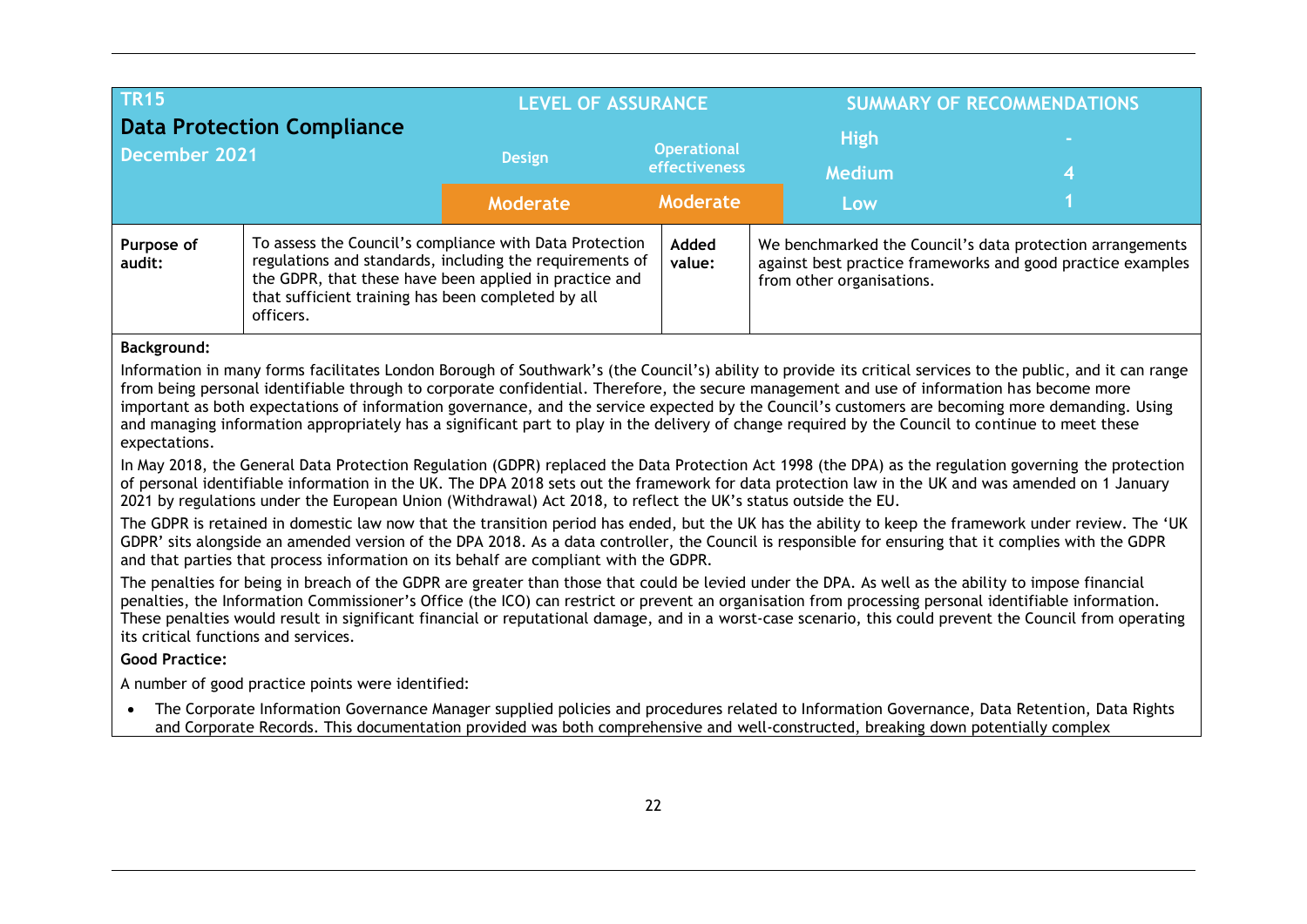information into easily consumable content.

- We found that the Council has retained extensive reporting metrics for Freedom of Information (FOI) and Subject Access Requests (SARs). The metrics provided demonstrated a strong management system to enable compliance with GDPR requirements.
- The Data Protection Impact Assessment process is particularly robust, with a sound breakdown of "test" questions designed to form a solid conclusion, enabling the decision-making process.
- Examples of intranet pages from the Council's intranet were provided, covering an initial overview and what measures are in place to comply with the GDPR, followed by extensive information about subjects such as data incidents and breaches.
- The Council's Data Breach Response Plan is well constructed and clearly outlined the definition of a breach in comparison with an incident, along with supporting documentation such as the Data Incident Report Form.
- The process for assessing and defining the impact of a data breach includes a published checklist of detailed steps that must be followed in order to define the impact of the breach. Whenever a breach (or suspected breach) occurs, the outcome of the initial assessment dictates the next stage of the remediation process. If it is confirmed that a breach of the Data Protection Act has been committed, or if a data subject is at risk of serious harm, the Council's Senior Information Risk Owner (SIRO), Monitoring Officer and Strategic Director must be informed. The data breach reporting form that supports this process is available to all staff and is located on the Council's intranet.

#### **Key Findings:**

- Freedom of Information/Subject Access Request response rates are consistently below target for specific departments/service areas such as CW (Council Wide) and F&G (Finance & Governance). Overall, 22%-38% of cases were dealt with late (Finding 1 – Medium)
- Dissolution of the Information Governance & Security Group has left a void that should be filled by alternative data governance arrangements (Finding 2 – Medium)
- Although user education/security awareness has been provided to staff, this is not done on a regular basis. Ideally, Data Protection and Information Security training should be provided at least on an annual basis, and not only during the initial New Starter induction process. This is particularly important due to staff working from remote locations (Finding 3 – Medium)
- The Council's Data Classification plans, which would help to manage data appropriately, have been stalled and not progressed to completion (Finding 4 – Medium)

#### **Conclusion:**

Overall, the Council ably demonstrated that a significant amount of focus has been paid to Data Protection principles, and essential processes and policies are in place to support the requirements of the GDPR.

The Council maintains a lot of information related to data protection, but we noted that several key policies are out of date and would benefit from a review. This finding was also noted for several intranet pages.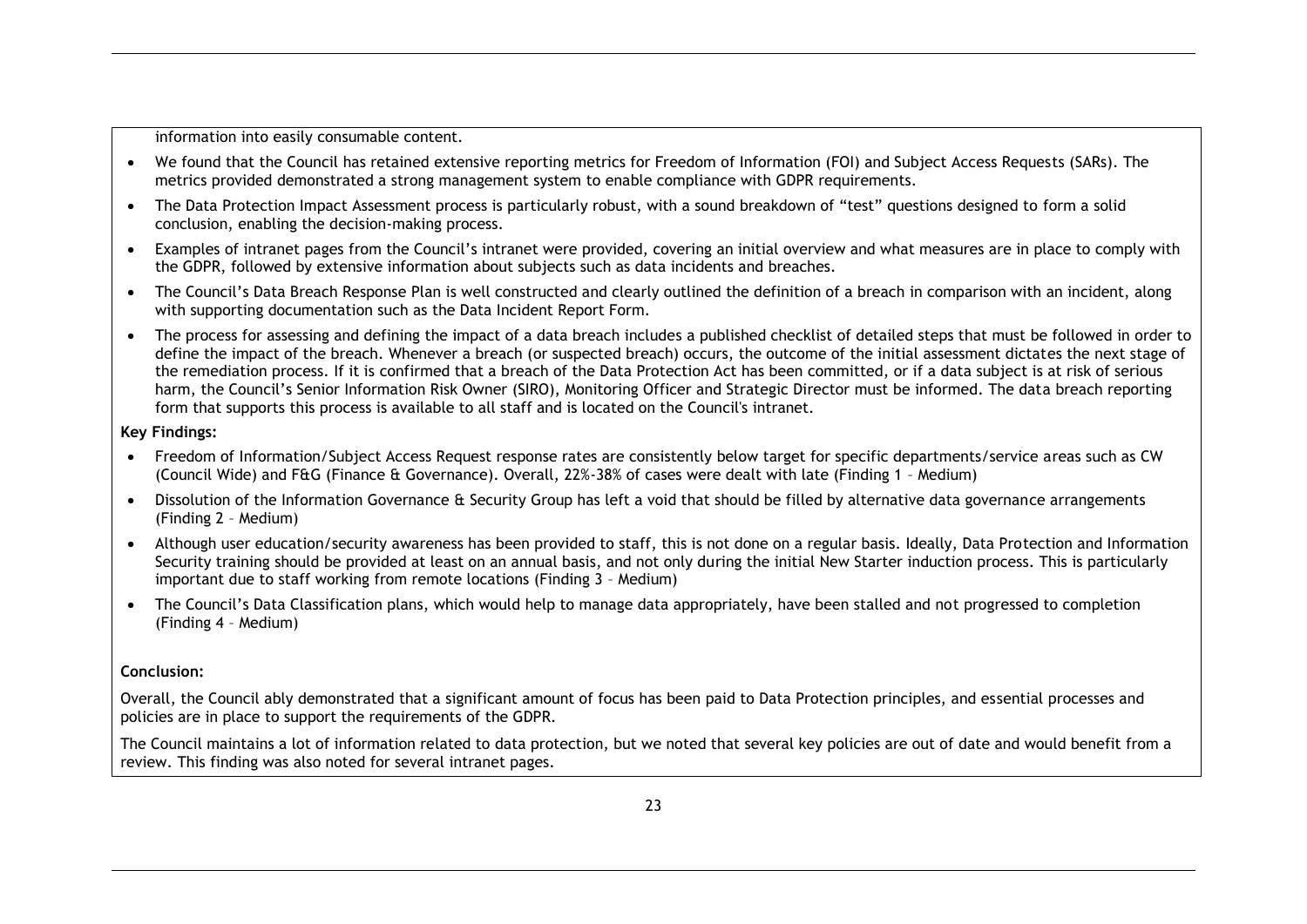Another area in need of improvement is the Freedom of Information (FOI) and Subject Access Request (SAR) response rates from certain Service Areas within the Council - particularly CW and F&G. Both these Service Areas consistently failed to meet response rate targets for the three-year duration reviewed within this audit (2019-2021).

For the most part, the design of the Council's Data Protection arrangements is sound, it is the execution of the interlocked processes that requires additional focus, ensuring that all staff are regularly reminded of their responsibilities. The Council maintains an impressive portfolio of policies, but it is essential that policies are maintained and regularly communicated to staff. Consequently, we have concluded moderate assurance over both the design and the operational effectiveness of the Trust's Data Protection arrangements.

**Looking forward: supporting the Council's journey from moderate to substantial assurance**

| Design        | Intranet pages should be updated with the most up to date guidance<br>Staff should be encouraged to familiarise themselves with the content.     |
|---------------|--------------------------------------------------------------------------------------------------------------------------------------------------|
| Effectiveness | Policies and procedures should be maintained and communicated                                                                                    |
|               | Staff education should be a priority, with annual refresher sessions on an annual basis - including non-office-based workers                     |
|               | Service Areas that consistently fail to meet the published timeframes for FOI/SAR should be identified and reminded of their<br>responsibilities |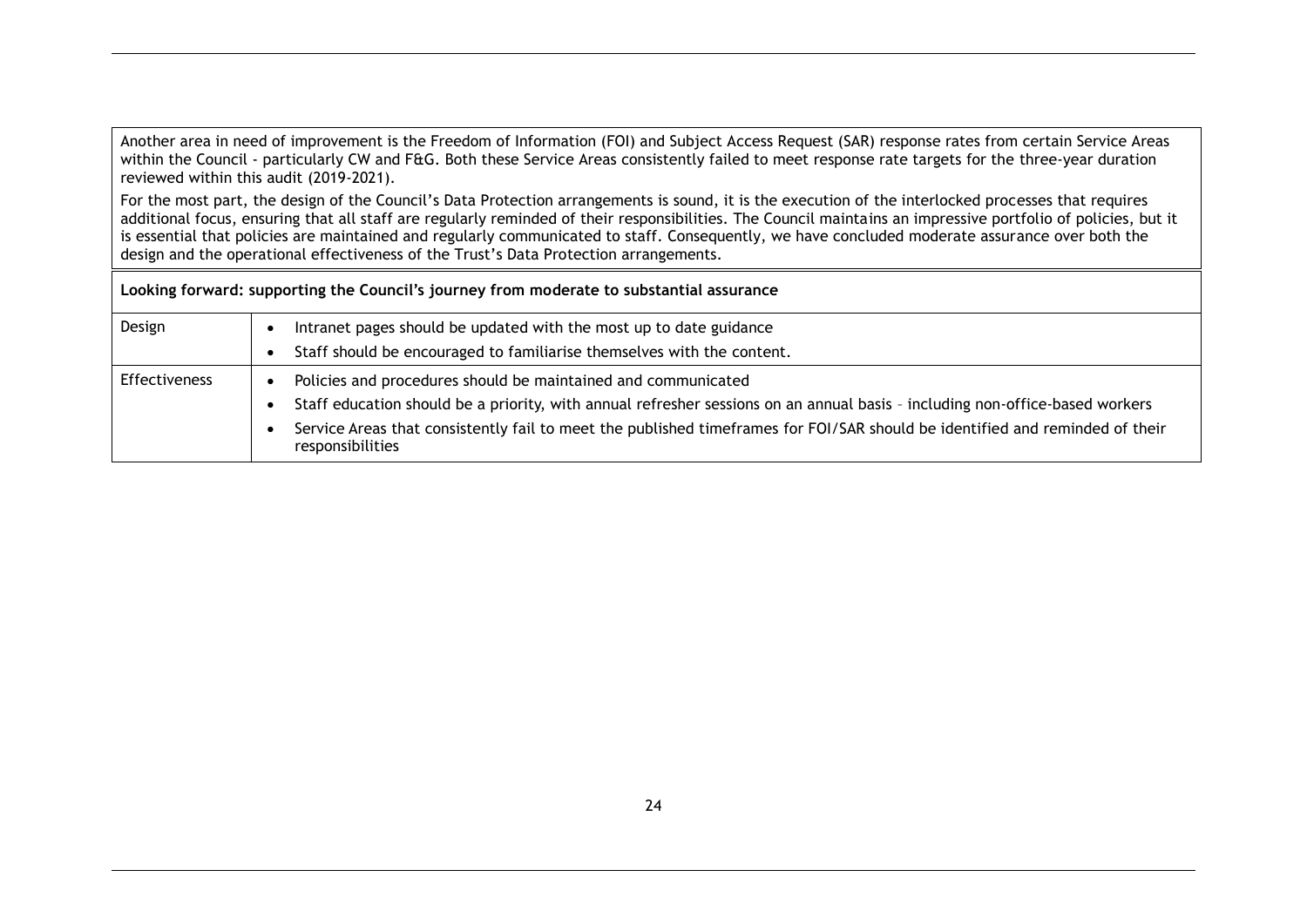| <b>EL36-2</b><br><b>Leathermarket JMB Tenancy</b><br><b>Management Organisation</b> |                                                                                                                                                                                                                                                                                                                                                                                                                                                                                                                                                                                                                                                                              |                 | <b>LEVEL OF ASSURANCE</b>           |                      | <b>SUMMARY OF RECOMMENDATIONS</b>                                                                                                                    |  |
|-------------------------------------------------------------------------------------|------------------------------------------------------------------------------------------------------------------------------------------------------------------------------------------------------------------------------------------------------------------------------------------------------------------------------------------------------------------------------------------------------------------------------------------------------------------------------------------------------------------------------------------------------------------------------------------------------------------------------------------------------------------------------|-----------------|-------------------------------------|----------------------|------------------------------------------------------------------------------------------------------------------------------------------------------|--|
|                                                                                     |                                                                                                                                                                                                                                                                                                                                                                                                                                                                                                                                                                                                                                                                              | <b>Design</b>   | <b>Operational</b><br>effectiveness | <b>High</b>          |                                                                                                                                                      |  |
| <b>January 2022</b>                                                                 |                                                                                                                                                                                                                                                                                                                                                                                                                                                                                                                                                                                                                                                                              | <b>Moderate</b> | Moderate                            | <b>Medium</b><br>Low |                                                                                                                                                      |  |
| Purpose of<br>audit:                                                                | financial processes, such as financial management, procurement and statutory compliance, including health and safety, fire risk<br>assessment and asbestos.                                                                                                                                                                                                                                                                                                                                                                                                                                                                                                                  |                 |                                     |                      | To provide assurance over the adequacy of the design of controls and operational effectiveness relating to the TMO's operational and                 |  |
|                                                                                     | We also sought to determine whether the current controls are in line with the provisions of the Modular Management Agreement<br>(MMA) signed in 2013.                                                                                                                                                                                                                                                                                                                                                                                                                                                                                                                        |                 |                                     |                      |                                                                                                                                                      |  |
| <b>Background:</b>                                                                  |                                                                                                                                                                                                                                                                                                                                                                                                                                                                                                                                                                                                                                                                              |                 |                                     |                      |                                                                                                                                                      |  |
|                                                                                     | April 2013, Leathermarket JMB became the first TMO in the country to become self-financing. This means that the TMO is able to retain all rent and<br>service charges and thereby model a business plan over 30 years to deliver continuous improvements. In return, the TMO is paying off a proportionate<br>amount of the debt of all council properties, paying a fair share of attributable core costs and buying retained services from the Council.<br>The Council has a Modular Management Agreement (MMA) in place with the TMO, which is monitored on behalf of the Council by the Tenants<br>requirements on the TMOs being the providers of the housing services. |                 |                                     |                      | Management Initiatives Team (TMI). The agreements outline the services that each party is responsible for in the management of housing stock and the |  |
| model.                                                                              | The TMI Team Leader advised that there have been a number of changes made by the TMO, in the governance arrangements and the operational<br>management of the TMO since 2013, however these have not been reflected in the MMA as a result of the evolving nature of the self-financing TMO                                                                                                                                                                                                                                                                                                                                                                                  |                 |                                     |                      |                                                                                                                                                      |  |
| <b>Good Practice:</b>                                                               |                                                                                                                                                                                                                                                                                                                                                                                                                                                                                                                                                                                                                                                                              |                 |                                     |                      |                                                                                                                                                      |  |
| $\bullet$                                                                           | There is regular budget monitoring and investigation of budget variances                                                                                                                                                                                                                                                                                                                                                                                                                                                                                                                                                                                                     |                 |                                     |                      |                                                                                                                                                      |  |
|                                                                                     | There is good segregation of duties with regards to the raising of purchase orders and authorisation of payments                                                                                                                                                                                                                                                                                                                                                                                                                                                                                                                                                             |                 |                                     |                      |                                                                                                                                                      |  |
| $\bullet$                                                                           |                                                                                                                                                                                                                                                                                                                                                                                                                                                                                                                                                                                                                                                                              |                 |                                     |                      |                                                                                                                                                      |  |
| $\bullet$                                                                           | Clear and up to date financial procedures are in place, while the cheque book is securely stored, and its use regularly monitored                                                                                                                                                                                                                                                                                                                                                                                                                                                                                                                                            |                 |                                     |                      |                                                                                                                                                      |  |
| $\bullet$                                                                           | The use of the organisation's debit card is appropriate, and transactions are signed off by senior management<br>Governance and reporting arrangements are sound; Management Committee has clear terms of reference and roles and responsibilities, while all                                                                                                                                                                                                                                                                                                                                                                                                                |                 |                                     |                      |                                                                                                                                                      |  |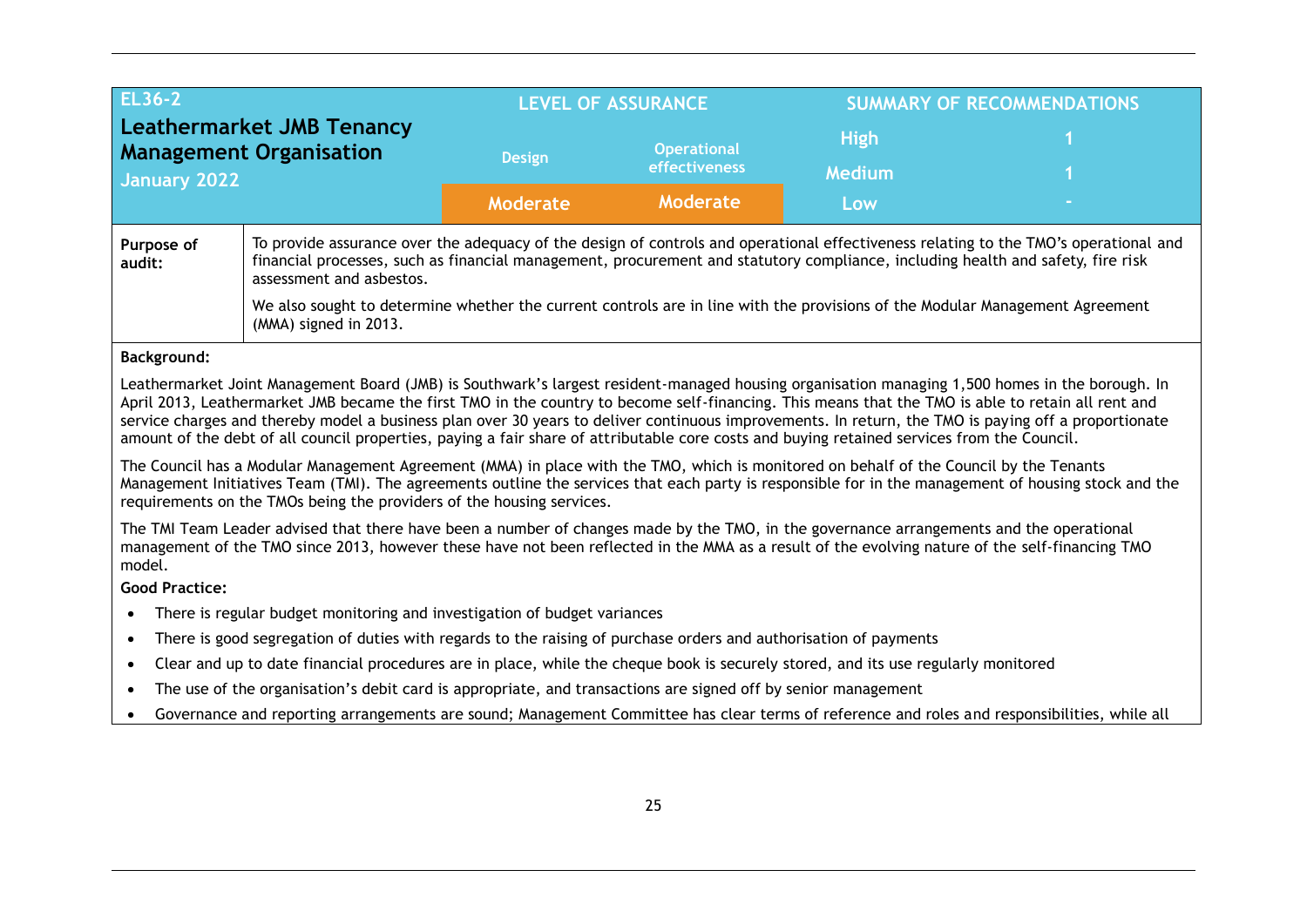active Members have completed declaration of interest forms within the last 12 months

- We reviewed the minutes for the last three Management Committee meetings and found the meetings were quorate and actions and decisions were clearly recorded
- Our sample testing found the TMO's debt recovery, repairs and lettings processes are following agreed procedures. Appropriate action was taken against underperforming contractors, while proper checks were undertaken by TMO staff before letting properties to new tenants
- The TMO has an up-to-date Equal Opportunities policy (November 2020), complying with the Council's key equalities requirements, as per the MMA
- The HR policies and procedures in place (including the performance management framework) comply with Council requirements. We are satisfied that the TMO is undertaking appropriate pre-employment checks for new staff
- All four secure tenants in our sample had a gas safety certificate within the last 12 months
- Key performance indicators (KPIs) are regularly reported to members.

#### **Key Findings:**

- There are nine fire safety actions from the most recent fire risk assessments across the six blocks we tested that have not been completed. Of these actions, seven are medium priority (two are low priority) and implementation targets date back to August 2020.
- The current service charge arrangements do not reflect those documented in the MMA. The agreement also refers to the need for a 30-year major works plan, however in practice the plans are for a shorter time period. The document therefore requires revision to reflect current arrangements.

#### **Conclusion:**

Overall, the TMO's arrangements and processes are well designed and operating effectively to limit the level of risk. We concluded an overall opinion of moderate assurance for both the design of the control framework and operational effectiveness of the controls in place.

|                      | Looking forward: supporting the Council's journey from moderate to substantial assurance  |  |  |  |
|----------------------|-------------------------------------------------------------------------------------------|--|--|--|
| Design               | Work with the Monitoring Officer to update the MMA so that it reflects current practices. |  |  |  |
| <b>Effectiveness</b> | Take action to address the overdue fire safety recommendations for each block.            |  |  |  |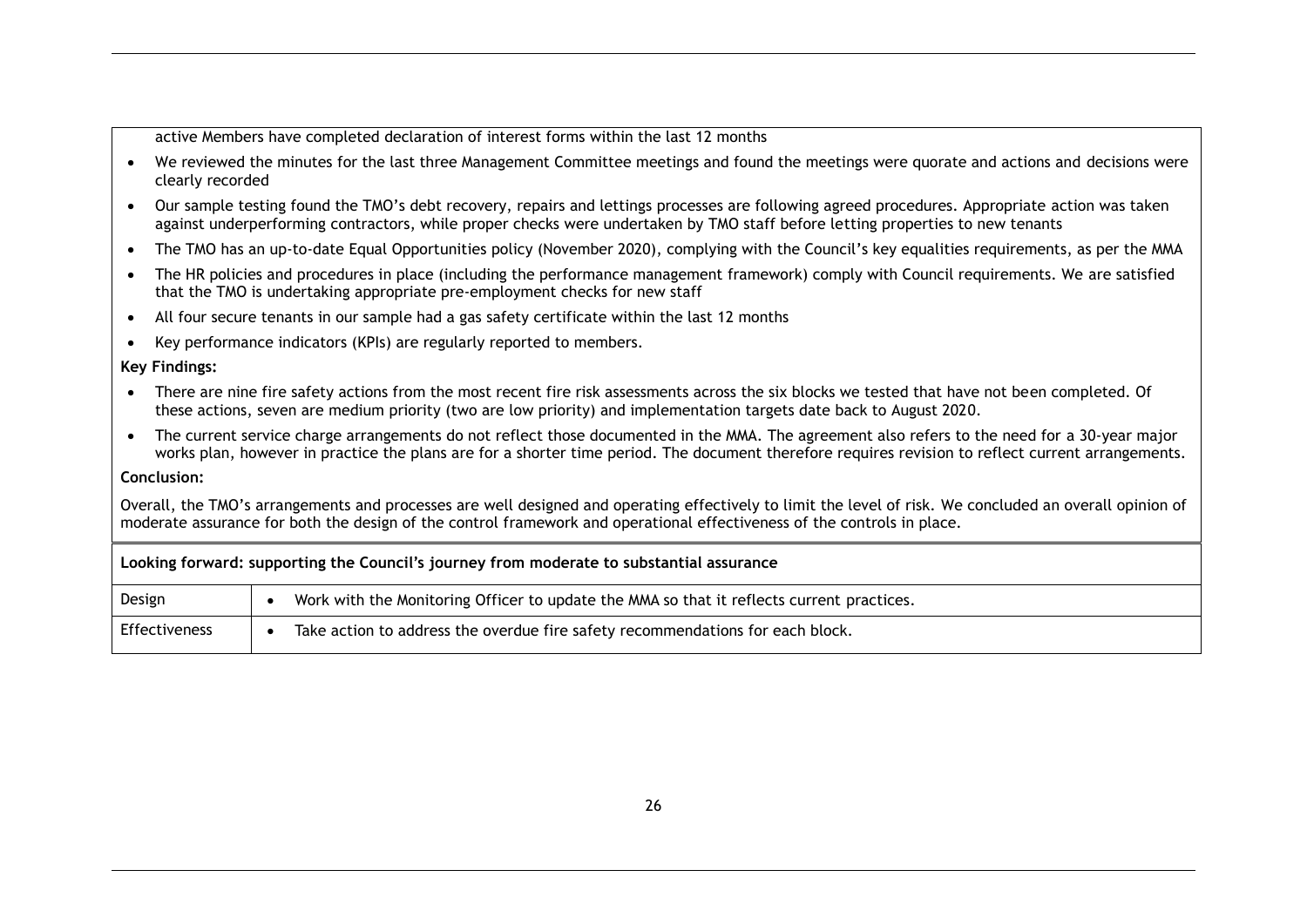| <b>EL36-1</b>                                                                 |                                                                                                                                                                                                                                                                                                     | <b>LEVEL OF ASSURANCE</b> |                 | <b>SUMMARY OF RECOMMENDATIONS</b> |  |  |
|-------------------------------------------------------------------------------|-----------------------------------------------------------------------------------------------------------------------------------------------------------------------------------------------------------------------------------------------------------------------------------------------------|---------------------------|-----------------|-----------------------------------|--|--|
| <b>Cooper Close Tenancy</b><br><b>Management Organisation</b><br>January 2022 |                                                                                                                                                                                                                                                                                                     | <b>Operational</b>        |                 | <b>High</b>                       |  |  |
|                                                                               |                                                                                                                                                                                                                                                                                                     | <b>Design</b>             | effectiveness   | <b>Medium</b>                     |  |  |
|                                                                               |                                                                                                                                                                                                                                                                                                     | <b>Moderate</b>           | <b>Moderate</b> | Low                               |  |  |
| Purpose of<br>audit:                                                          | To provide assurance over the adequacy of the design of controls and operational effectiveness relating to the TMO's operational and<br>financial processes, such as financial management, procurement and statutory compliance, including health and safety, fire risk<br>assessment and asbestos. |                           |                 |                                   |  |  |
| <b>Background:</b>                                                            |                                                                                                                                                                                                                                                                                                     |                           |                 |                                   |  |  |
|                                                                               | The Council has a Modular Management Agreement (MMA) in place with the TMO, which is monitored on behalf of the Council by the Tenants<br>Management Initiatives Team (TMI). The agreements outline the services that each party is responsible for in the management of housing stock.             |                           |                 |                                   |  |  |
|                                                                               | The Cooper Close estate has 63 properties. The make-up of the estate is roughly two-thirds leaseholders and one-third council tenants.                                                                                                                                                              |                           |                 |                                   |  |  |
| <b>Good Practice:</b>                                                         |                                                                                                                                                                                                                                                                                                     |                           |                 |                                   |  |  |
|                                                                               | The MMA has recently been revised to reflect current practices with regards to leaseholder management and service charge administration                                                                                                                                                             |                           |                 |                                   |  |  |
| $\bullet$                                                                     | The Equality and Diversity document (April 2021) complies with the Council's key equalities requirements, as per the MMA                                                                                                                                                                            |                           |                 |                                   |  |  |
| $\bullet$                                                                     | Our testing found that debts are recovered, and repairs are undertaken in accordance with agreed procedures                                                                                                                                                                                         |                           |                 |                                   |  |  |
| $\bullet$                                                                     | All five properties tested had a gas safety certificate issued within the last 12 months                                                                                                                                                                                                            |                           |                 |                                   |  |  |
| $\bullet$                                                                     | Key HR policies and procedures are in place and are in line with the Council's requirements                                                                                                                                                                                                         |                           |                 |                                   |  |  |
| $\bullet$                                                                     | We reviewed the minutes for the last three Management Committee meetings and found the meetings were quorate and actions and decisions were<br>clearly recorded                                                                                                                                     |                           |                 |                                   |  |  |
| $\bullet$                                                                     | All Management Committee members have completed a Declaration of Interest form within the last 12 months                                                                                                                                                                                            |                           |                 |                                   |  |  |
| $\bullet$                                                                     | Clear and up to date financial procedures are in place, while the cheque book is securely stored, and its use regularly monitored                                                                                                                                                                   |                           |                 |                                   |  |  |
| $\bullet$                                                                     | The use of the organisation's debit card is appropriate, and transactions are signed off by senior management                                                                                                                                                                                       |                           |                 |                                   |  |  |
| $\bullet$                                                                     | There is good segregation of duties with regards to the raising of purchase orders and authorisation of payments                                                                                                                                                                                    |                           |                 |                                   |  |  |
|                                                                               | We reviewed the actions from the most recent fire risk assessments (April 2019) and found the TMO have implemented all actions they were                                                                                                                                                            |                           |                 |                                   |  |  |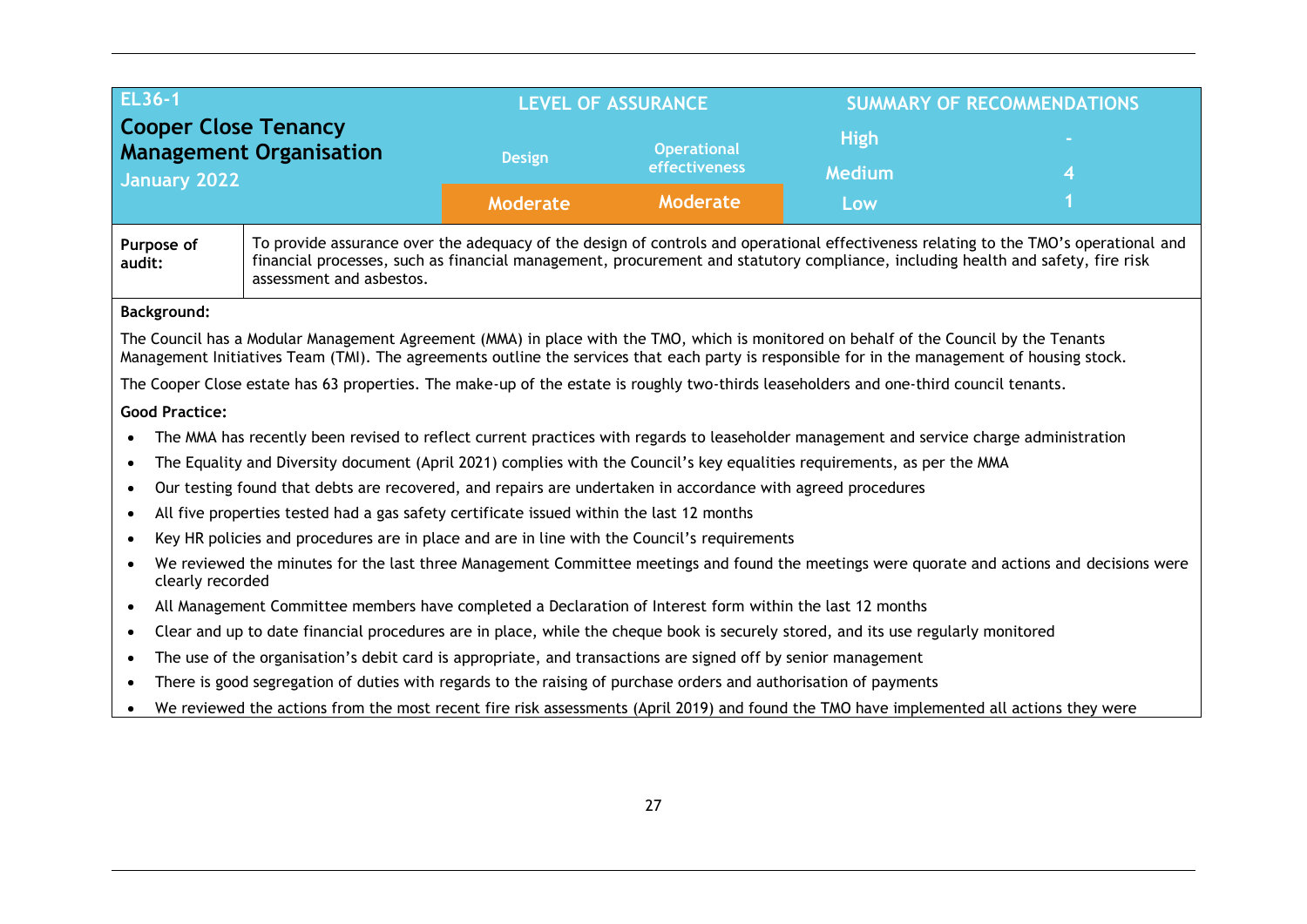responsible for.

#### **Key Findings:**

The following areas require improvement:

- The reasons behind budget variances should be better documented
- Some key documents, such as the Cooper Close Rules (which include the Management Committee's terms of reference) and the staff handbook would benefit from a review
- There is no standalone performance management framework, so arrangements are not in line with TMI expectations
- Record keeping of procurement information should be improved to better demonstrate compliance with procurement rules.

#### **Conclusion:**

We conclude that the TMO's arrangements and processes in place are generally well designed and operating to limit the level of risk, although there are some opportunities to further strengthen controls.

Financial controls are generally sound. We found there is up-to-date guidance, good segregation of duties over financial transactions, appropriate use of the TMO's debit card and sufficient physical security arrangements over the cheque book. However, while we evidenced that members monitor the budget each month, details in reports and meeting minutes explaining the reasons for budget variances are limited.

Governance and HR arrangements are generally satisfactory, although there are opportunities to review and refresh some key documents. Our debt recovery and repairs testing found that tenants are managed in line with both the MMA and documented procedures. The TMO have also taken action to address the most recent fire risk assessment actions they were responsible for implementing.

|               | Looking forward: supporting the Council's journey from moderate to substantial assurance                                            |
|---------------|-------------------------------------------------------------------------------------------------------------------------------------|
| Design        | Amend the relevant reports to include a section on the reasons behind budget variances                                              |
|               | Introduce a performance management framework that is in line with TMI guidance and expectations                                     |
|               | Review and refresh the Management Committee's terms of reference (in the Cooper Close Rules document)                               |
|               | Review and refresh the staff handbook                                                                                               |
| Effectiveness | Ensure procurement information is retained to demonstrate compliance with finance rules and that suppliers offer value for<br>money |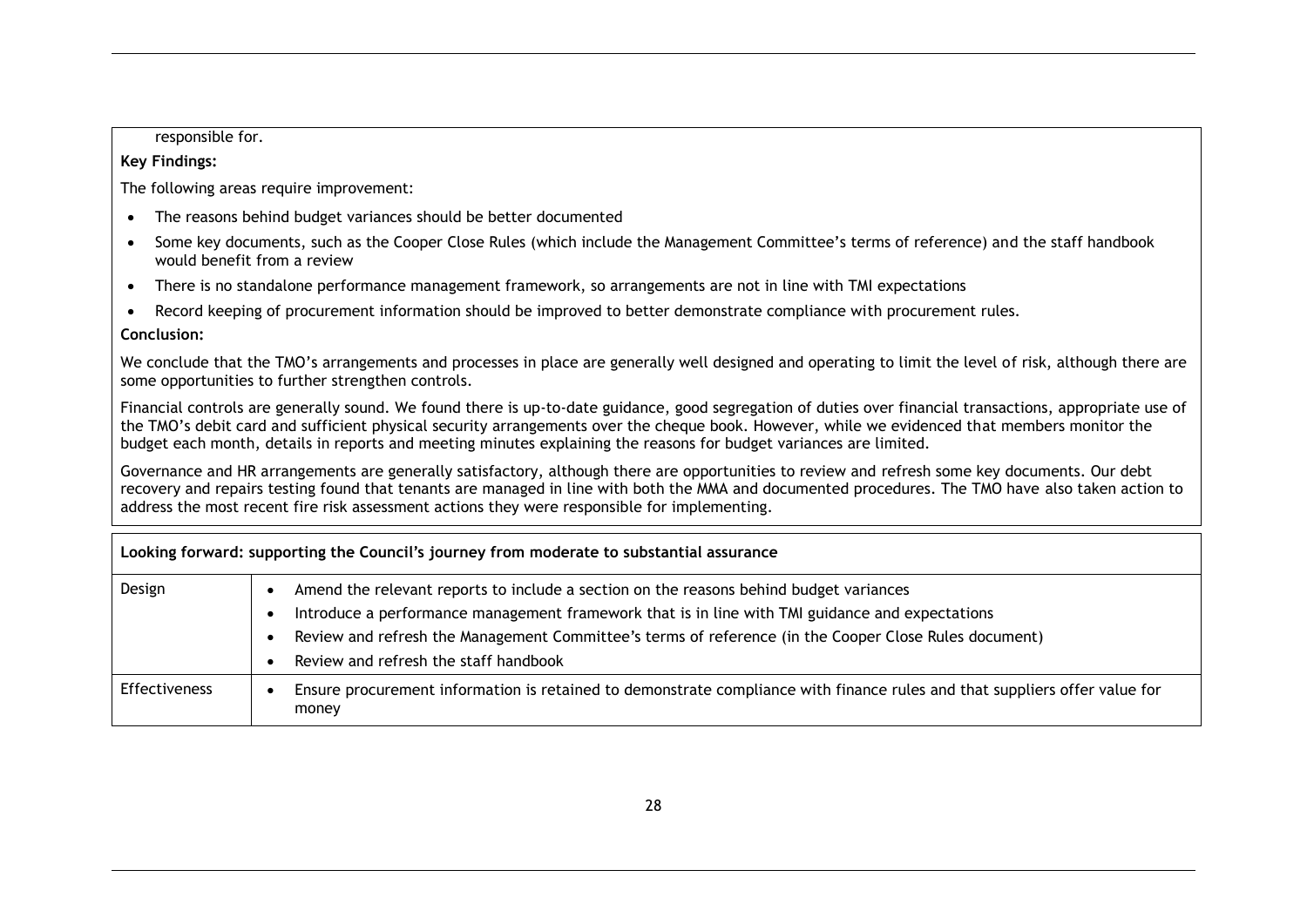|                                                                                                                                                                                                                                                                                                                                                                                                                                                                                                                                                                                                                                                                                                     | <b>CAS20</b>                                                                                                                                                                                                                                                                                                                                                                                        |                 | <b>LEVEL OF ASSURANCE</b> |               | <b>SUMMARY OF RECOMMENDATIONS</b> |  |  |
|-----------------------------------------------------------------------------------------------------------------------------------------------------------------------------------------------------------------------------------------------------------------------------------------------------------------------------------------------------------------------------------------------------------------------------------------------------------------------------------------------------------------------------------------------------------------------------------------------------------------------------------------------------------------------------------------------------|-----------------------------------------------------------------------------------------------------------------------------------------------------------------------------------------------------------------------------------------------------------------------------------------------------------------------------------------------------------------------------------------------------|-----------------|---------------------------|---------------|-----------------------------------|--|--|
| <b>Adoption Services</b><br><b>January 2022</b>                                                                                                                                                                                                                                                                                                                                                                                                                                                                                                                                                                                                                                                     |                                                                                                                                                                                                                                                                                                                                                                                                     | <b>Design</b>   | <b>Operational</b>        | <b>High</b>   | $\overline{2}$                    |  |  |
|                                                                                                                                                                                                                                                                                                                                                                                                                                                                                                                                                                                                                                                                                                     |                                                                                                                                                                                                                                                                                                                                                                                                     |                 | effectiveness             | <b>Medium</b> |                                   |  |  |
|                                                                                                                                                                                                                                                                                                                                                                                                                                                                                                                                                                                                                                                                                                     |                                                                                                                                                                                                                                                                                                                                                                                                     | <b>Moderate</b> | <b>Limited</b>            | Low           |                                   |  |  |
| Purpose of<br>audit:                                                                                                                                                                                                                                                                                                                                                                                                                                                                                                                                                                                                                                                                                | To review the adequacy and effectiveness of the controls in place over payments made to adopters, to confirm accuracy of payments<br>derived from documentation and appropriate approvals.                                                                                                                                                                                                          |                 |                           |               |                                   |  |  |
| <b>Background:</b>                                                                                                                                                                                                                                                                                                                                                                                                                                                                                                                                                                                                                                                                                  |                                                                                                                                                                                                                                                                                                                                                                                                     |                 |                           |               |                                   |  |  |
|                                                                                                                                                                                                                                                                                                                                                                                                                                                                                                                                                                                                                                                                                                     | The Council is a part of Adopt London South (ALS) which is made up of nine Local Authorities. ALS is a regionalised adoption agency formed as part of<br>the Government's plans to improve adoption services for children and adopters. ALS specialist adoption staff aim to find families for children and offer<br>post adoption support to children, families, birth parents and adopted adults. |                 |                           |               |                                   |  |  |
| All approved adopters have an allocated social worker in the Adoption Service. Once approved, the worker works jointly with the child's social worker<br>where a child is identified as a possible placement. The adoption social worker and the child's social worker carry out a needs assessment to consider<br>support to the placement immediately and in the future. A variety of issues are considered including financial support (one-off payments and on-going),<br>health, therapeutic and educational needs. These are outlined in the Southwark Adoption Placement Report and Adoption Support Plan for each child<br>placed for adoption.                                             |                                                                                                                                                                                                                                                                                                                                                                                                     |                 |                           |               |                                   |  |  |
|                                                                                                                                                                                                                                                                                                                                                                                                                                                                                                                                                                                                                                                                                                     | Payment to adoptive parents may be made in the following ways:                                                                                                                                                                                                                                                                                                                                      |                 |                           |               |                                   |  |  |
| $\bullet$                                                                                                                                                                                                                                                                                                                                                                                                                                                                                                                                                                                                                                                                                           | Regular payments - which is based upon the developmental age of the child and calculated as agreed from time to time by the Council.                                                                                                                                                                                                                                                                |                 |                           |               |                                   |  |  |
| $\bullet$                                                                                                                                                                                                                                                                                                                                                                                                                                                                                                                                                                                                                                                                                           | Lump sum payments (settling in costs, special needs and adaptations), which covers items or adaptations that are required as a consequence of<br>assessment of each child's individual needs.                                                                                                                                                                                                       |                 |                           |               |                                   |  |  |
| $\bullet$                                                                                                                                                                                                                                                                                                                                                                                                                                                                                                                                                                                                                                                                                           | Payments in special circumstances (for example, a child with additional needs or where foster carers adopt a child for whom they are already caring<br>or where adopters incur legal expenses in contested cases).                                                                                                                                                                                  |                 |                           |               |                                   |  |  |
| Where regular financial support is considered appropriate, the amount to be paid to adoptive parents may be determined by an assessment of their<br>means. This takes account of the adopters' income and resources, reasonable outgoings and commitments, and the financial needs and resources of the<br>child. As part of this assessment, the adopters are asked to complete a Financial Assessment Form and the completed form is forwarded to the Finance<br>Department. The Adoption Service Manager decides the level of support to be included in the draft Adoption Support Plan having regard to this<br>assessment and obtains budgetary approval as necessary depending on the amount. |                                                                                                                                                                                                                                                                                                                                                                                                     |                 |                           |               |                                   |  |  |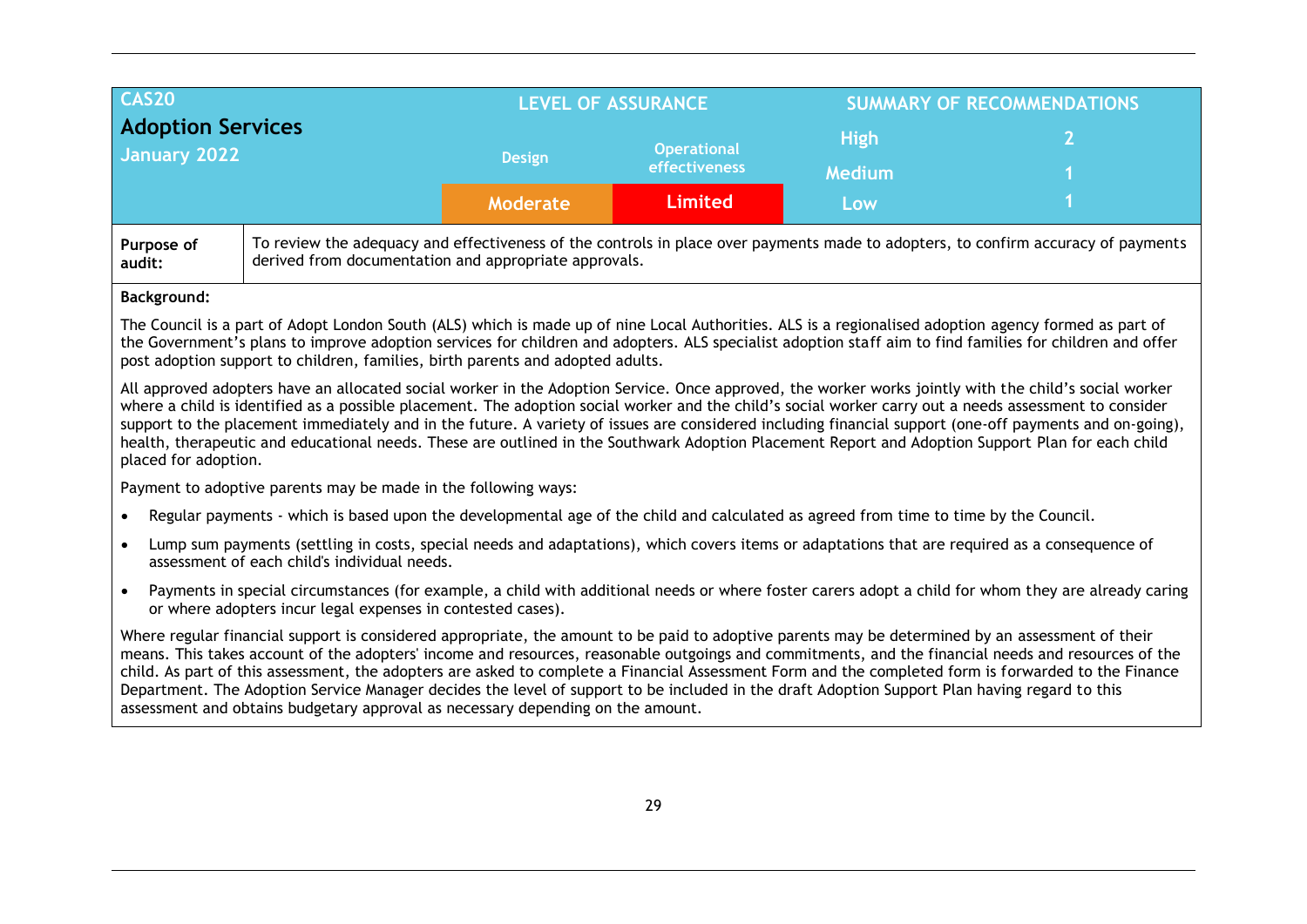In relation to the proposed financial support for a new placement, the Adoption Support Plan is submitted to the Adoption Panel with the [Adoption](http://trixresources.proceduresonline.com/nat_key/keywords/adoption_placement_report.html)  [Placement Report](http://trixresources.proceduresonline.com/nat_key/keywords/adoption_placement_report.html) when a matching recommendation is being considered. The adopters then receive a written confirmation of the decision to provide financial support. This will include the amount and terms of the support and information about annual reviews.

The Adoption Service carries out an annual review of the financial support, taking into account the information provided by the adopters. Any proposed variation or termination of the financial support must be notified to the person(s) concerned and dealt with by the Adoption Service in accordance with [the Adoption Support Plan.](https://southwark.proceduresonline.com/chapters/p_adopt_supp.htm#adop_aupport) Any decision to vary or terminate should also consider whether it is appropriate to seek to recover all or any of the financial support already paid.

**Good Practice:**

- For a sample of 10 adopters, we were able to confirm that in all 10 cases, an annual allowance letter was sent by the Finance Officer (Adoption & Fostering Service) informing them of their new allowance and whether this is an increase or decrease compared to the previous allowance, in addition to supporting justifications. The exception to this was a case (258446) where the adoption allowance was set to £0.
- For our sample of 10 adopters tested, we confirmed that in all 10 cases, a purchase order was raised by the Finance Officer and issued to Children's Services Finance in order for the changes to the weekly allowance to be approved for payment. We confirmed that in all 10 cases, there was a segregation of duties between the individual raising the purchase order and individual approving the changes to the weekly allowances. We also noted the purchase orders clearly detailed the start and end dates of the old and new weekly allowances.
- For our sample of 10 adopters tested, we confirmed that in 9/10 cases, a financial assessment was carried out, which was signed by a carer, social worker and by the service manager. We did note one instance (258446) where this could not be evidenced but, as noted above, the adopter's allowance was set to £0, with an explanatory note confirming that services have been suspended since 21/2/18 due to the adoption assessment not being returned.

#### **Key Findings:**

- The Council has in place a policies and procedures handbook online which is accessible publicly, reflects the London Child Protection Procedures Manual and includes a dedicated section for Adoption and Special Guardianship. We found that the handbook had not been updated since April 2019 and still made reference to the National Minimum Standards for Adoption 2011 when these standards were revised in 2014.
- The form for financial assessments does not clearly stipulate the thresholds for when approval is required from either the Team Manager or Service Manager. Therefore, we could not provide assurance that the appropriate officer had approved the assessment in nine of the cases tested.
- We were advised that due to Covid-19, annual reviews were not taking place. This was evident from our sample testing which showed that in all 10 cases, annual reviews were meant to take place between July 2019 and January 2021 however the dates of the latest reviews provided for our sample were dated between July 2018 and January 2020 (high priority).
- From our testing of a sample of 15 adoption payments we found that in three instances, a signed purchase order could not be evidenced. For the 12 cases where a purchase order could be evidenced, we found that in all cases, the purchase order was not signed by the individual making the requisition, and in one instance, there was no evidence of who authorised the purchase order. Additionally, in two cases, we were not provided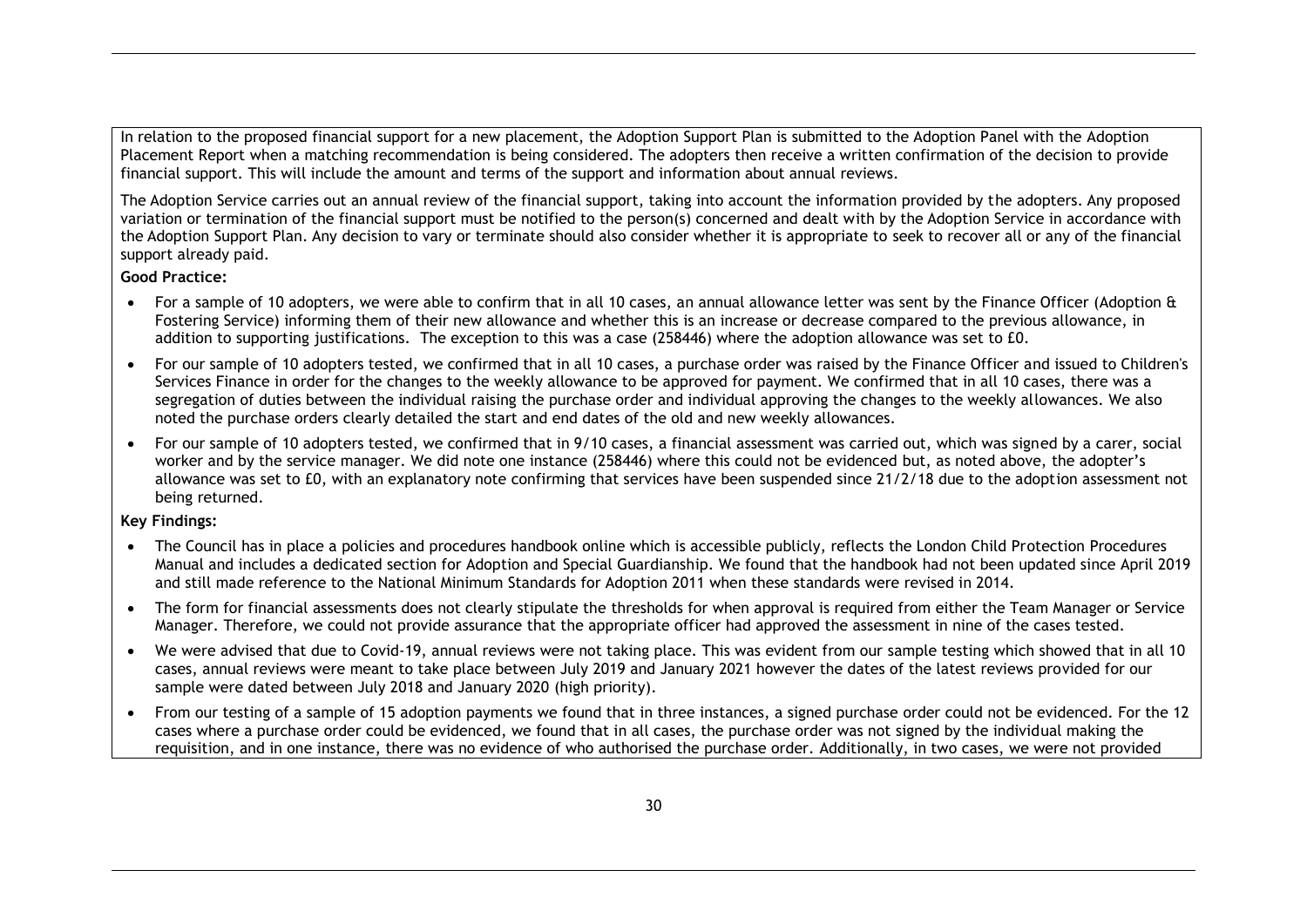evidence of the purchase order being entered into Mosaic or who it was approved by (high priority).

#### **Conclusion:**

Whilst the Council has in place templates for financial assessments, correspondence letters and purchase orders which we were able to see through our testing, we found there to be several issues with regards to the application of those controls over the signing of financial assessment and purchase orders, in addition to a lack of evidence regarding the approval of payments in Mosaic. Our testing also found that annual reviews had not been taking place due to Covid-19. Finally, our review of the Council's Policies and Procedures handbook noted that it had not been updated to reflect the National Minimum Standards for Adoption 2014. Therefore, we concluded an opinion of moderate assurance on the design of the control framework and limited assurance on the effectiveness of the controls in place.

| Looking forward: supporting the Council's journey from moderate to substantial assurance |                                                                                                                                                                                                                                                                                                                                                                |  |  |  |  |
|------------------------------------------------------------------------------------------|----------------------------------------------------------------------------------------------------------------------------------------------------------------------------------------------------------------------------------------------------------------------------------------------------------------------------------------------------------------|--|--|--|--|
| Design                                                                                   | The Council should update its policies and procedures handbook, specifically the Adoption and Special Guardianship section<br>in order to reflect any changes in staff or procedures since April 2019. Additionally, the National Minimum Standards for<br>Adoption 2011 should also be updated to take into account the latest 2014 revision of the standard. |  |  |  |  |
|                                                                                          | The Council should ensure that the financial assessments form is updated to include the thresholds showing when approval is<br>required by either the Team or Service Manager.                                                                                                                                                                                 |  |  |  |  |
| Effectiveness                                                                            | The Council should perform an exercise to ensure it has captured the latest contact details of all adopters in addition to<br>identifying all financial assessments which are over 12 months and ensure that these are brought up to date.                                                                                                                     |  |  |  |  |
|                                                                                          | All payments made to adopters should be supported by a signed purchase order, with signatures from both the individual<br>making the requisition and the approver. All purchase orders should be entered into Mosaic, with a clear audit trail of who<br>input the purchase order and who approved the purchase order.                                         |  |  |  |  |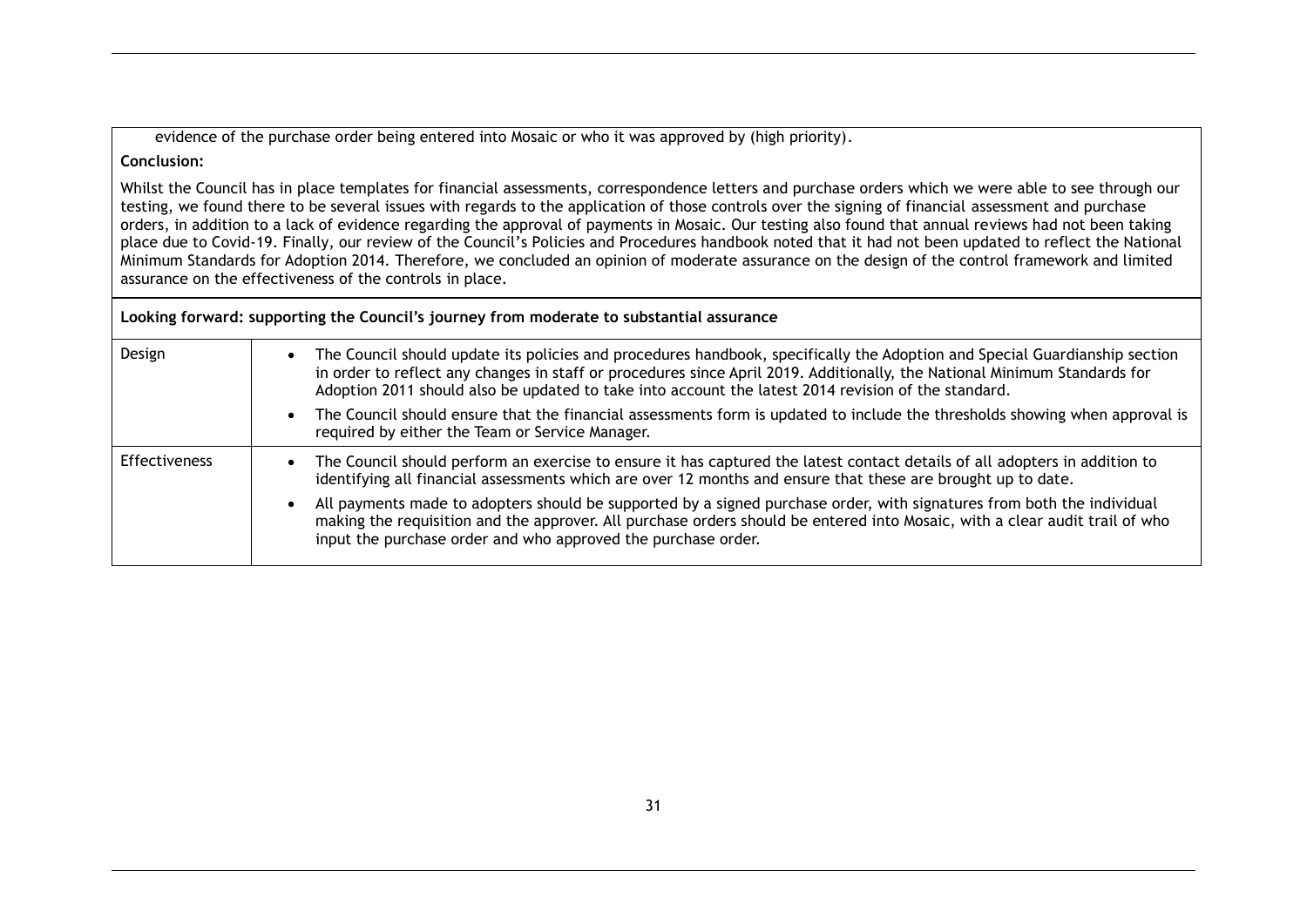# 5. SUMMARY OF RECOMMENDATIONS STATUS

Of the 373 high and medium recommendations relating to 2017- 18 to 2020-21, that have fallen due as at the end of October 2021, we have confirmed with reference to evidence that 324 have been fully implemented or superseded, representing 87%. The chart shows the relative percentages for each of the four years.

The implementation rate for previous recommendations has remained unchanged at 87% since the last report to the Committee. Whilst there are some longstanding recommendations from previous years that remain to be implemented, these have now reduced in number.

Some audits remain for which the required update was not provided by the date of reporting, which are indicated in our summary below. The implementation rate may be higher than 87%, however without management responses and supporting evidence, we cannot confirm this.

There are also a number of audits where the originally agreed implementation date has not been met and a new date has been provided.

The implementation status of each internal audit is summarised in the table overleaf.

*Please note that the table does not include audits where:*

- *All recommendations have been implemented*
- *Recommendations that will be followed up as part of another audit during the year (for example key financial systems)*
- *Recommendations are not yet due for implementation.*

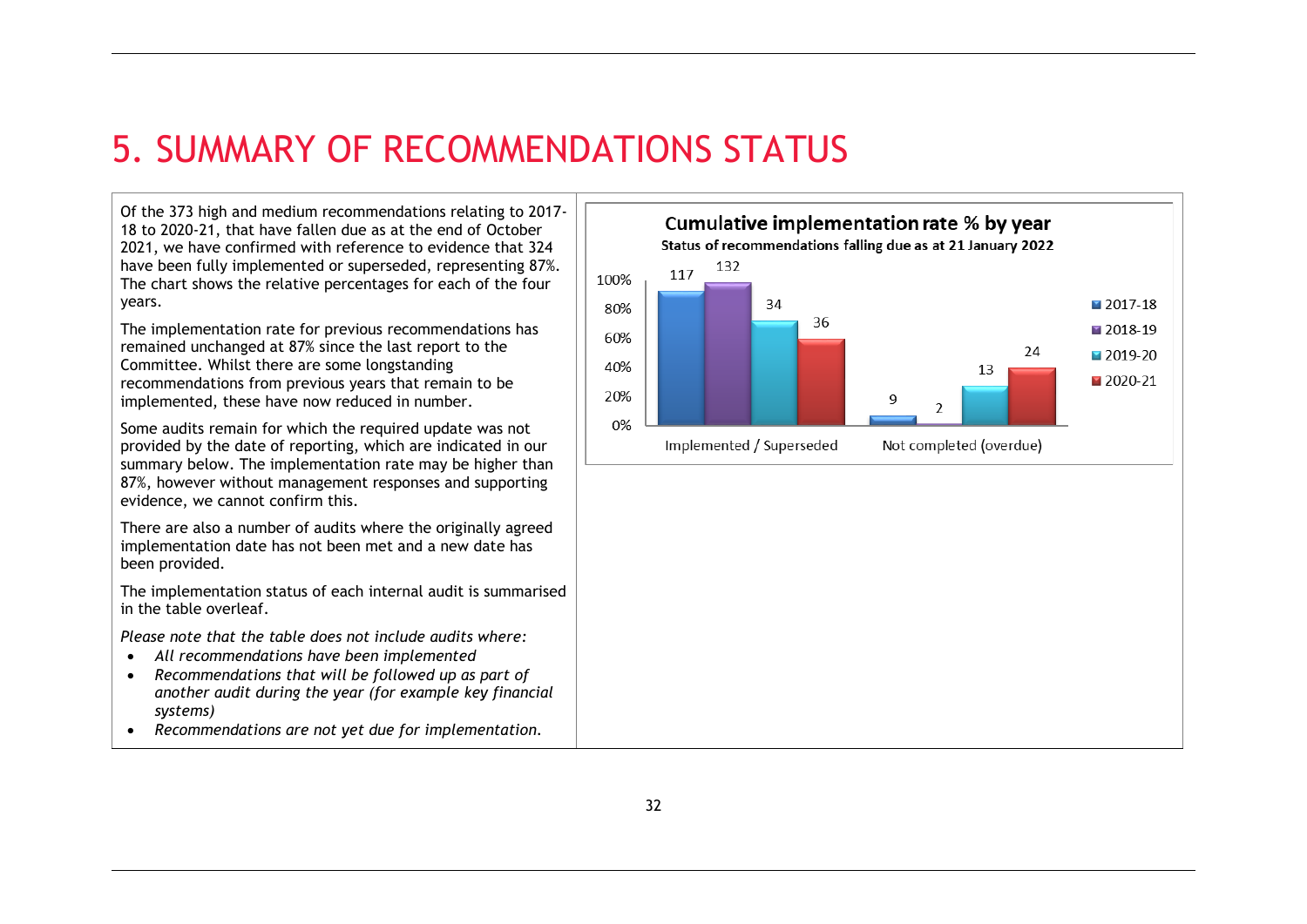## **RECOMMENDATION IMPLEMENTATION RATES BY AUDIT**

| Audit Area                                             | Total High &<br>Medium<br>recommendations |    | Implemented    |                         | In progress at the<br>follow up date | Awaiting update,<br>revised date or<br>evidence |                | % Verified<br>complete | Management<br>Implementation dates                    |
|--------------------------------------------------------|-------------------------------------------|----|----------------|-------------------------|--------------------------------------|-------------------------------------------------|----------------|------------------------|-------------------------------------------------------|
|                                                        | due for<br>implementation                 | Η. | M              | н                       | M                                    | H                                               | M              |                        |                                                       |
| <b>Chief Executive's Department</b>                    |                                           |    |                |                         |                                      |                                                 |                |                        |                                                       |
| 2017-18<br><b>Land Charges</b>                         | 5                                         |    | $\overline{2}$ | $\overline{\mathbf{1}}$ | $\overline{2}$                       |                                                 |                | 40%                    | <b>April 2019</b><br>December 2019<br>Awaiting update |
| 2019-20<br>S106 Agreements                             | 3                                         |    |                |                         | 3                                    |                                                 |                | 0%                     | January 2021<br>December 2021<br>Awaiting evidence    |
| 2020-21<br>Community Infrastructure Levy               |                                           |    |                |                         | 1                                    |                                                 |                | 0%                     | December 2020<br>Awaiting evidence                    |
| <b>Children's and Adults Department</b>                |                                           |    |                |                         |                                      |                                                 |                |                        |                                                       |
| 2019-20<br><b>Mental Health Services</b>               | 4                                         |    | 1              | $\overline{2}$          | $\mathbf{1}$                         |                                                 |                | 25%                    | September 2020<br>Awaiting evidence                   |
| 2020-21<br><b>Foster Carer Payments</b>                | 4                                         |    |                |                         |                                      |                                                 | 4              | 0%                     | December 2020<br>Awaiting update                      |
| 2020-21<br>Payments to Children and<br><b>Families</b> | 3                                         |    |                |                         |                                      | 1                                               | $\overline{2}$ | 0%                     | January 2021<br>Awaiting update                       |
| 2020-21<br><b>Travel Assistance</b>                    |                                           |    |                |                         | 1                                    |                                                 |                | 0%                     | September 2021<br>March 2022                          |
| 2020-21<br>Supported Living                            | 3                                         |    |                | -1                      | $\overline{2}$                       |                                                 |                | 0%                     | September 2021<br>Awaiting evidence                   |
| 2020-21<br><b>Direct Payments</b>                      | 3                                         |    |                |                         | 3                                    |                                                 |                | 0%                     | August 2021<br>December 2021                          |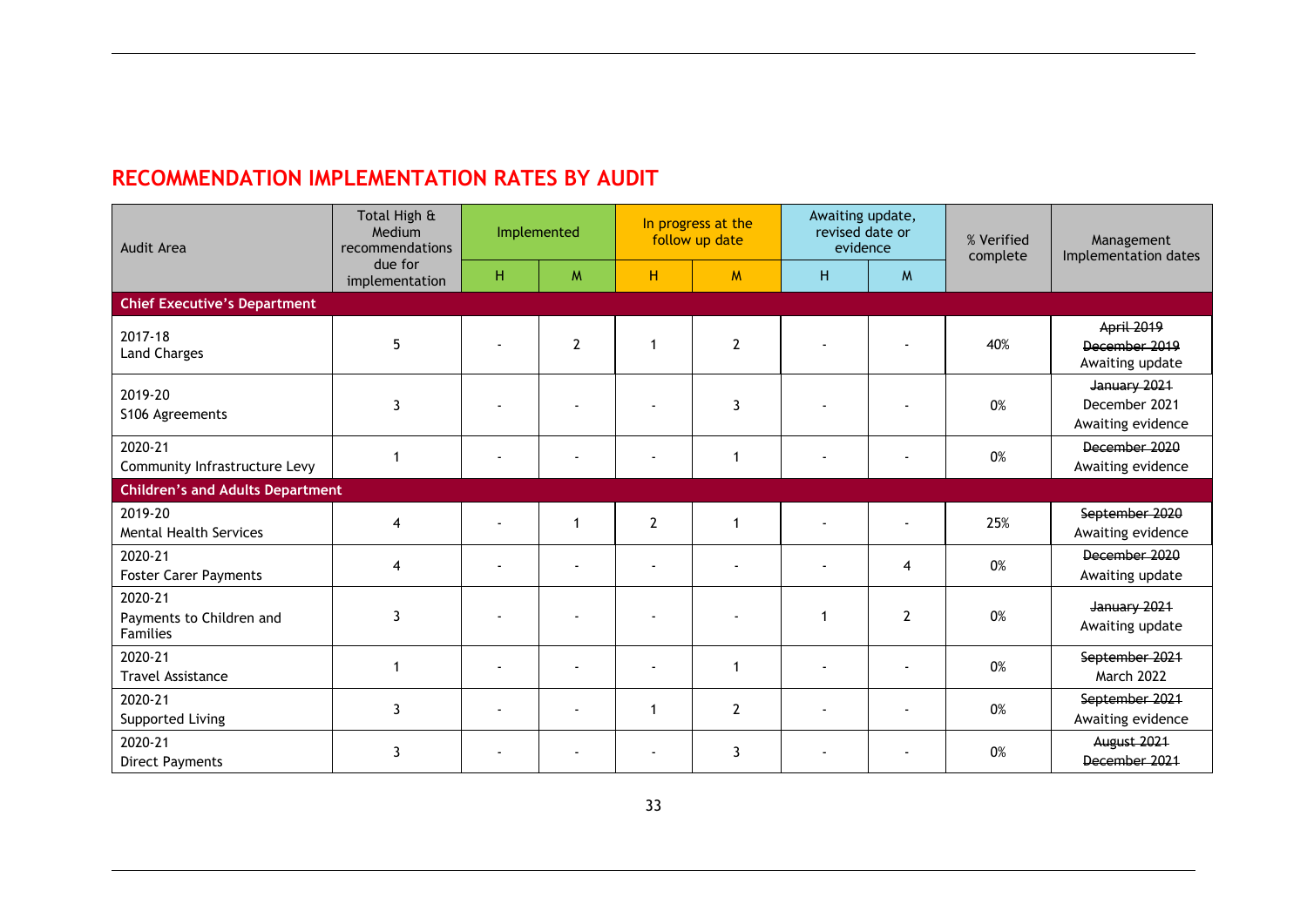| Audit Area                                                                 | Total High &<br>Medium<br>recommendations |    | Implemented    | Awaiting update,<br>In progress at the<br>revised date or<br>follow up date<br>evidence |                |   | % Verified<br>complete | Management<br>Implementation dates |                                                                                                   |
|----------------------------------------------------------------------------|-------------------------------------------|----|----------------|-----------------------------------------------------------------------------------------|----------------|---|------------------------|------------------------------------|---------------------------------------------------------------------------------------------------|
|                                                                            | due for<br>implementation                 | H. | M              | H                                                                                       | M              | H | M                      |                                    |                                                                                                   |
|                                                                            |                                           |    |                |                                                                                         |                |   |                        |                                    | February 2022                                                                                     |
| 2021-2022<br>Departmental Response to<br>Schools in Financial Difficulties | 4                                         |    | 3              |                                                                                         | 1              |   |                        | 75%                                | December 2021<br>Awaiting evidence                                                                |
| <b>Environment and Leisure Department</b>                                  |                                           |    |                |                                                                                         |                |   |                        |                                    |                                                                                                   |
| 2020-21<br>Climate Change                                                  | 4                                         |    |                |                                                                                         |                |   | 4                      | 0%                                 | November 2021<br>Awaiting evidence                                                                |
| <b>Finance and Governance Department</b>                                   |                                           |    |                |                                                                                         |                |   |                        |                                    |                                                                                                   |
| 2019-20<br>Home Ownership - Garages                                        | 3                                         | 1  |                |                                                                                         | $\overline{2}$ |   |                        | 33%                                | <b>April 2020</b><br>January 2021<br>November 2021<br>Awaiting evidence                           |
| 2020-21<br>Records Management                                              | 1                                         |    |                | $\mathbf{1}$                                                                            |                |   |                        | 0%                                 | <b>March 2021</b><br>November 2021<br>Awaiting evidence                                           |
| 2020-21<br><b>Bankline</b>                                                 | 3                                         |    | $\mathbf 1$    |                                                                                         |                |   | $\mathbf{2}$           | 33%                                | April 2021<br>November 2021<br>Awaiting evidence                                                  |
| 2021-22<br>Anti-Facilitation of Tax Evasion                                | 3                                         |    | $\mathbf{1}$   |                                                                                         | $\overline{2}$ |   |                        | 33%                                | December 2021<br>January 2022                                                                     |
| <b>Housing and Modernisation Department</b>                                |                                           |    |                |                                                                                         |                |   |                        |                                    |                                                                                                   |
| 2017-18<br>IT - Network Security                                           | 8                                         | 1  | $\overline{3}$ | $\overline{1}$                                                                          | 3              |   |                        | 50%                                | December 2017<br>October 2018<br><b>June 2019</b><br>September 2020<br>April 2021<br>October 2021 |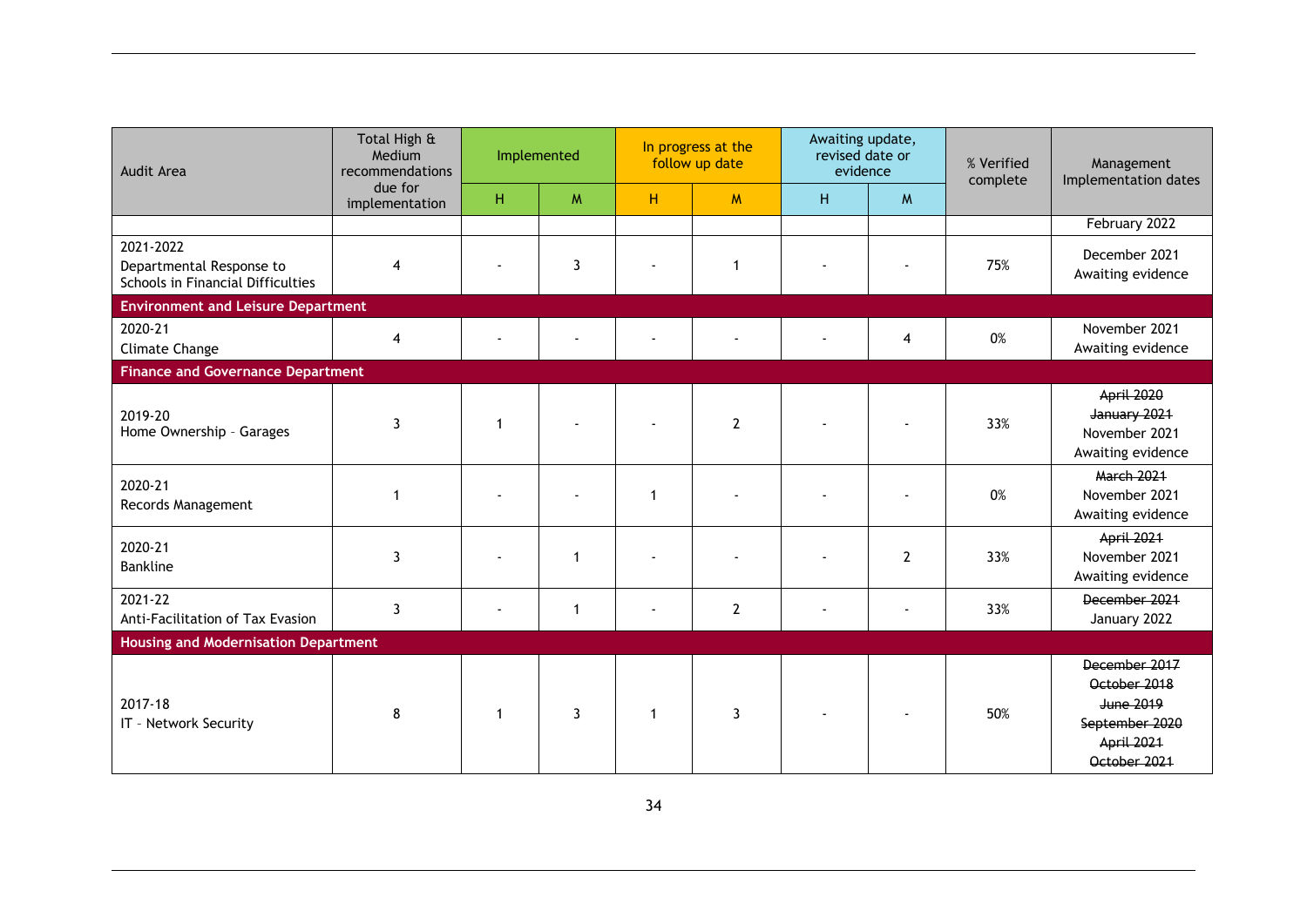| Audit Area                                        | Total High &<br>Medium<br>recommendations |        | Implemented |   | In progress at the<br>follow up date | Awaiting update,<br>revised date or<br>evidence |   | % Verified<br>complete | Management<br>Implementation dates                                                           |
|---------------------------------------------------|-------------------------------------------|--------|-------------|---|--------------------------------------|-------------------------------------------------|---|------------------------|----------------------------------------------------------------------------------------------|
|                                                   | due for<br>implementation                 | н.     | M           | н | M                                    | н                                               | M |                        |                                                                                              |
|                                                   |                                           |        |             |   |                                      |                                                 |   |                        | <b>March 2022</b>                                                                            |
| 2019-20<br>Materials                              |                                           |        |             |   | າ                                    |                                                 |   | 33%                    | June 2020<br>April 2021<br><b>June 2021</b><br>October 2021<br>January 2022<br>February 2022 |
| 2020-21<br>Software Asset Management              |                                           | $\sim$ |             |   | 3                                    | $\overline{\phantom{a}}$                        |   | 25%                    | <b>March 2022</b><br>September 2022                                                          |
| 2020-21<br>Housing Application and<br>Allocations |                                           |        |             |   |                                      |                                                 |   | 50%                    | September 2021<br>February 2022                                                              |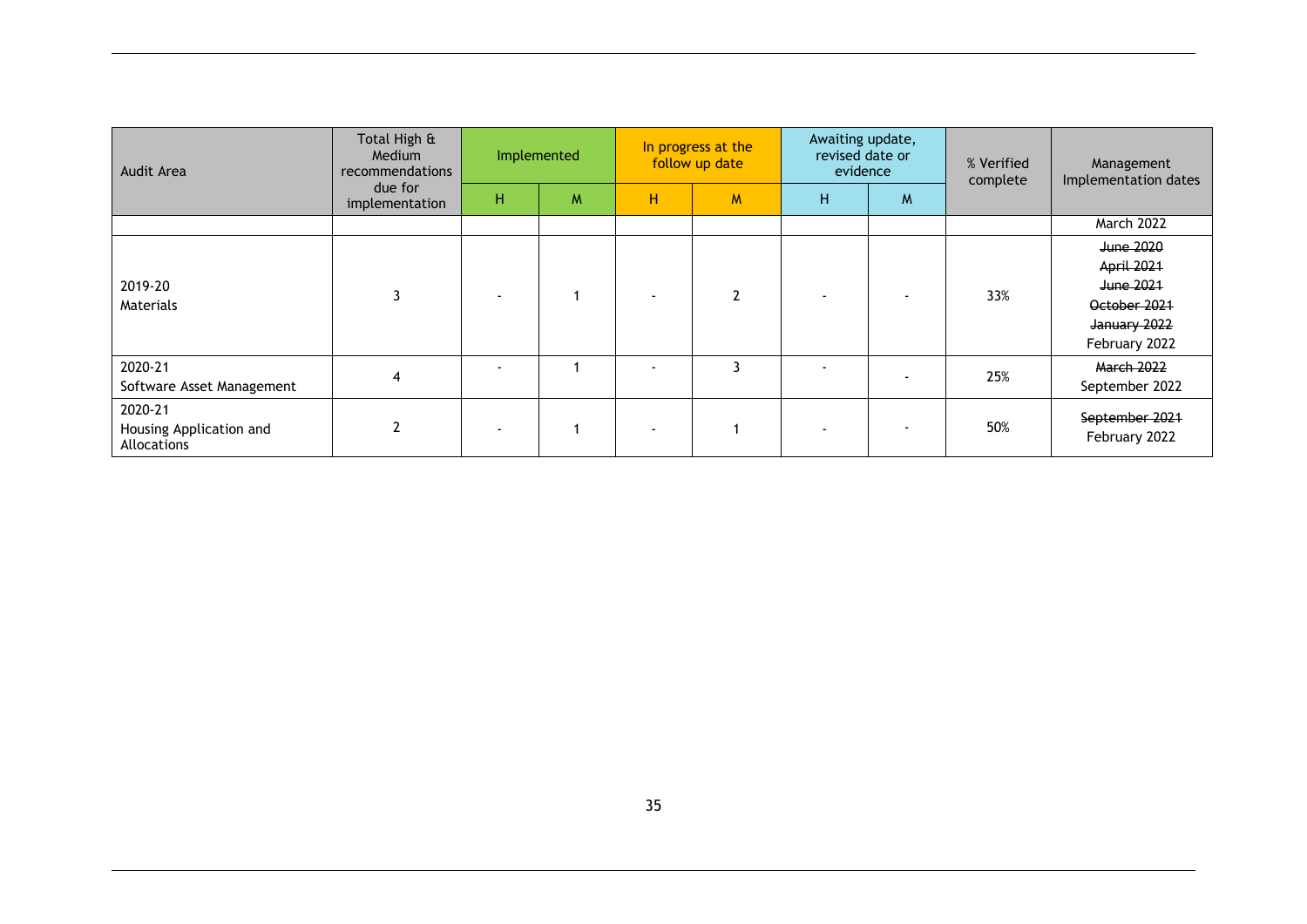## **RECOMMENDATIONS NOT YET IMPLEMENTED**

The tables below show the latest updates with regards to the recommendations not yet implemented, where this has been provided. It excludes recommendations that have not fallen due.

| <b>Recommendation and Priority Level</b>                                                                                                                                                                                                                                                                                                                                                                                                                                                                                                                                                                                                                                                                                                  | Manager Responsible & Due Date                                                                                                                                                                    | <b>Latest Implementation Status</b>                                                                                                                                                                                                                                                                                                                                     |
|-------------------------------------------------------------------------------------------------------------------------------------------------------------------------------------------------------------------------------------------------------------------------------------------------------------------------------------------------------------------------------------------------------------------------------------------------------------------------------------------------------------------------------------------------------------------------------------------------------------------------------------------------------------------------------------------------------------------------------------------|---------------------------------------------------------------------------------------------------------------------------------------------------------------------------------------------------|-------------------------------------------------------------------------------------------------------------------------------------------------------------------------------------------------------------------------------------------------------------------------------------------------------------------------------------------------------------------------|
| <b>Chief Executives Department</b>                                                                                                                                                                                                                                                                                                                                                                                                                                                                                                                                                                                                                                                                                                        |                                                                                                                                                                                                   |                                                                                                                                                                                                                                                                                                                                                                         |
| 2017-18 Land Charges                                                                                                                                                                                                                                                                                                                                                                                                                                                                                                                                                                                                                                                                                                                      |                                                                                                                                                                                                   |                                                                                                                                                                                                                                                                                                                                                                         |
| All costs associated with the provision of the<br>land charges service should be determined for<br>a one-year period, including both direct and<br>indirect costs. This information should be<br>collated and compared to the total number of<br>searches provided over a one-year period to<br>determine an approximate cost per search.<br>This should be compared to previous years to<br>determine how the level of requests will<br>impact on the expenditure to determine the<br>fixed and variable costs, to allow for the costs<br>to be extrapolated to ensure that they are in<br>line with projections for future requests. The<br>information should be reviewed annually to<br>ensure it remains a true reflection of costs. | Planning support and land charges<br>manager<br>Group manager - validation and fast<br>track<br>Director of planning<br>March 2019<br>May 2019<br>December 2019<br><b>June 2020</b><br><b>TBC</b> | We were advised by the Planning Support & Local Land Charges Manager<br>that the costs of the land charges service have been undertaken in the<br>past by the Senior Finance Manager and Land Charges Manager to ensure<br>the charges match the cost of the service. There is also yearly<br>benchmarking on the costs of the land charge service.<br>Evidence pending |
| High                                                                                                                                                                                                                                                                                                                                                                                                                                                                                                                                                                                                                                                                                                                                      |                                                                                                                                                                                                   |                                                                                                                                                                                                                                                                                                                                                                         |
| A review should be undertaken to identify the<br>benefits, costs and risks associated with offering<br>a personal search service undertaken by Council<br>officers. This review should include the costs to<br>the service and the possible implications should<br>incorrect data be supplied, as well as whether<br>the decision is in line with Council objectives.<br>Alternatives should also be explored, such as<br>offering the self-service at other Council buildings and                                                                                                                                                                                                                                                        | Planning support and land charges<br>manager<br>Group manager - validation and fast<br>track<br><b>March 2019</b><br>May 2019<br>December 2019                                                    | We were advised by the Planning Support & Local Land Charges Manager<br>that the team currently have to offer the personal service, but this will<br>depart Southwark once they fully transfer the land charge register to the<br>HM Land Registry team in 2023.<br>Evidence pending                                                                                    |
| benchmarking against other Councils to identify best<br>practice.                                                                                                                                                                                                                                                                                                                                                                                                                                                                                                                                                                                                                                                                         | <b>June 2020</b>                                                                                                                                                                                  |                                                                                                                                                                                                                                                                                                                                                                         |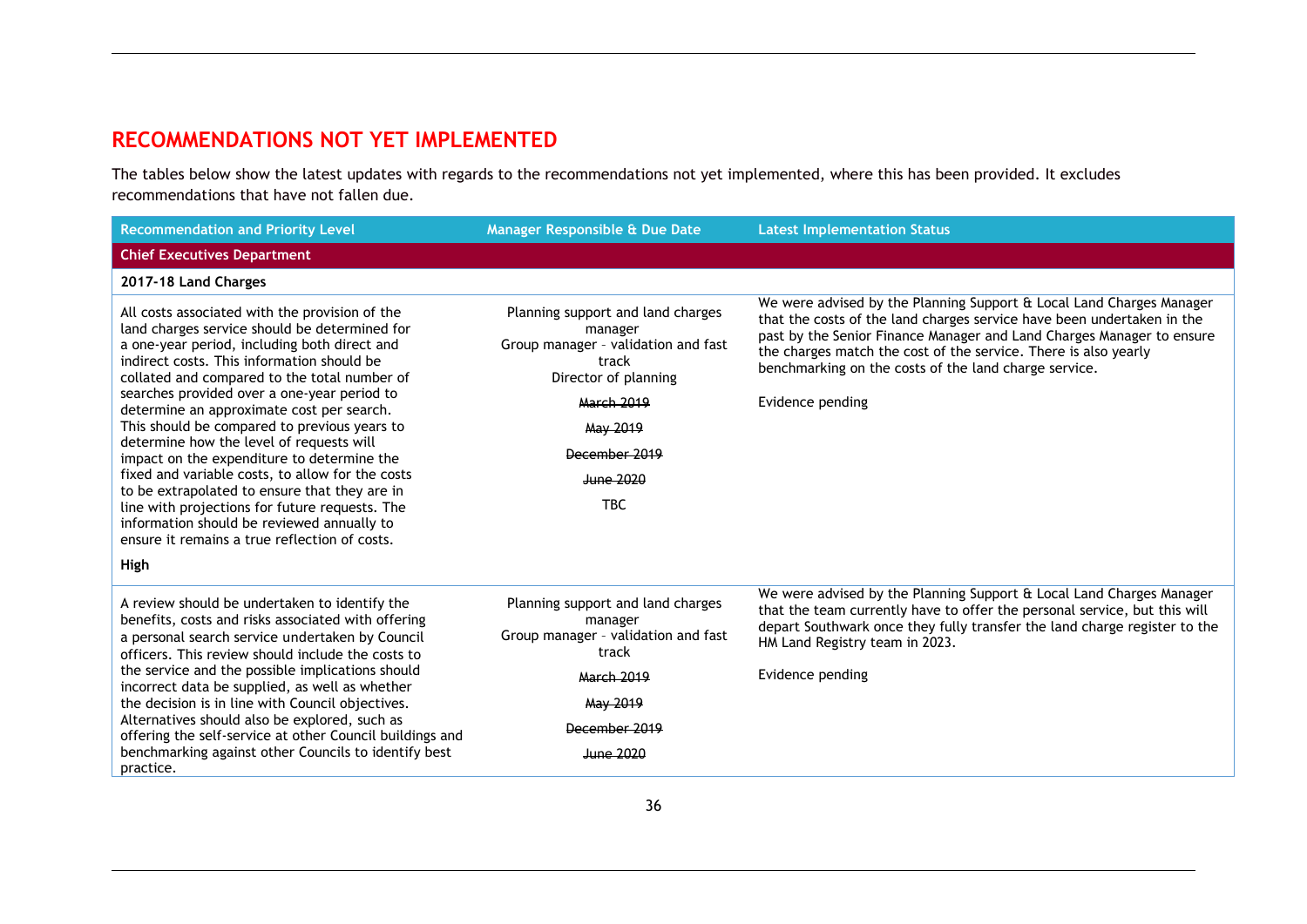| <b>Recommendation and Priority Level</b>                                                                                                                                                                                                                                                                                                                                                                                                                                                                                                                                                                 | Manager Responsible & Due Date                                                               | <b>Latest Implementation Status</b>                                                                                                                                                                                                                                                                                                                                                                                                                                                                                                       |
|----------------------------------------------------------------------------------------------------------------------------------------------------------------------------------------------------------------------------------------------------------------------------------------------------------------------------------------------------------------------------------------------------------------------------------------------------------------------------------------------------------------------------------------------------------------------------------------------------------|----------------------------------------------------------------------------------------------|-------------------------------------------------------------------------------------------------------------------------------------------------------------------------------------------------------------------------------------------------------------------------------------------------------------------------------------------------------------------------------------------------------------------------------------------------------------------------------------------------------------------------------------------|
| The reasoning behind the decision should be<br>documented and reviewed on a regular basis.                                                                                                                                                                                                                                                                                                                                                                                                                                                                                                               | TBC.                                                                                         |                                                                                                                                                                                                                                                                                                                                                                                                                                                                                                                                           |
| Medium                                                                                                                                                                                                                                                                                                                                                                                                                                                                                                                                                                                                   |                                                                                              |                                                                                                                                                                                                                                                                                                                                                                                                                                                                                                                                           |
|                                                                                                                                                                                                                                                                                                                                                                                                                                                                                                                                                                                                          |                                                                                              | We were advised by the Planning Support & Local Land Charges Manager                                                                                                                                                                                                                                                                                                                                                                                                                                                                      |
| The Council should undertake a review to confirm the<br>anticipated financial loss as a result of the transition of<br>local land charges to Land Registry. Appropriate steps<br>should be taken to determine how this loss will be                                                                                                                                                                                                                                                                                                                                                                      | Planning support and land charges<br>manager<br>Group manager - validation and fast<br>track | that the cost and loss of the Register has been reported to Finance, the<br>loss is approximately £ 48,000 in income. This will be recovered by a<br>small increase in the Con 29 charges once the register is transferred.                                                                                                                                                                                                                                                                                                               |
| offset by the Council, to ensure appropriate cost-<br>savings measures will be implemented in a timely                                                                                                                                                                                                                                                                                                                                                                                                                                                                                                   | <b>March 2019</b>                                                                            | Evidence pending                                                                                                                                                                                                                                                                                                                                                                                                                                                                                                                          |
| manner.                                                                                                                                                                                                                                                                                                                                                                                                                                                                                                                                                                                                  | May 2019                                                                                     |                                                                                                                                                                                                                                                                                                                                                                                                                                                                                                                                           |
| Medium                                                                                                                                                                                                                                                                                                                                                                                                                                                                                                                                                                                                   | December 2019                                                                                |                                                                                                                                                                                                                                                                                                                                                                                                                                                                                                                                           |
|                                                                                                                                                                                                                                                                                                                                                                                                                                                                                                                                                                                                          | <b>June 2020</b>                                                                             |                                                                                                                                                                                                                                                                                                                                                                                                                                                                                                                                           |
|                                                                                                                                                                                                                                                                                                                                                                                                                                                                                                                                                                                                          | <b>TBC</b>                                                                                   |                                                                                                                                                                                                                                                                                                                                                                                                                                                                                                                                           |
| <b>Finance and Governance Department</b>                                                                                                                                                                                                                                                                                                                                                                                                                                                                                                                                                                 |                                                                                              |                                                                                                                                                                                                                                                                                                                                                                                                                                                                                                                                           |
| 2020-21 - Anti-Facilitation Tax Evasion                                                                                                                                                                                                                                                                                                                                                                                                                                                                                                                                                                  |                                                                                              |                                                                                                                                                                                                                                                                                                                                                                                                                                                                                                                                           |
| The Council should undertake an assessment of the<br>risks that those who act on its behalf may criminally<br>facilitate tax evasion. Given the size of the workforce<br>at the Council, it is not practical to undertake a risk<br>assessment for all the 'associated persons' individually.<br>Therefore, a risk assessment should be carried out and<br>documented based on the job roles. Staff that are<br>directly involved in a finance role may have a higher<br>chance of committing an offence than the staff<br>associated with, for example, the operational<br>management of housing stock. | Senior Investigation Officer<br>December 2021<br>January 2022                                | We were advised by the Senior Investigation Officer that the review of<br>this risk has been delayed until January 2022. The peer-to-peer review of<br>similar activities across other boroughs results will be incorporated into<br>Risk profile and training module. The Government and HMRC guidelines<br>will be included in training module.<br>The use of ADAPT training is likely to delay roll out of training. An<br>alternative option will be to use Microsoft Sway as a means of<br>refreshing/training 270 identified staff. |
| a) The Criminal Finances Act 2017 does not envisage<br>that all employees require a detailed understanding of<br>the UK tax rules, however training should equip them<br>to understand the scope of this offence and the                                                                                                                                                                                                                                                                                                                                                                                 | Senior Investigation Officer<br>December 2021<br><b>TBC</b>                                  | We were advised by the Senior Investigation Officer that this has been<br>delayed and there is no current training module available. HR could<br>provide accessing to training module without additional cost. AFS staff                                                                                                                                                                                                                                                                                                                  |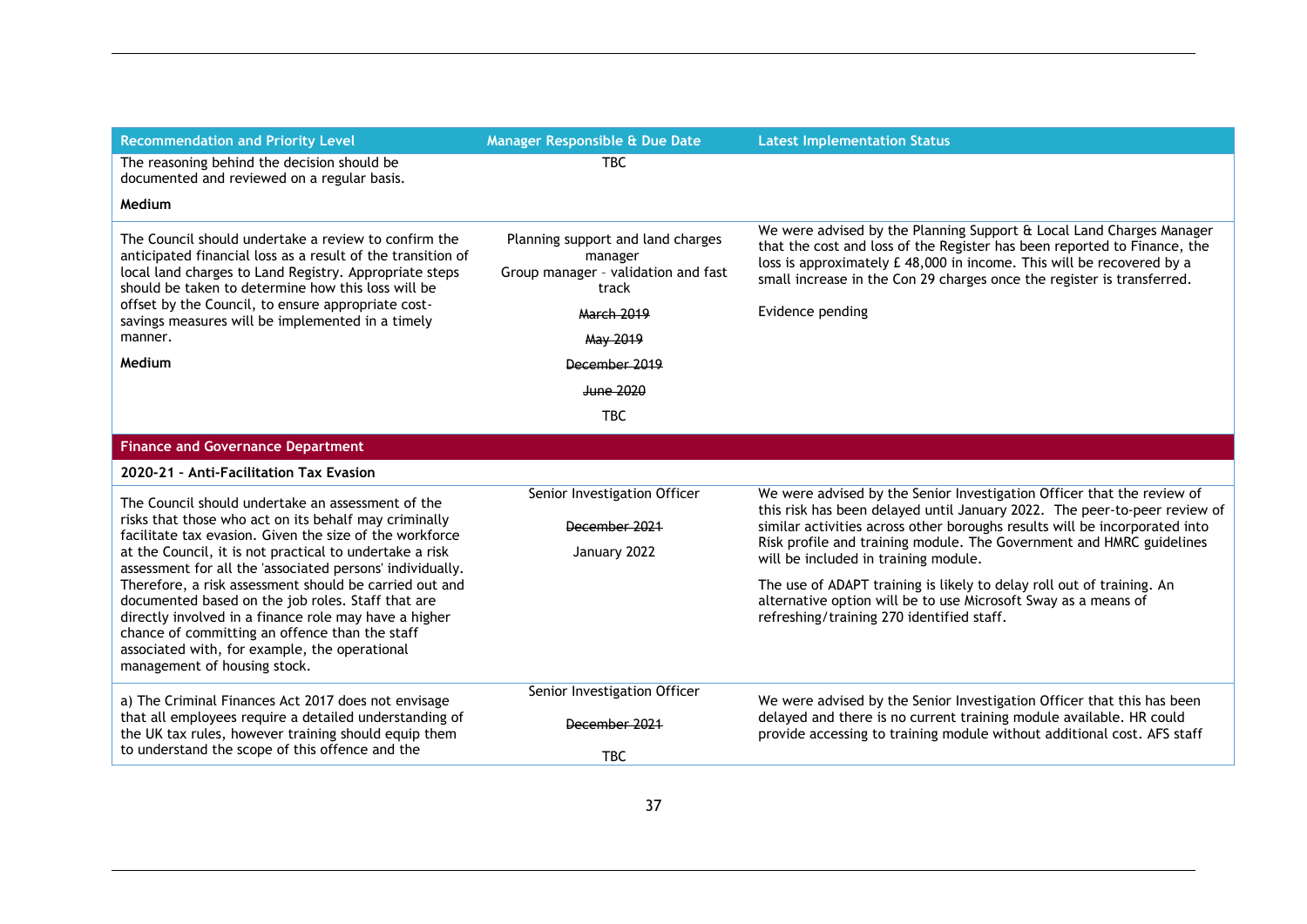| <b>Recommendation and Priority Level</b>                                                                                                                                                                                                                 | Manager Responsible & Due Date   | <b>Latest Implementation Status</b>                                                                                                                                                  |  |
|----------------------------------------------------------------------------------------------------------------------------------------------------------------------------------------------------------------------------------------------------------|----------------------------------|--------------------------------------------------------------------------------------------------------------------------------------------------------------------------------------|--|
| associated risks, without needing to understand the<br>underlying tax law.                                                                                                                                                                               |                                  | trained on ADAPT Learning Pool training platform to build new training<br>material. In addition to staff abstraction due to Covid-19 infection.                                      |  |
| b) Training should be provided to all staff involved in a                                                                                                                                                                                                |                                  | The proposed pilot due for release in December 2022.                                                                                                                                 |  |
| finance function such as raising or approving a<br>purchase order or an invoice.                                                                                                                                                                         |                                  | The use of ADAPT training is likely to delay roll out of training. An<br>alternative option will be to use Microsoft Sway as a means of<br>refreshing/training 270 identified staff. |  |
| <b>Housing and Modernisation Department</b>                                                                                                                                                                                                              |                                  |                                                                                                                                                                                      |  |
| 2019-20 Materials                                                                                                                                                                                                                                        |                                  |                                                                                                                                                                                      |  |
| Where actions are raised in relation to social value,                                                                                                                                                                                                    | SBS Business Service Manager     | We were advised that the supply chain partners will be working with                                                                                                                  |  |
| these should be included within the agreed actions and<br>monitored by the Strategic Core Group.                                                                                                                                                         | <b>April 2021</b>                | Southwark Works, which is a free employment support service for anyone<br>living within the London borough of Southwark. They are going to                                           |  |
| The council should seek to confirm the number of                                                                                                                                                                                                         | October 2021                     | promote and advertise x2 work placements which will be placed at the                                                                                                                 |  |
| apprenticeship and work experience slots and compare                                                                                                                                                                                                     | January 2022                     | Peckham branch of Travis Perkins. The advertisements will go out in<br>February 2022.                                                                                                |  |
| these against an expected standard. Evidence should<br>also be received detailing that staff are paid the<br>London Living on a quarterly basis to ensure the<br>contractor is meeting its requirements under the Fairer<br>Future Procurement strategy. | February 2022                    |                                                                                                                                                                                      |  |
| Medium                                                                                                                                                                                                                                                   |                                  |                                                                                                                                                                                      |  |
| 2020-21 Housing Application and Allocations                                                                                                                                                                                                              |                                  |                                                                                                                                                                                      |  |
| The Council should ensure that the identity document                                                                                                                                                                                                     | Acting Head of Housing Solutions | We were advised that the Fraud and Verification team are now leading on                                                                                                              |  |
| scanners are functional and are used to confirm the<br>legitimacy of the identity documents submitted by the                                                                                                                                             | September 2021                   | the procurement of a new verification system. Initial tendering is taking<br>place and a decision will likely take place in Spring 2022.                                             |  |
| applicants. If it is agreed by the Council that the<br>document scanners will not be useful due to the<br>restrictions under GDPR, alternative arrangements<br>should be identified and put in place to detect forged<br>identity documents.             | April 2022                       |                                                                                                                                                                                      |  |
| Medium                                                                                                                                                                                                                                                   |                                  |                                                                                                                                                                                      |  |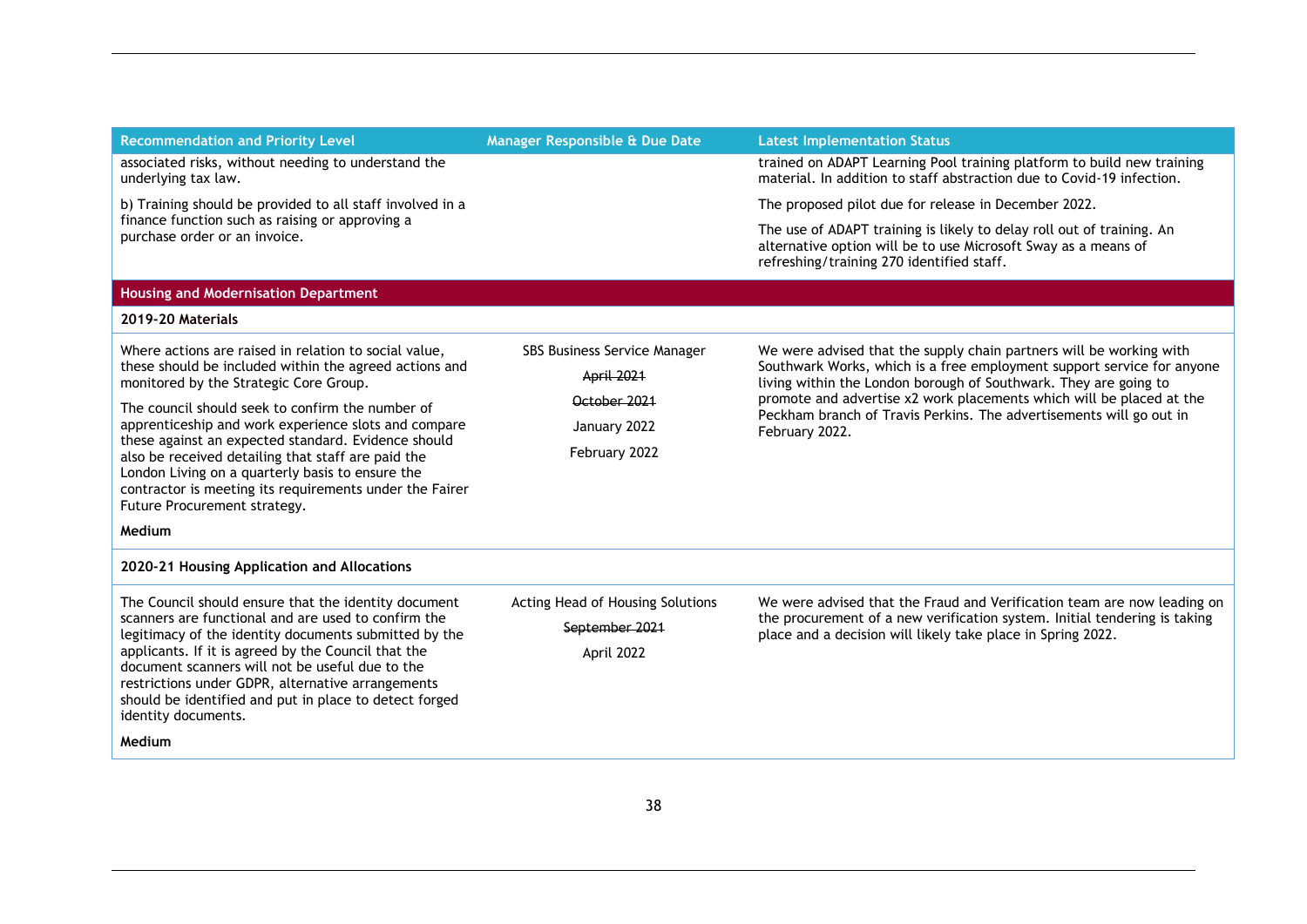| <b>Recommendation and Priority Level</b>                                                                                                                                                                   | Manager Responsible & Due Date                                   | <b>Latest Implementation Status</b>                                                                                                                                                                                                                                                           |
|------------------------------------------------------------------------------------------------------------------------------------------------------------------------------------------------------------|------------------------------------------------------------------|-----------------------------------------------------------------------------------------------------------------------------------------------------------------------------------------------------------------------------------------------------------------------------------------------|
| 2020-21 Software Asset Management                                                                                                                                                                          |                                                                  |                                                                                                                                                                                                                                                                                               |
| i) Management should put in place a defined Software<br>Asset Management Policy that documents the Council's<br>procedures for the management of software, which<br>should include, but not be limited to: | Head of IT Applications<br><b>March 2022</b><br><b>June 2022</b> | We were advised by the Head of IT Applications that a new Head of<br>Architecture role has been appointed and significant work has been done<br>to establish a Technical Design Authority. This authority will introduce<br>and manage the Software Asset Management policy.                  |
| • The procedures for the management of different<br>types of software, including standard software, non-<br>standard software and line of business software                                                |                                                                  |                                                                                                                                                                                                                                                                                               |
| • The procedures for the management of software<br>assets throughout their lifecycle, including<br>procurement, configuration, deployment,<br>redeployment and decommissioning                             |                                                                  |                                                                                                                                                                                                                                                                                               |
| • The procedures for managing the software asset<br>inventory, including software installation and<br>registration and software removal                                                                    |                                                                  |                                                                                                                                                                                                                                                                                               |
| • The arrangements for the transfer of licences when<br>required                                                                                                                                           |                                                                  |                                                                                                                                                                                                                                                                                               |
| • The roles and responsibilities of members of staff,<br>including, but not being limited to, software misuse                                                                                              |                                                                  |                                                                                                                                                                                                                                                                                               |
| • The requirement for software audits to be performed<br>on a regular basis, including the use of any appropriate<br>audit tools.                                                                          |                                                                  |                                                                                                                                                                                                                                                                                               |
| ii) The defined policy or procedure should be formally<br>approved and communicated to members of staff and<br>should be subject to regular review with a version<br>control in place.                     |                                                                  |                                                                                                                                                                                                                                                                                               |
| Medium                                                                                                                                                                                                     |                                                                  |                                                                                                                                                                                                                                                                                               |
| i)Management should carry out an exercise for<br>collecting details and licensing information relating to                                                                                                  | Head of IT Applications<br><b>June 2021</b>                      | We were vised by the Head of IT Applications that all Applications in the<br>Applications Register now have an assigned business owner and the<br>Register has been expanded to allow for licence information to be<br>recorded. In addition, items in the register have been reviewed, and a |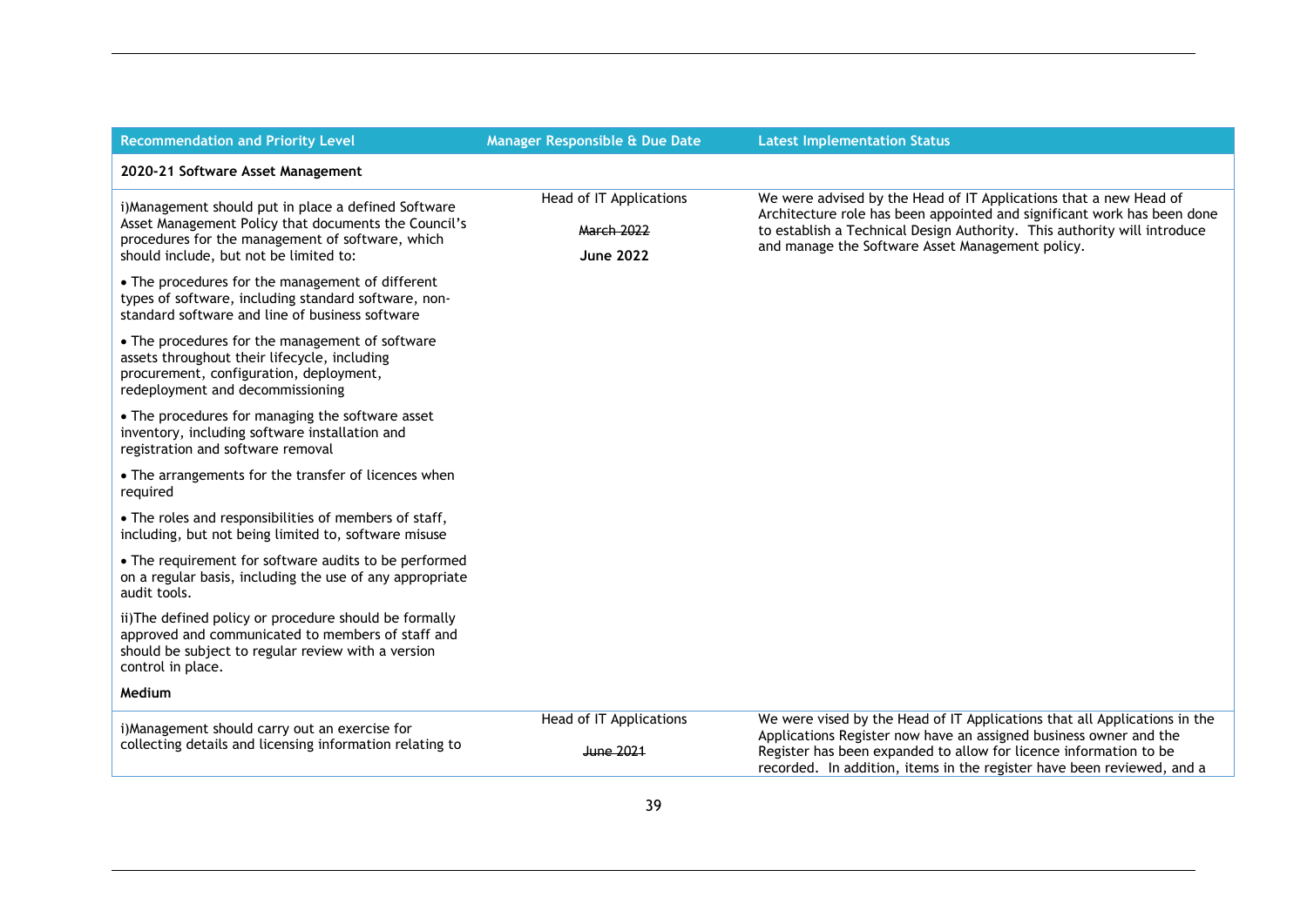| <b>Recommendation and Priority Level</b>                                                                                                                                                                                                                                                                                                                                                                                                   | Manager Responsible & Due Date                       | <b>Latest Implementation Status</b>                                                                                                                                                                                                                                                                              |
|--------------------------------------------------------------------------------------------------------------------------------------------------------------------------------------------------------------------------------------------------------------------------------------------------------------------------------------------------------------------------------------------------------------------------------------------|------------------------------------------------------|------------------------------------------------------------------------------------------------------------------------------------------------------------------------------------------------------------------------------------------------------------------------------------------------------------------|
| the Council's IT applications and update the Council's<br>application register as necessary. This should include:                                                                                                                                                                                                                                                                                                                          | September 2022                                       | facility has been put in place to record when a review last took place.<br>More work is needed to ensure the completion of licencing information,                                                                                                                                                                |
| • Business owners assigned to the 53% of applications<br>that do not currently have a business owner                                                                                                                                                                                                                                                                                                                                       |                                                      | as well as records for systems held outside central IT, particularly in<br>ChAd.                                                                                                                                                                                                                                 |
| • Software version number and the date it was last<br>upgraded                                                                                                                                                                                                                                                                                                                                                                             |                                                      |                                                                                                                                                                                                                                                                                                                  |
| • Licencing information, including license type,<br>product keys, location of the installation CD and expiry<br>date.                                                                                                                                                                                                                                                                                                                      |                                                      |                                                                                                                                                                                                                                                                                                                  |
| ii) Arrangements should be put in place for the<br>application register to be reviewed on a more regular<br>basis, including the requirement for application owners<br>to report to the Head of IT Applications throughout the<br>year with any corresponding changes documented in<br>the register. This process should also be adopted by<br>services who own their applications when not managed<br>by the central IT application team. |                                                      |                                                                                                                                                                                                                                                                                                                  |
| Alternatively, management should perform a cost<br>benefit analysis for commissioning an automated<br>software asset management tool to assist with<br>software management.                                                                                                                                                                                                                                                                |                                                      |                                                                                                                                                                                                                                                                                                                  |
| Medium                                                                                                                                                                                                                                                                                                                                                                                                                                     |                                                      |                                                                                                                                                                                                                                                                                                                  |
| i) The Council should put a process in place whereby<br>the procurement of any software application requires<br>approval from central IT or the Head of IT<br>Applications. This requirement should be formally<br>defined and documented in the Council's procurement                                                                                                                                                                     | Head of IT Applications<br>i) July 2021<br>Sept 2022 | We were vised by the Head of IT Applications that the precedent has<br>been established where an IT concurrent has now been included on<br>Gateway Reports where there is a significant IT Applications component,<br>but this is yet to be formally defined and documented in the procurement<br>guidelines     |
| guidelines.<br>ii) The Council should consider adopting best practice<br>by establishing a Software Advisory Board for steering<br>the identification and approval of ad-hoc applications<br>and engaging with service areas as to whether they are                                                                                                                                                                                        | ii)September 2021<br>September 2022                  | A Head of Architecture role has been appointed and a Technical Design<br>Authority is being established with will act as the Software Advisory Board<br>for technical considerations. A Portfolio Review Board has been<br>established which additionally be able to consider and advise on cost<br>implications |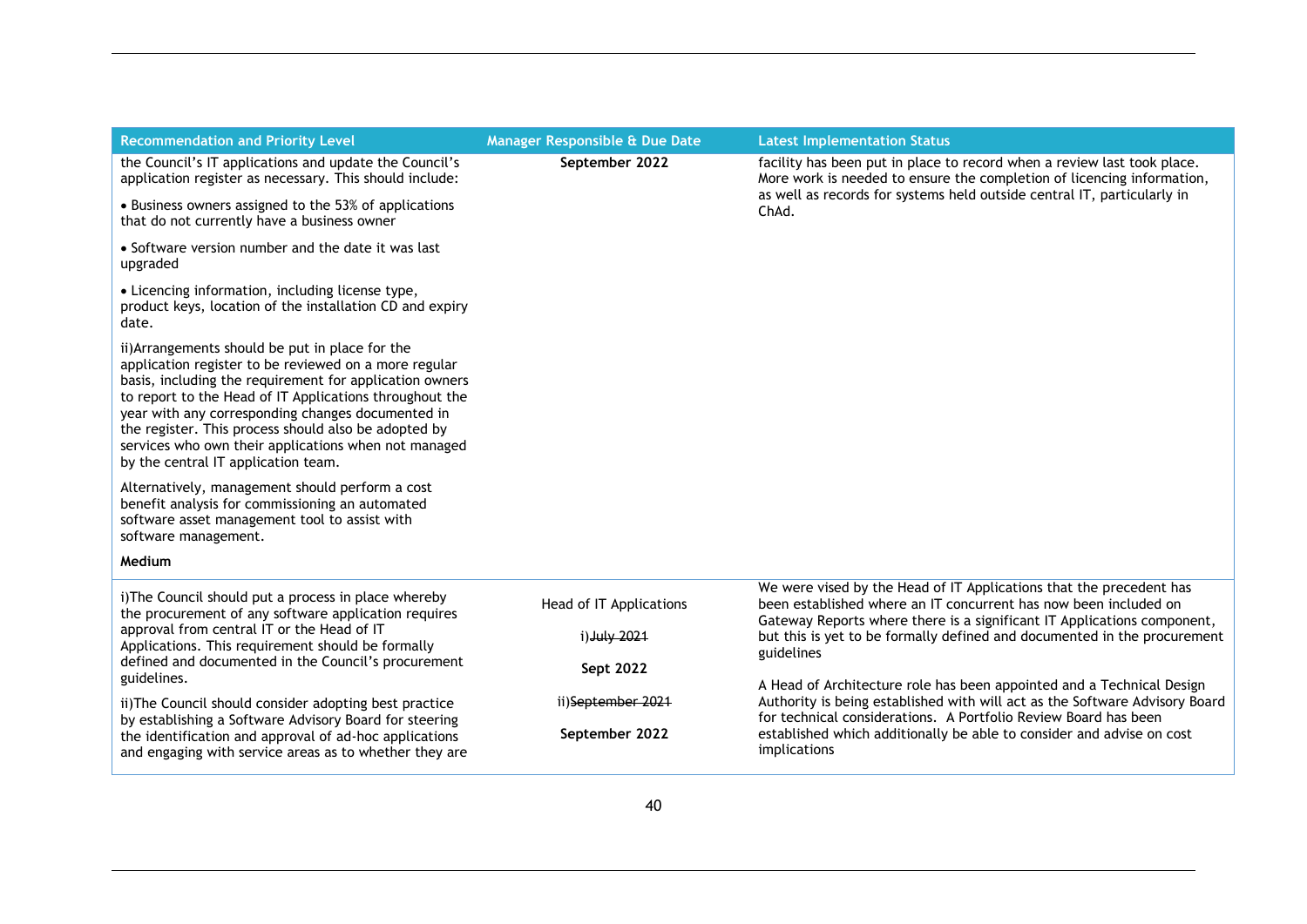**Recommendation and Priority Level Manager Responsible & Due Date Latest Implementation Status**

needed considering cost implications and technical support.

Medium

**High**

#### Children and Adult's Services Department

#### **2019-20 – Mental Health**

1) Officers should ensure that an annual financial assessment is recorded on Mosaic for clients paying for care and that reasons are given when clients do not pay – spot checks should be made to verify this.

2) Reporting should be completed on a monthly basis highlighting those service users who have been provided with financial assessment documentation but who have not returned this, and they should be requested to provide this.

3) If necessary, a further home visit should be completed to follow up on this to identify if there are any reasons why the service user has not returned the required documentation.

1) Service Development Manager (Personal Budgets and Client Finance)

2) Service Development Manager (Personal Budgets and Client Finance)

January 2022

3) Service Development Manager (Personal Budget and Client Finance) We were advised by the Service Development Manager that:

- 1) All service users' client contributions are reviewed on a yearly basis as part of the "financial assessment batch" uplift or as part of a specific review.
- 2) The "Charging and Collections" report on Mosaic shows what service users are receiving chargeable services and what service users have a financial assessment. The "Personal Budgets and Client Finance Service" is working with "Mental Health, Learning Disabilities and All Age Disabilities ("MH, LD, AAD")" to ensure that, where applicable, mental health service users are financially assessed. This work will review the list of current mental health service users who are receiving services from the Council but who are not receiving reablement services or services under Section 117 of the Mental Health Act 1983. It is this smaller cohort of mental health service-users that should be assessed financially assessed. A further meeting with MH is planned for 26 Jan 2022.
- 3) If needed, and subject to an appropriate risk assessment being carried out, the Charging Team in the Personal Budgets and Client Finance Service can carry out home visits in conjunction with "MH, LD and AAD".

Evidence pending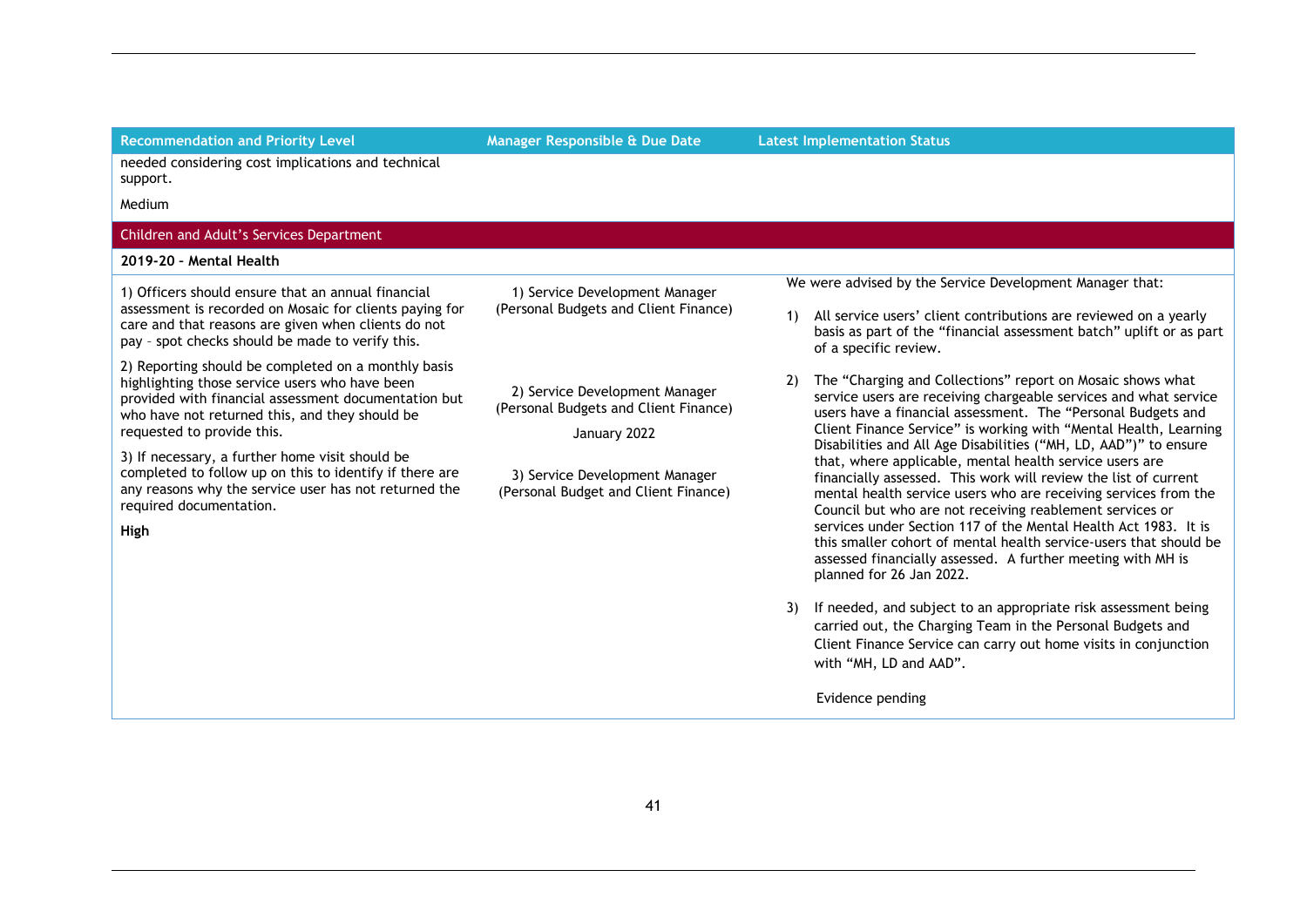| Service Development Manager (Personal<br><b>Budget and Client Finance)</b> |    | We were advised by the Service Development Manager that:<br>1) The monitoring of whether financial assessments have been<br>carried out is led by the Charging Team in the Personal Budgets<br>and Client Finance Service in conjunction with "MH, LD and<br>AAD". The "Charging and Collections" report on Mosaic shows<br>what service users are receiving chargeable services and what<br>service users have a financial assessment. This report will be                                                                                                                                                                                                                          |
|----------------------------------------------------------------------------|----|--------------------------------------------------------------------------------------------------------------------------------------------------------------------------------------------------------------------------------------------------------------------------------------------------------------------------------------------------------------------------------------------------------------------------------------------------------------------------------------------------------------------------------------------------------------------------------------------------------------------------------------------------------------------------------------|
|                                                                            |    | used to support monitoring.                                                                                                                                                                                                                                                                                                                                                                                                                                                                                                                                                                                                                                                          |
|                                                                            |    | The Personal Budgets and Client Finance Service is monitoring<br>the number of Adult Social Care service-users who are receiving<br>chargeable services but who have not had a financial assessment<br>Evidence seen                                                                                                                                                                                                                                                                                                                                                                                                                                                                 |
|                                                                            | 3) | The Personal Budgets and Client Finance Service will review the<br>list of service users who have not had a financial assessment and<br>will segment via service-user type to identify the "MH, LD and<br>AAD" service-users.                                                                                                                                                                                                                                                                                                                                                                                                                                                        |
| Service Development Manager<br>(Personal Budget and Client Finance)        |    | We were advised by the Service Development Manager that:<br>A formal target of three working days for turning around direct<br>payments "purchasing steps" will be introduced for 2022/23. If<br>all the information is submitted correctly, "Purchasing service"<br>steps for direct payment changes are typically reviewed within<br>24 hours and allocated within 24 hours.                                                                                                                                                                                                                                                                                                       |
|                                                                            | 2) | Performance monitoring is carried out by the Placements Team 2<br>in the Personal Budgets and Client Finance Service for "purchase<br>service steps" that are still open. There is no reporting (as yet)<br>for how quickly purchasing steps are turned around, but the<br>Personal Budgets and Client Finance Service is looking to<br>introduce this in for 2022/23. Sometimes Mosaic "purchasing<br>requests" are incomplete so referral is sent back. Assuming<br>information is all there, steps can be turned around in three<br>working days. Individual performance management of staff<br>members to see what is still open on staff members' desktops.<br>Evidence pending |
|                                                                            |    |                                                                                                                                                                                                                                                                                                                                                                                                                                                                                                                                                                                                                                                                                      |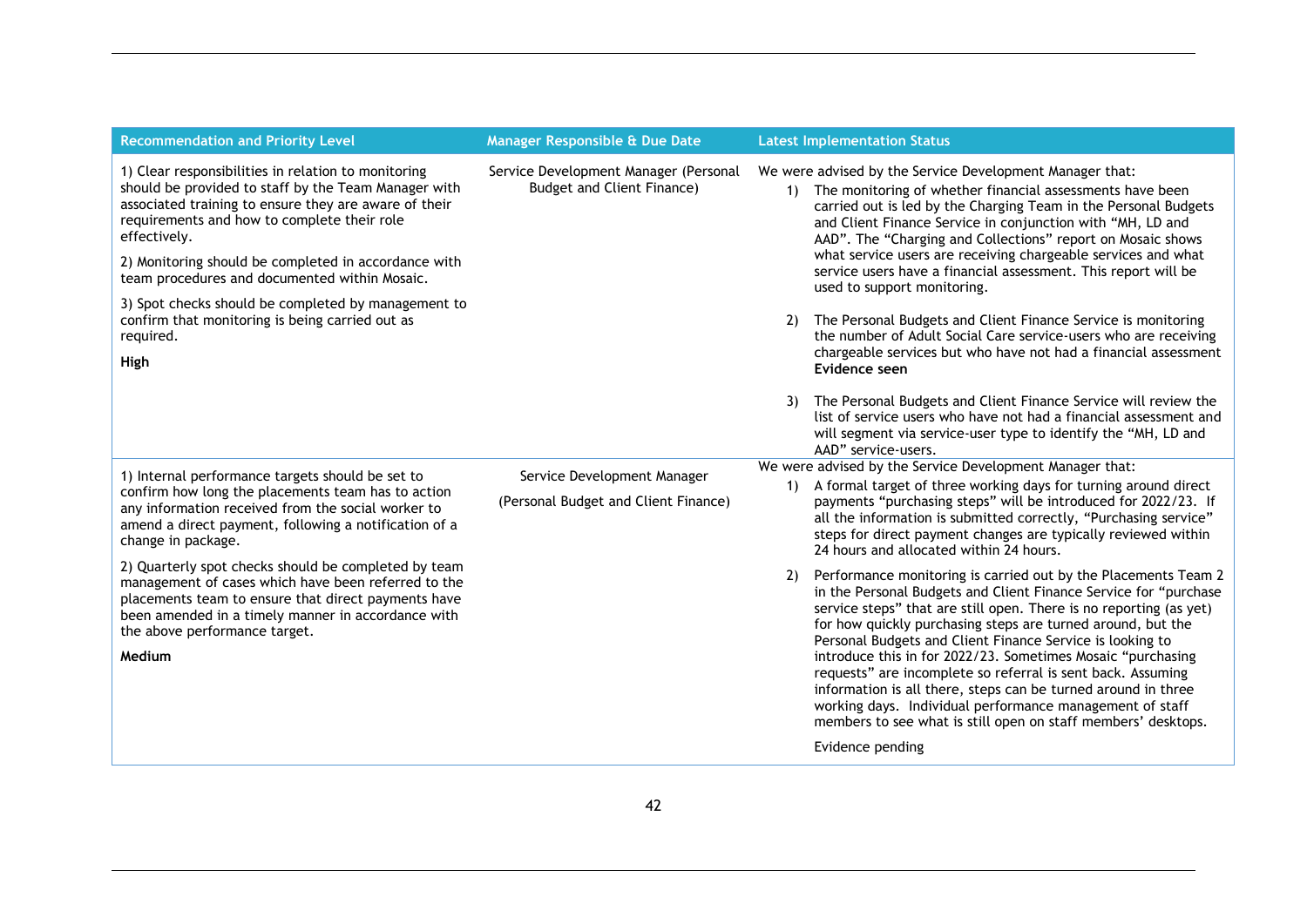| <b>Recommendation and Priority Level</b>                                                                                                                                                                                                                                                                                                                                                                                                                                                                                                                                                                                                          | Manager Responsible & Due Date                                                                                           | <b>Latest Implementation Status</b>                                                                                                                                                                                                                                                                    |
|---------------------------------------------------------------------------------------------------------------------------------------------------------------------------------------------------------------------------------------------------------------------------------------------------------------------------------------------------------------------------------------------------------------------------------------------------------------------------------------------------------------------------------------------------------------------------------------------------------------------------------------------------|--------------------------------------------------------------------------------------------------------------------------|--------------------------------------------------------------------------------------------------------------------------------------------------------------------------------------------------------------------------------------------------------------------------------------------------------|
| 2020/21 - CAS11 Direct Payments                                                                                                                                                                                                                                                                                                                                                                                                                                                                                                                                                                                                                   |                                                                                                                          |                                                                                                                                                                                                                                                                                                        |
| (i) Staff should be reminded of the necessity to ensure<br>that appropriate contract documentation is complete<br>and signed off.<br>(ii) The direct payments team should not issue a direct<br>payment until they have checked that a signed<br>agreement is in place.<br>Medium                                                                                                                                                                                                                                                                                                                                                                 | Service Development Manager<br>(Personal Budget and Client Finance)<br>August 2021<br>November 2021<br>March 2022        | We were advised that:<br>(i) Ensuring that a signed agreement is received before a direct payment<br>is step up is now part of the Placements Team 2's procedure. The direct<br>payment process map on "TriX", the Adult Social Care's policies and<br>procedures repository, will be updated.         |
| The monitoring forms currently in place should be<br>extended to include a check that relevant annual<br>reviews are completed, recorded and communicated to<br>the operational adult social care teams.<br>Medium                                                                                                                                                                                                                                                                                                                                                                                                                                | Service Development Manager<br>(Personal Budget and Client Finance)<br><b>August 2021</b><br>February 2022               | We were advised that the direct payments Mosaic monitoring form is still<br>in development and will be in place by February 2022.                                                                                                                                                                      |
| (i) Staff should be reminded of the correct process for<br>completing monitoring forms, specifically with regard<br>to third party payments where there is a requirement<br>to check funds are being appropriately utilised.<br>(ii) Monitoring should be completed regularly in line<br>with relevant policies and where problems are<br>identified, such as build-up of surpluses, remedial<br>action should be implemented in a timely manner and<br>monitored monthly.<br>(iii) For self/individual managed direct payments, the<br>return of the client information packs should be<br>monitored to ensure that information is received, and | Service Development Manager<br>(Personal Budget and Client Finance)<br><b>August 2021</b><br>December 2021<br><b>TBC</b> | We were advised by the Service Development Manager that:<br>iv) The dates are to be added to the monitoring form. In the meantime,<br>a spreadsheet is maintained to show when a direct payment recipient had<br>his/her most recent review and when next review is due (see screen shot<br>in email). |
| the reviews can then be completed. Where the return<br>of the information is delayed, matters should be<br>escalated in line with the relevant procedures and<br>suspension considered if appropriate.                                                                                                                                                                                                                                                                                                                                                                                                                                            |                                                                                                                          |                                                                                                                                                                                                                                                                                                        |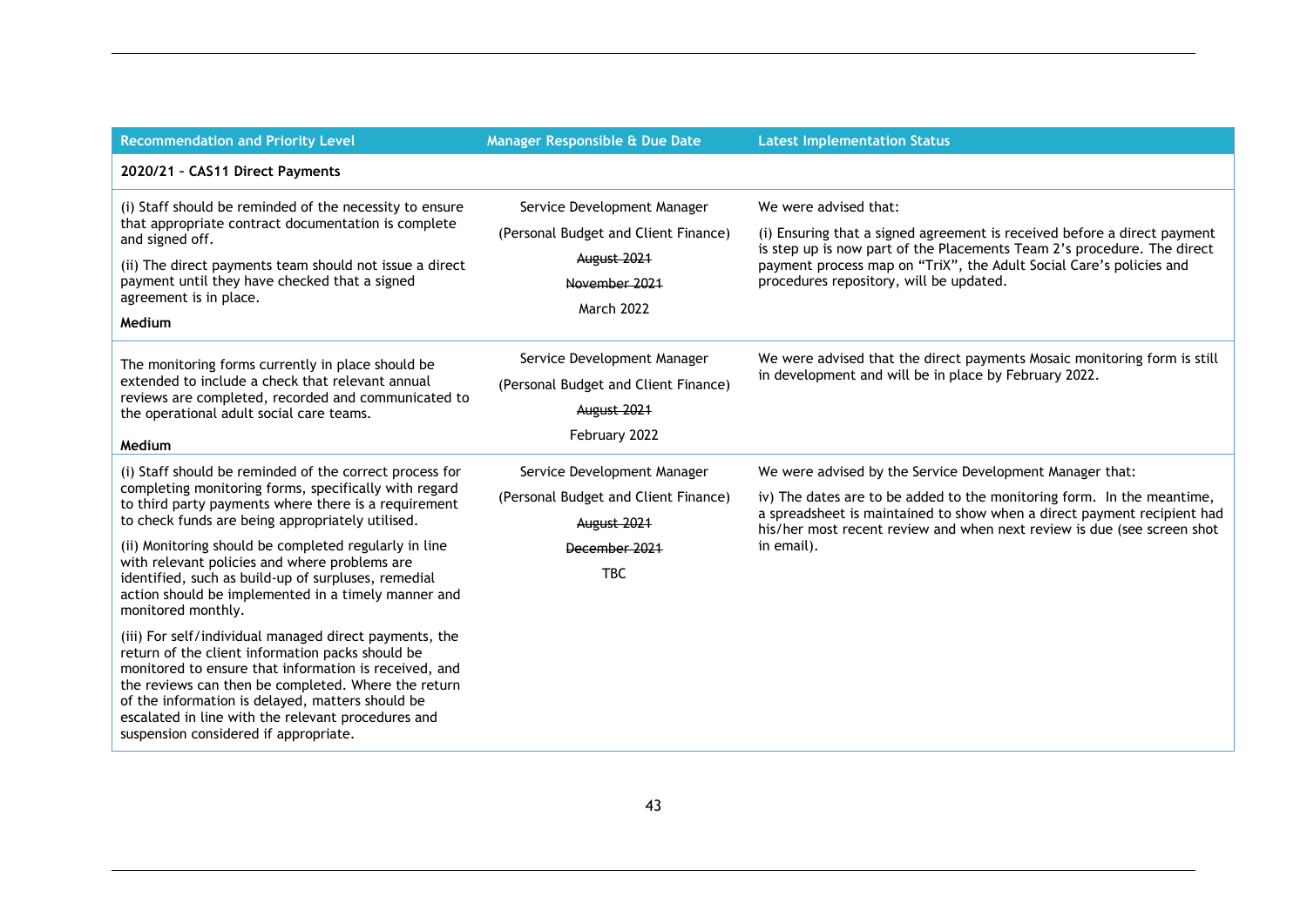| <b>Recommendation and Priority Level</b>                                                                                                                                                                                                                                                                                                                                                                 | Manager Responsible & Due Date | <b>Latest Implementation Status</b> |
|----------------------------------------------------------------------------------------------------------------------------------------------------------------------------------------------------------------------------------------------------------------------------------------------------------------------------------------------------------------------------------------------------------|--------------------------------|-------------------------------------|
| (iv) The direct payment team should determine<br>whether it is possible to run a schedule report on a<br>regular basis on Mosaic to capture relevant review<br>dates. Should this not be possible, manual records<br>should be kept on a spreadsheet indicating when the<br>next review should take place and spot checks should<br>be completed by management to ensure reviews are<br>being completed. |                                |                                     |
| <b>Medium</b>                                                                                                                                                                                                                                                                                                                                                                                            |                                |                                     |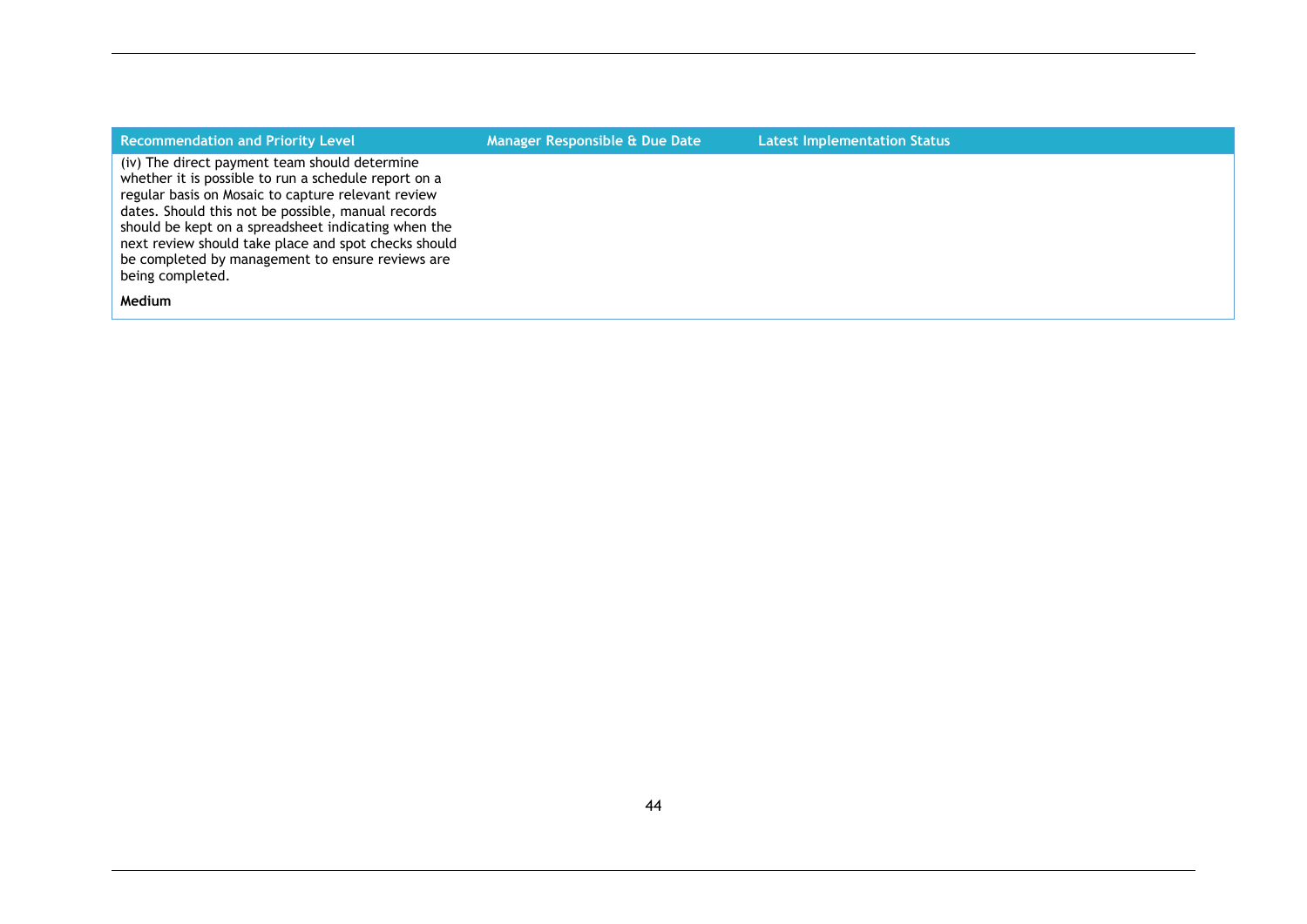# APPENDIX 1

## OPINION SIGNIFICANCE DEFINITION

| Level of<br><b>Assurance</b> | <b>Design Opinion</b>                                                                                                                                                                                                               | <b>Findings from review</b>                                                                                       | <b>Effectiveness Opinion</b>                                                                                                                                                                                                     | <b>Findings from review</b>                                                                              |
|------------------------------|-------------------------------------------------------------------------------------------------------------------------------------------------------------------------------------------------------------------------------------|-------------------------------------------------------------------------------------------------------------------|----------------------------------------------------------------------------------------------------------------------------------------------------------------------------------------------------------------------------------|----------------------------------------------------------------------------------------------------------|
| Substantial                  | Appropriate procedures and controls<br>in place to mitigate the key risks.                                                                                                                                                          | There is a sound system of<br>internal control designed to<br>achieve system objectives.                          | No, or only minor, exceptions<br>found in testing of the<br>procedures and controls.                                                                                                                                             | The controls that are in place are being<br>consistently applied.                                        |
| Moderate                     | In the main, there are appropriate<br>procedures and controls in place to<br>mitigate the key risks reviewed<br>albeit with some that are not<br>fully effective.                                                                   | Generally a sound system of<br>internal control designed to<br>achieve system objectives with<br>some exceptions. | A small number of exceptions<br>found in testing of the<br>procedures and controls.                                                                                                                                              | Evidence of non compliance with some<br>controls, that may put some of the system<br>objectives at risk. |
| Limited                      | A number of significant gaps<br>identified in the procedures and<br>controls in key areas. Where<br>practical, efforts should be made to<br>address in-year.                                                                        | System of internal controls is<br>weakened with system<br>objectives at risk of not being<br>achieved.            | A number of reoccurring<br>exceptions found in testing of<br>the procedures and controls.<br>Where practical, efforts should<br>be made to address in-<br>year.                                                                  | Non-compliance with key procedures and<br>controls places the system objectives at risk.                 |
| <b>No</b>                    | For all risk areas there are significant Poor system of internal control.<br>gaps in the procedures and controls.<br>Failure to address in-year affects the<br>quality of the organisation's overall<br>internal control framework. |                                                                                                                   | Due to absence of effective<br>controls and procedures, no<br>reliance can be placed on their<br>operation. Failure to address<br>in-year affects the quality of<br>the organisation's overall<br>internal control<br>framework. | Non compliance and/or compliance with<br>inadequate controls.                                            |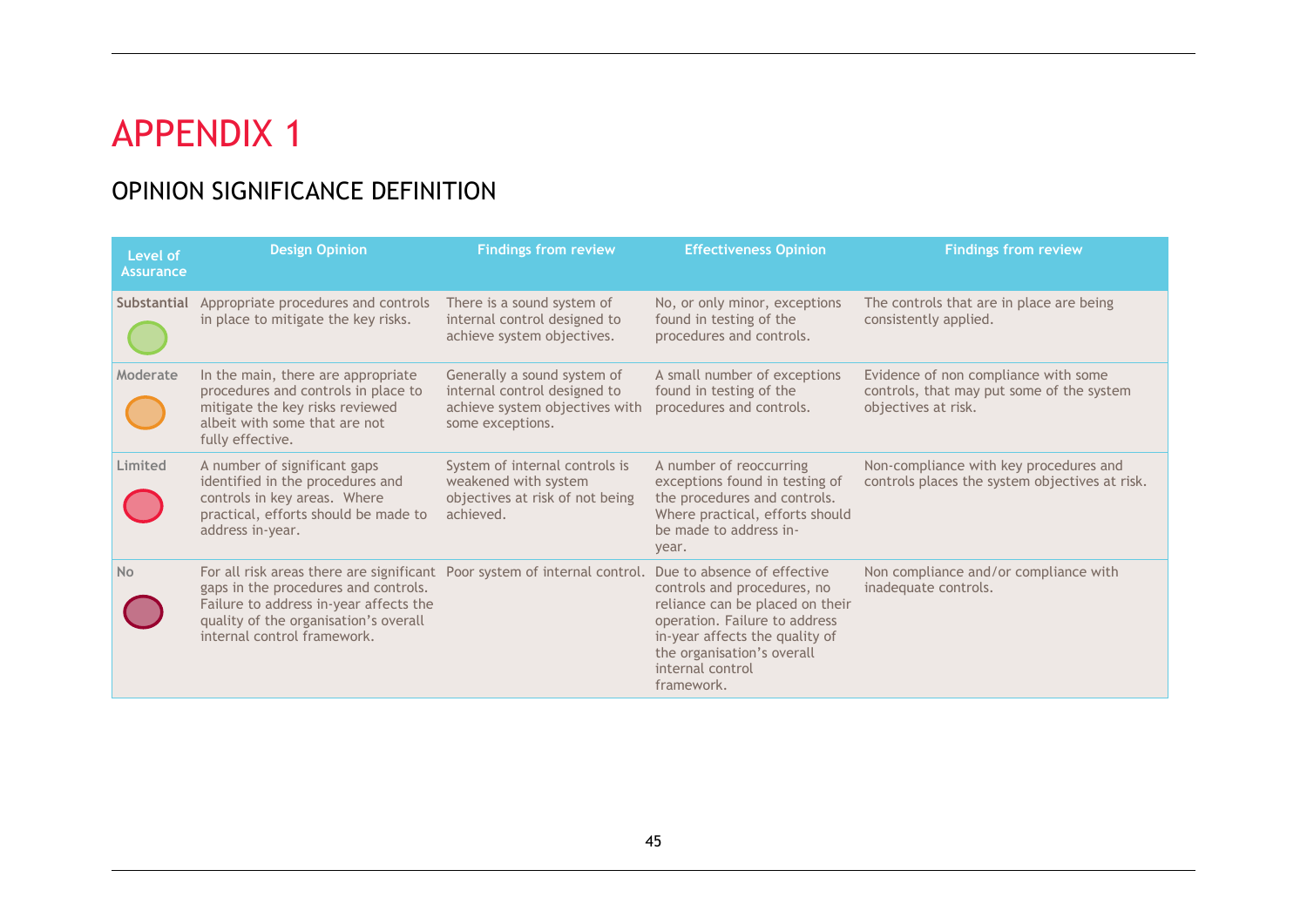# APPENDIX 2

## Local Government Sector Update

#### **Audit Recommendation made Priority SECTOR UPDATE**

**Level Responsible Due Date Current Progress** but quarterly Ebeat Government Briefing Summarises recent publications and emerging issues retevant to Ebeat<br>members of the Audit, Governance and Standards Committee. It is intended to provide a snapshot of current. Our quarterly Local Government briefing summarises recent publications and emerging issues relevant to Local Authorities that may be of interest to

#### **FINANCE**

#### **IASAB Guidance to Internal Auditors**

a quidance v Internal Audit Standards (PSIAS) during the pandemic. CIPFA has endorsed the guidance which also has the support of the other UK Relevant Internal<br>Audit Standard Sotters The Internal Audit Standards Advisory Board (IASAB) has produced [guidance to internal auditors](https://protect-eu.mimecast.com/s/LFhWC83GRfv03p4I9JkPL?domain=email.cipfa.org.uk) on maintaining conformance with the UK Public Sector Audit Standard Setters.

The guidance has advised audit committee members on the following key steps:

- guidance has advised addit committee members on the following key steps.<br>- Advise the Audit committee on changes to the internal audit plan
- Where in house internal audit staff are reassigned to undertake consultancy roles, they should be made aware of the responsibilities
- Where internal audit staff are diverted into operational roles it should be made clear that for the duration that staff are not operating as internal auditors

BDO provide regular updates to the audit committee on changes to the audit plan. However, the above guidance does not have a direct impact on BDO as we are outsourced providers and not being diverted into in-house roles.

<https://www.cipfa.org/services/networks/better-governance-forum/internal-audit-documentation/conformance-with-psias-during-the-pandemic>

#### **District Council proposes U-turn on Council tax rise after government boost**

Mansfield District Council's cabinet said in October it wanted to increase its portion of council tax by 1.99% in 2022-23, which would have raised £115,000 of extra revenue.

But the one-year local government settlement in December confirmed the authority would receive an additional £401,000 of grants, and the cabinet now wants to reverse its original plans.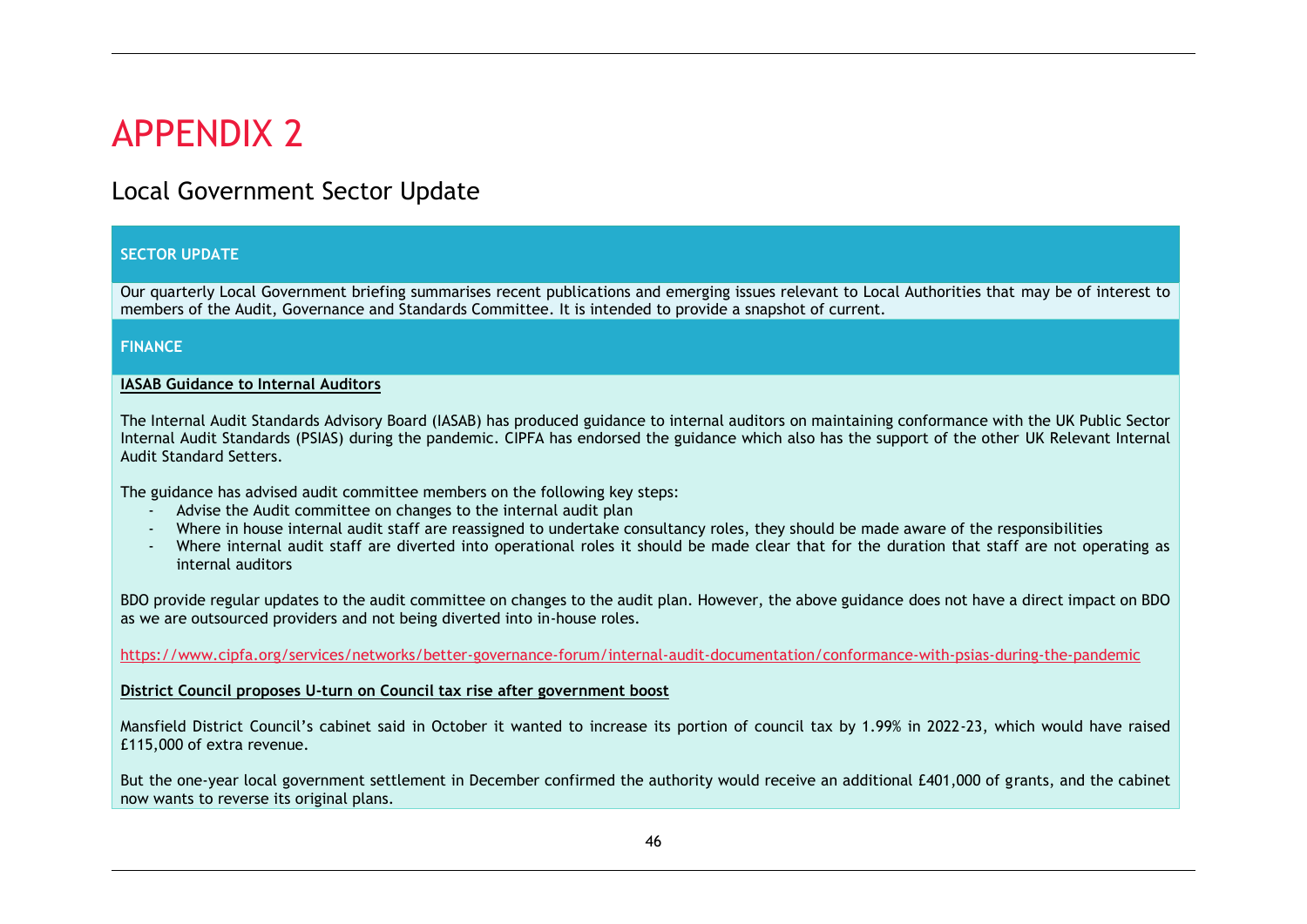"This would be good news for Mansfield residents, many of whom continue to be affected by the pandemic," said corporate and finance portfolio holder Craig Whitby.

"Our original decision to propose an increase was not an easy one to make for this reason but was necessary based on the information we had at the time."

The change also means the cabinet is proposing to reduce the use of earmarked reserves for 2022-23 from £261,500 to £100,000.

**Level Responsible Due Date Current Progress** A proposed 2% increase to fees and charges and a revenue-raising trade glass collection service will still be included in the budget, although other proposed further charge increases will no longer go ahead.

The council will still have a savings target of £1.08m, although this is nearly £300m less than the pre-settlement plans.

The budget proposals will be agreed by the cabinet on 17 January and discussed at a full council meeting on 26 January.

<https://www.publicfinance.co.uk/news/2022/01/district-council-proposes-u-turn-council-tax-rise-after-government-boost>

#### **Councils in £450m 'truck cartels' compensation challenge**

More than 100 local authorities will press ahead with a High Court claim for hundreds of millions of pounds in compensation from truck manufacturers which the European Commission ruled had colluded to fix prices.

which the European Commission ruled had colluded to fix prices.<br>The group of councils launched the challenge in November 2020 against 15 truck companies, after the European Commission found in 2016, they had colluded between 1997 and 2011 to fix prices.

The authorities' claim that the collusion meant "materially higher" costs for leasing and purchasing of heavy good vehicles used for refuse collection, street cleaning, waste disposal as well as contracts for such services that relied on the use of trucks.

Written defences and replies were submitted to the High Court in December, with disclosures and witness statements set to be filed next, but PF understands progress on the case is likely to progress slow due to a courts backlog caused by Covid-19.

Richard Pike, partner at law firm Constantine Cannon, which is representing the councils, said: "In reality, we will probably see the case stayed for period, because there are a number of other related cases ahead of us.

"The hope is that they [the manufacturers] will settle sooner rather than later. When the cases ahead of us are determined or settled that will no doubt have an impact on our case as well."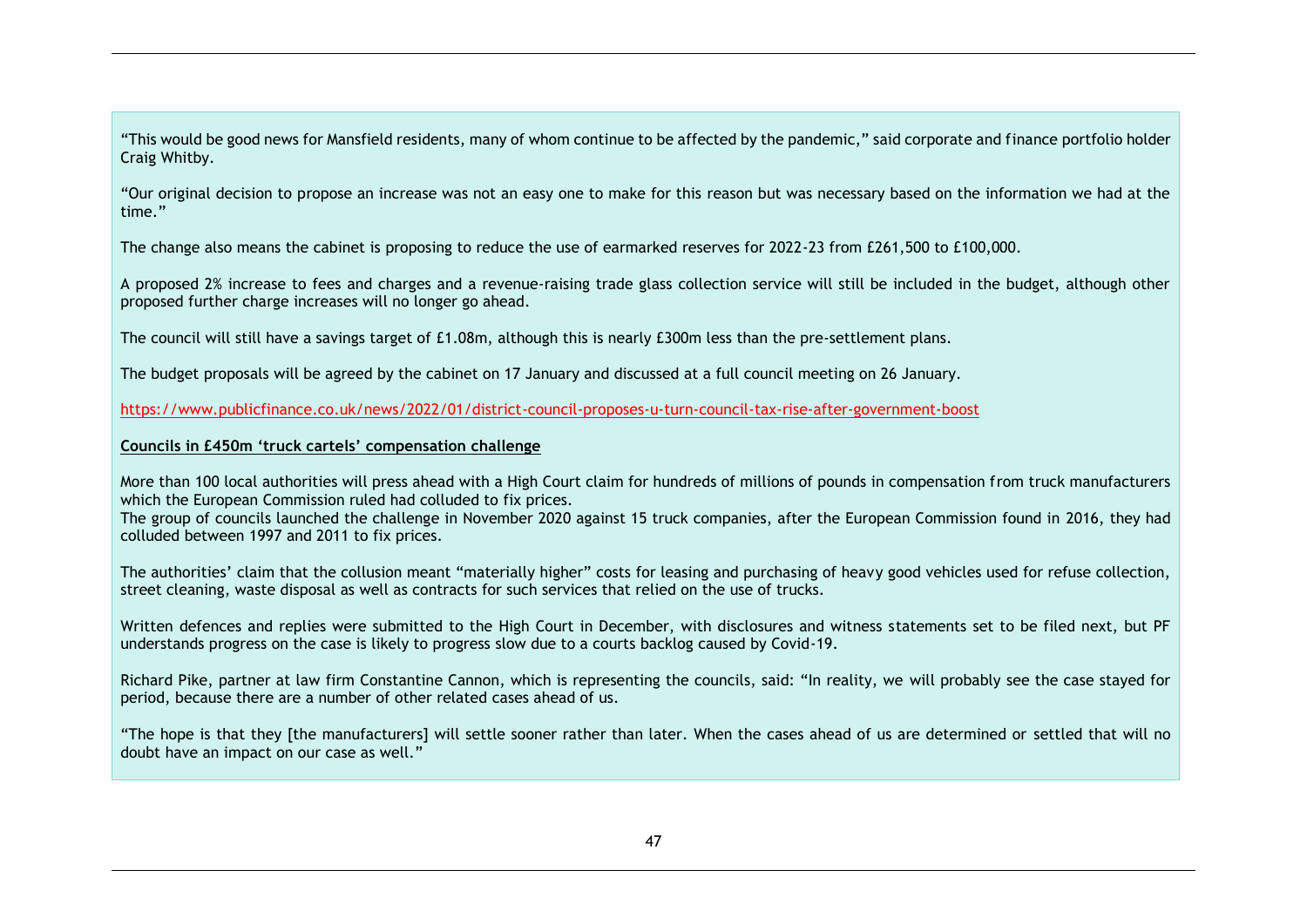Councils are requesting close to £450m in damages, which consists of £240m in overcharged costs during the 14-year period, capped at 26% of the value of the purchases under EU law, according to documents seem by PF.

Authorities are claiming a further £155m stemming from the impact prices in the wider market, as well as £60m resulting from permanently increased costs.

https://www.publicfinance.co.uk/news/2022/01/councils-ps450m-truck-cartels-compensation-challenge

#### **Audit Recommendation made Priority Government to extend additional audit funding Level**

Local authorities in England are set to receive £45m over the next three years, alongside extended accounts deadlines, to help improve the timeliness of local audit.

In December 2020, the government allocated £15m to councils to help fund additional costs of audits, due to changes in accounting requirements in 2021-22, following the recommendations of the Redmond Review.

The government confirmed in a guidance document that funding will be extended to help cover additional costs over the Spending Review period up to 2024-25.

The document said: "This will provide local bodies with the certainty that they will be supported to implement the changes needed to respond to new auditing requirements and Redmond's recommendations."

which and the government has also proposed extending the deadline for 2021-22 accounts to November 2022, after only 9% were filed on time in 2020-21.<br>The government has also proposed extending the deadline for 2021-22 acco

Additionally, the government intends to move the deadline for each year's accounts to 30 September, up until 2027-28, to give auditors and councils more time, the guidance said.

CIPFA will also produce new guidance in April, emphasising the role of audit committees in the preparation of accounts, alongside a new local audit training diploma for practitioners.

https://www.publicfinance.co.uk/news/2021/12/government-extend-additional-audit-funding

#### **Omicron grant boost targeted towards highest-spending councils**

English councils which have distributed highest amounts to businesses through the Covid-19 Additional Restrictions Grant scheme will get the largest allocations from a £100m.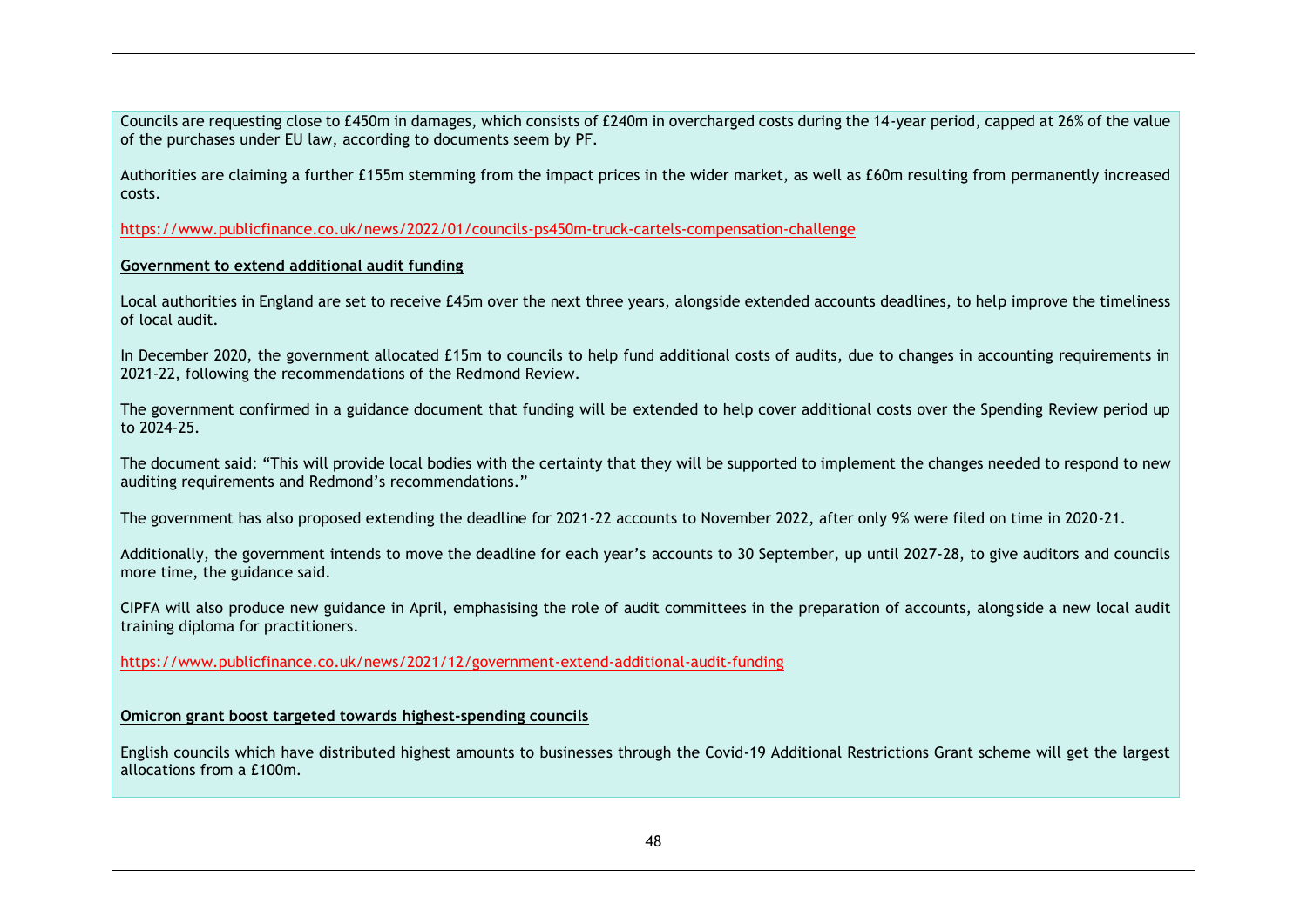The ARG scheme was introduced in October 2020, and topped up twice earlier this year, with previous rounds being allocated to councils on a perhead-of-population basis.

The new top-up has been announced as part of a new £1bn package announced yesterday in response to a self-imposed lockdown by much of the population as the Omicron variant spreads.

A government statement said: "Local authorities will have discretion to allocate this funding to businesses most in need.

"The ARG top up will be prioritised for those local authorities that have distributed the most of their existing allocation."

It said that, in addition, councils still have £250m of previously allocated funding that remains unspent.

- In addition to the ARG, the government announced:
- £683m in targeted grants for hospitality and leisure businesses in England;
- £30 million for Culture Recovery Fund;
- a further allocation of £154m in Barnett funding for devolved nations;

- the reintroduction of a scheme to reimburse small and medium sized employers for up to two weeks per employee for absences.

werponding to package announcement, Cllr Shaun Davies, Chair of the Local Government Association's Resources Board, said: "We know these grants and the se strants and the se strants and the se strants and the se strants an have been a vital lifeline to businesses and councils will work hard to get this new government funding out to businesses."

<https://www.publicfinance.co.uk/news/2021/12/omicron-grant-boost-targeted-towards-highest-spending-councils>

#### **Settlement allocation 'clear indication of levelling-up'**

The allocation of the local government settlement, steering more funding to deprived councils, is a signal of the government's intentions on 'levelling up', according to experts.

The settlement will see the most deprived local authorities in England receive a real-terms funding increase of 4.9% in 2022-23, compared with a 3.8% rise for the least deprived councils, according to analysis from the Institute for Fiscal Studies.

This funding increase for poorer authorities is mainly attributed to the one-off £822m services grant, which used an older funding formula to target support based on a council's ability to raise income.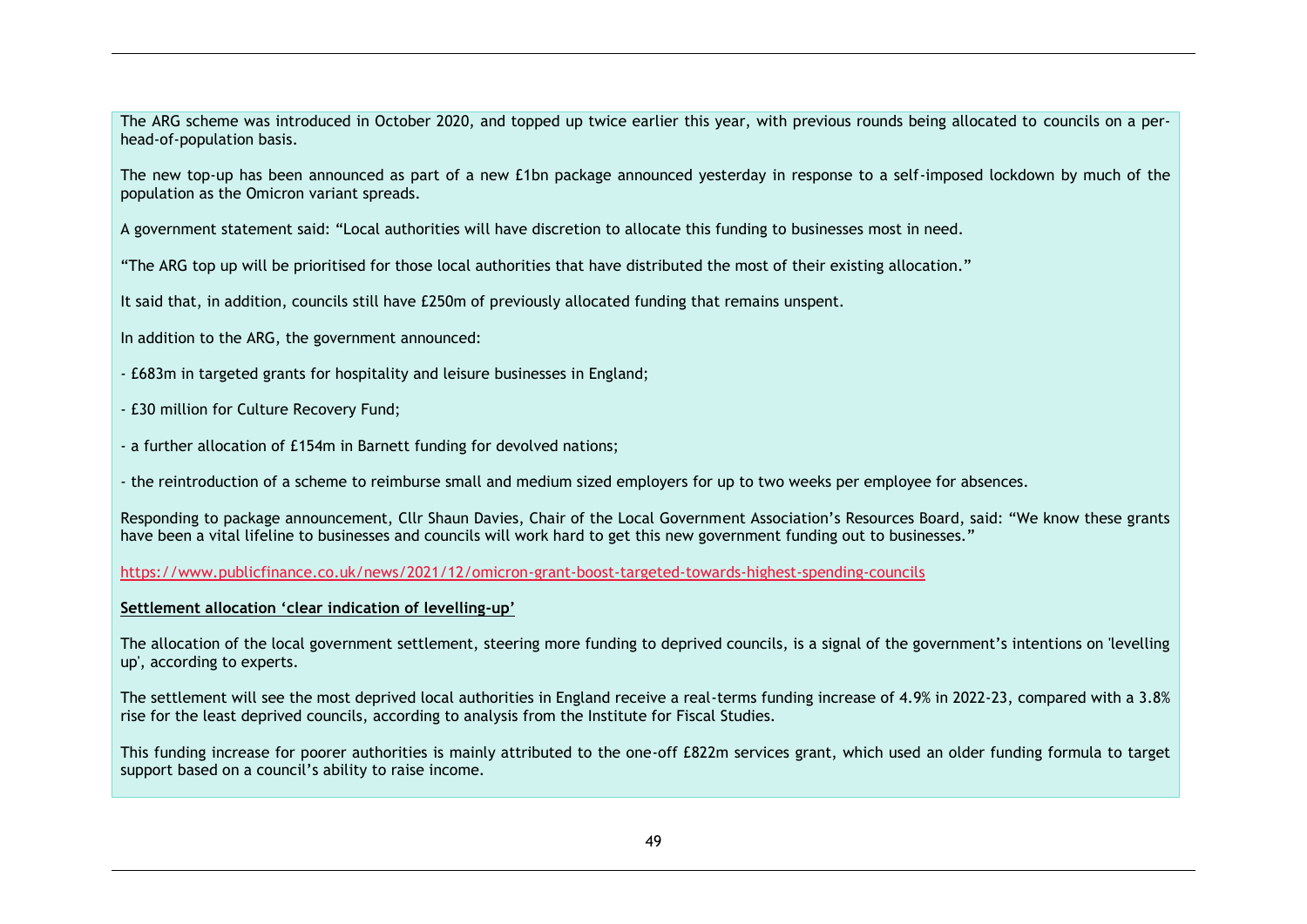David Phillips, associate director at the IFS told PF: "In contrast to recent years, councils in poorer areas are projected to see a big increase in their core funding over authorities in more affluent areas.

"That is largely down to the way the government has allocated the 2022-23 services grant."

Dan Bates, finance specialist at local government advisors LG Improve, told PF that the grant allocation "provides the clearest clue as to government's future priorities".

https://www.publicfinance.co.uk/2021/12/settlement-allocation-clear-indication-levelling

#### **Level Council spending on transport soars through Covid-19 Responsible Due Date Current Progress**

IA Comments: English councils' net spending on highways and transport more than doubled last year, due to a reduction in income caused by Covid-19, according to outturn figures.

 $\sum_{i=1}^{n}$  increase  $\sum_{i=1}^{n}$ service spending rise, according to provision outturn data published by the government. Councils spent £7.9bn on highways and transport services in 2020-21, a £4.1bn increase on the £3.7bn reported in 2019-20, the highest year-on-year

The majority of the rise (£3.3bn) was attributed to the Greater London Authority as fare income drastically reduced on Transport for London due to Covid-19 restrictions, the report added.

The report said: "This was also the main cause for the increase across other authorities as well as lower income from off-street parking.

"Local authorities with toll bridge or tunnel crossings also reported lower fee income from these."

Overall, local authorities' total net service spending was £106.3bn in 2020-21, up 10.6% in real terms compared to 2019-20, which resulted from additional pandemic spending, the report said.

https://www.publicfinance.co.uk/news/2021/12/council-spending-transport-soars-through-covid-19

#### **Sector voices disappointment over 'stop-gap' local government settlement**

Local authorities are set to receive a share of a one-off £822m services grant in 2022-23, to help meet service demands, as part of a single-year provisional local government settlement announced on Thursday.

The un-ringfenced grant will go to all local authorities in England, to help manage services pressures including funding to cover the increase in employer national insurance contributions, a consultation published alongside the settlement said.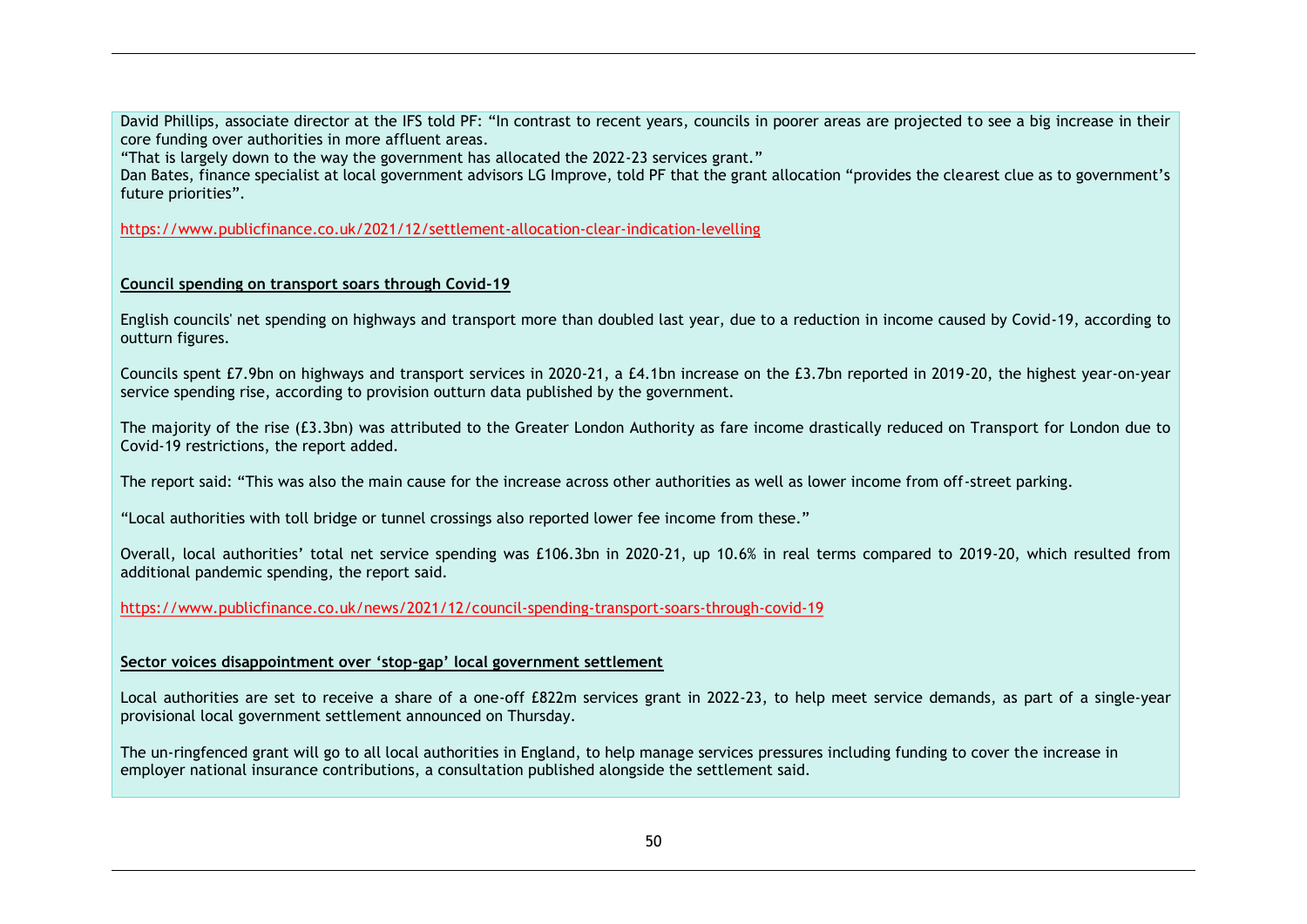The single-year settlement would give the government the time to assess how it will share out resources fairly in future years, the consultation said.

Communities secretary Michael Gove said in a written ministerial statement: "In outlining these proposals, my priority is to provide stability in the immediate term so I can work closely with local government and other partners on options to update our assessment of local authority needs and resources."

Overall, the government said the settlement would provide a real-terms spending power increase of 4% on 2021-22, which includes inflationary rises to core grants and assumes 2% council tax rises across the board.

**Level Responsible Due Date Current Progress** https://www.publicfinance.co.uk/news/2021/12/sector-voices-disappointment-over-stop-gap-local-government-settlement

#### **Environment**

**Efficient borrowing: Using PWLB borrowing to reduce climate emissions**

IA Comments: Loans from the Public Works Loan Board helped one UK local authority reduce climate emissions in schools.

In 2012, Cambridgeshire County Council adopted an energy efficiency programme, combining borrowing from the Public Works Loan Board with a £1.2m grant from the EU's Intelligent Energy Europe programme.

Trust Comments:

"The grant was effectively revenue funding to help us design and develop energy efficiency projects all the way up to procurement stage," says Sheryl French, assistant director of climate change and energy services at the council.

The Mobilising Local Energy Investment scheme was initially aimed at reducing carbon emissions in schools. "We have about 240 schools, and those were the largest carbon emitters we had on our portfolio at that time," French adds.

Schools in the county with academy status have control over their own decision-making processes, so the council had to approach governing bodies with work proposals. "We offered to install solar panels, LED lighting, new boilers and other energy-saving incentives, with debt serviced by the money saved on bills," French says.

https://www.publicfinance.co.uk/case-study/2021/10/efficient-borrowing-using-pwlb-borrowing-reduce-climate-emissions

#### **HOUSING**

**'Key amnesty' launched to reclaim illegally used council housing**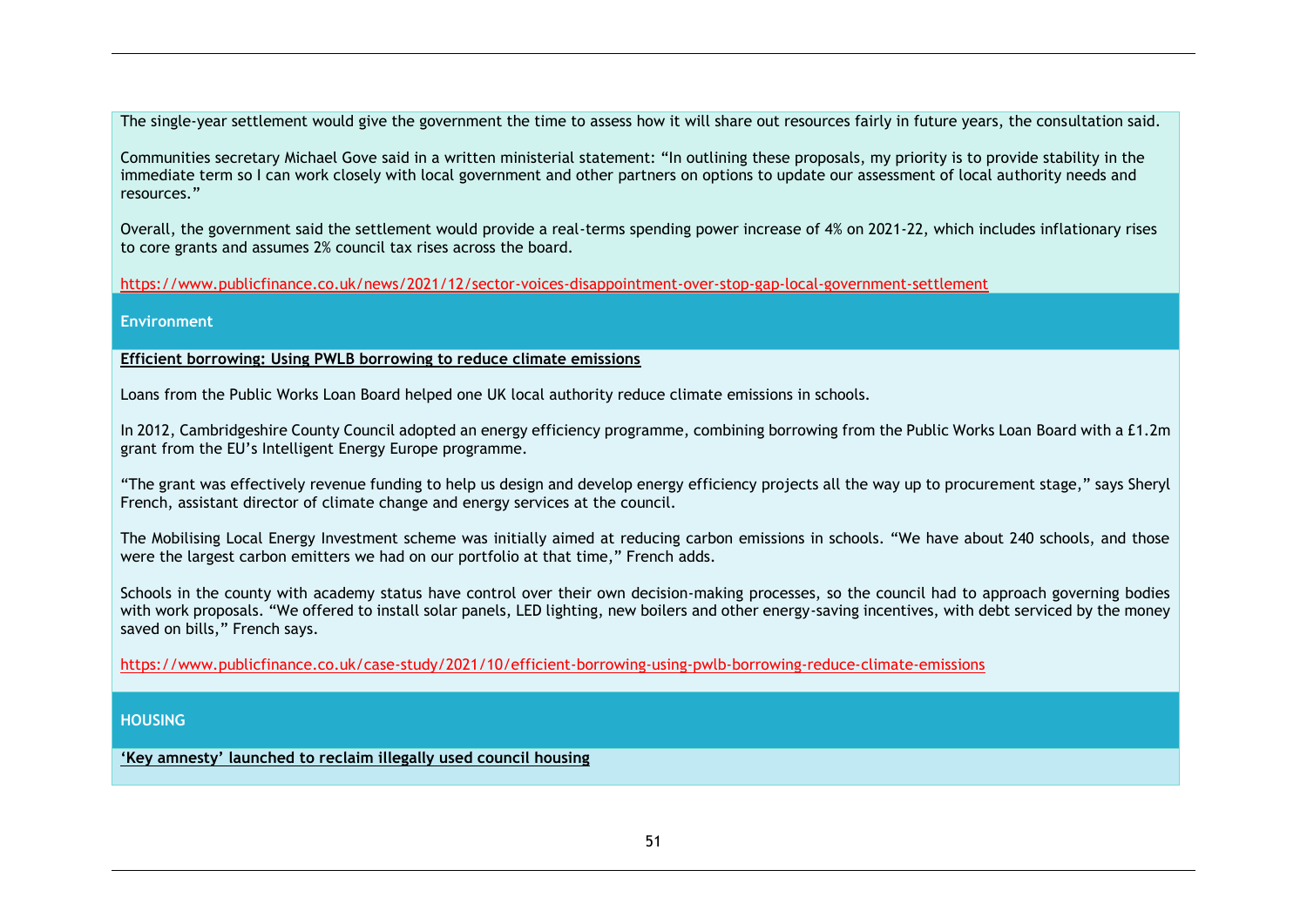A London council has begun a 'key amnesty' aiming to reduce tenancy fraud, promising "no questions asked" of those who have been using council homes illegally.

Hillingdon Council said tenancy fraud, which includes illegal subletting, wrongful succession, fraudulent 'right to buy' applications, lying about tenancy agreements or housing applications and failures to disclose changed circumstances, costs "hundreds and thousands of pounds each year".

During the amnesty, which will last from Monday 8 November to Friday 17 December, anyone can hand in keys to the council's civic centre and only need to fill in a form confirming details of the property and that it is empty.

**Level Responsible Due Date Current Progress** No one who hands in keys during this time will face legal action, the council said.

somewhere else or making money by illegally subletting their council property," said council member for finance Martin Goddard.  $T$ "With an already huge demand for social housing, it's not right for properties to be sitting empty because the tenant moved in with a partner, is living

<https://www.publicfinance.co.uk/news/2021/11/key-amnesty-launched-reclaim-illegally-used-council-housing><br>.

#### **'Urgent case' for more social rented homes in government housing plans**

Government plans to spend £8.6bn building affordable homes still leave a large unaddressed need for social housing, an expert has warned.

Gavin Smart, chief executive of the Chartered Institute of Housing, said the £8.6bn of funding allocated on Tuesday was welcome but not focused  $\blacksquare$ enough on social homes.  $\blacksquare$ 

The government said it would build nearly 120,000 homes with the money, including "57,000 for ownership, 29,600 for social rent and 6,250 affordable rural homes" with no details about the rest.

"The impact of the pandemic means even more households are struggling to meet rent and other costs of living, let alone being able to save for home ownership in the near future," said Smart.

He said the social rented homes are "really welcome", but said "there is still an urgent case for a greater level of investment to deliver more".

Social rented homes are typically available at 50-60% of market prices, and generally provide tenants more security than those owned by private landlords.

Smart said the announcement is "in line with [the government's] investment ambitions, with half of the funding for the development of lower cost home ownership for first-time buyers".

https://www.publicfinance.co.uk/news/2021/08/urgent-case-more-social-rented-homes-government-housing-plans